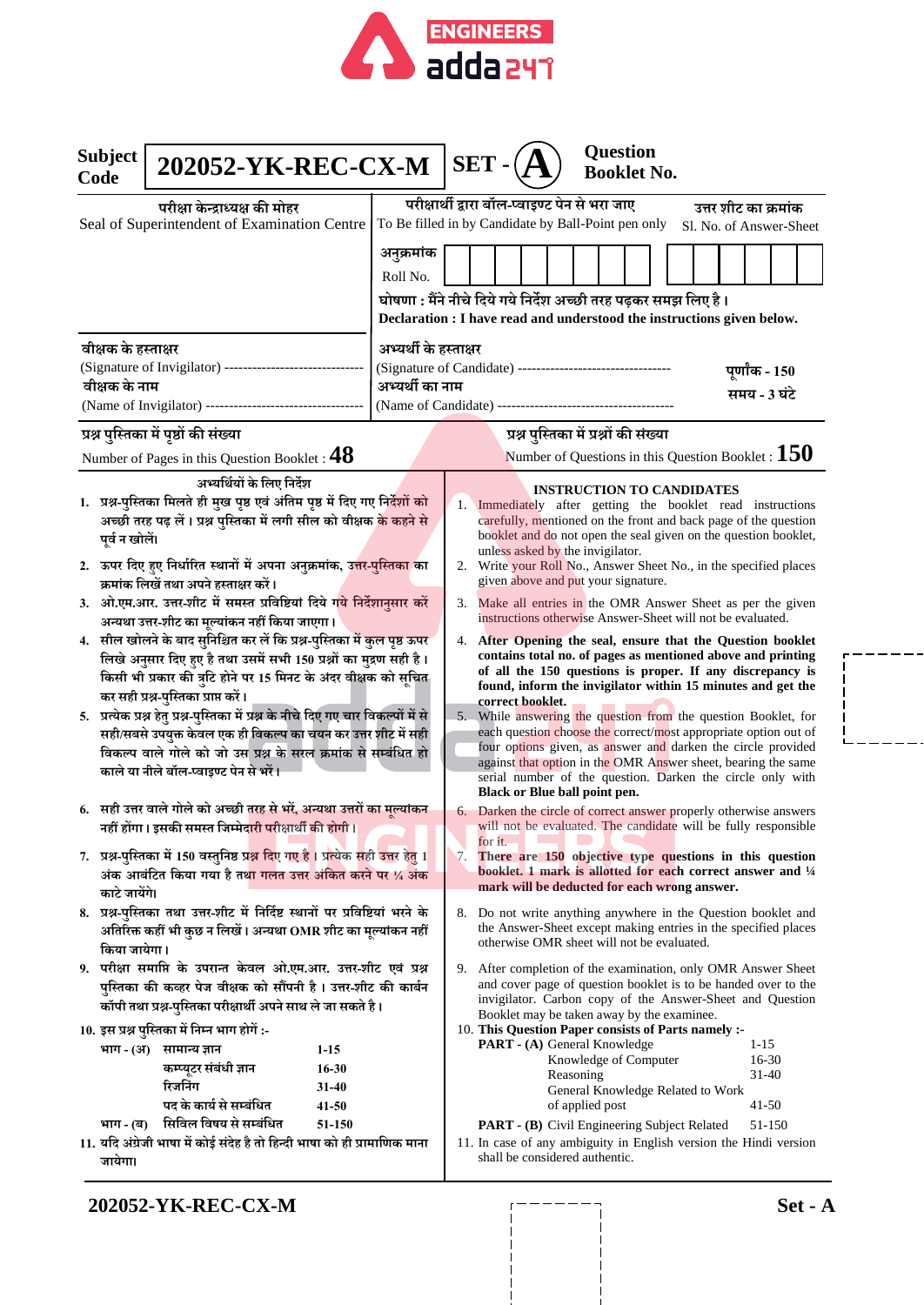

**202052-YK-REC-CX-M** 2 **Set - A**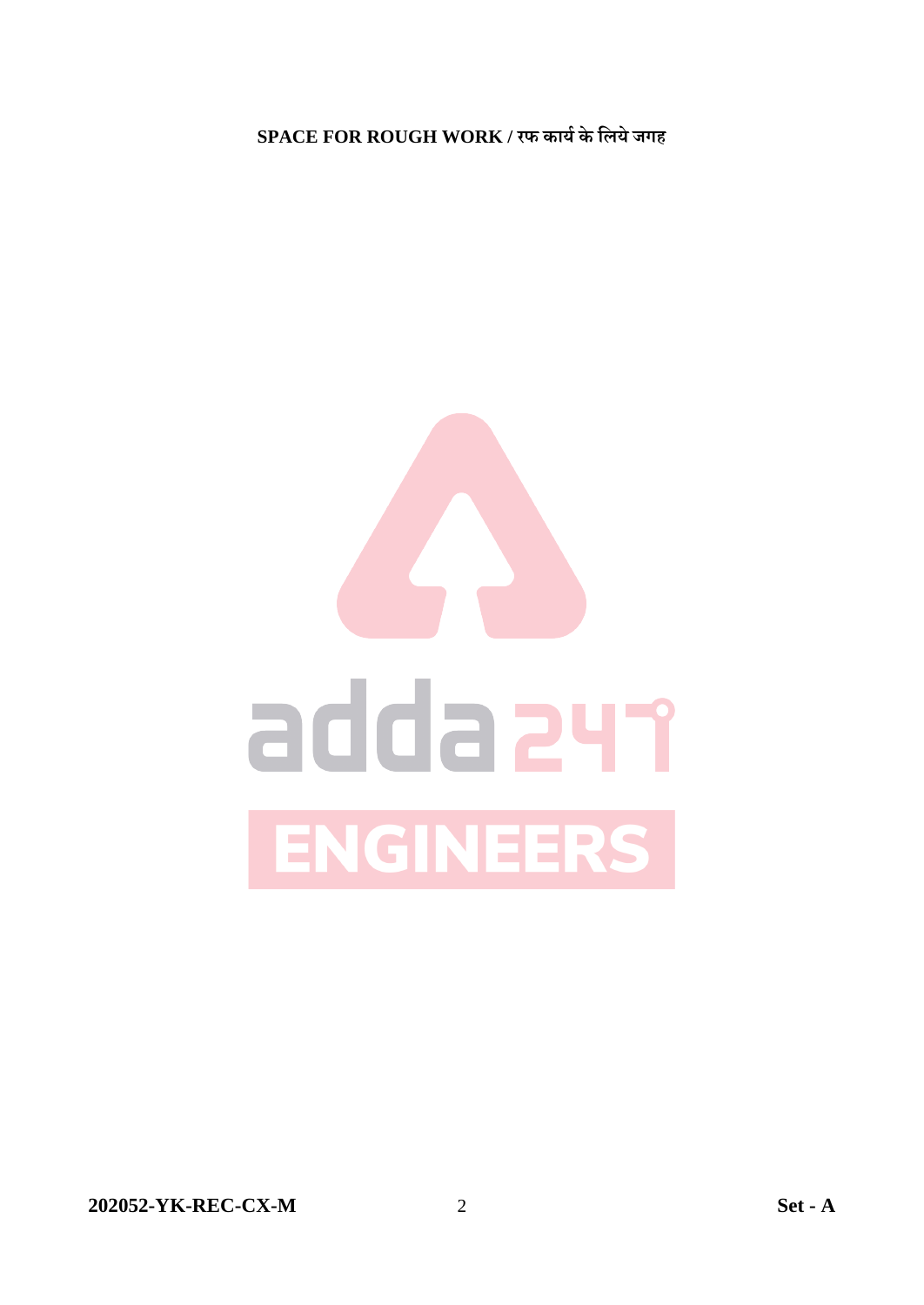#### **General Knowledge सामान्द्र् ज्ञान**

- 1. Which cultural festival was organized in Chhattisgarh on 30-31<sup>st</sup> March 2022?
	- A. *Sirpur Mahotsav*
	- B. *Bhoramdev Mahotsav*
	- C. *Rajim Kumbh Mela*
	- D. National Tribal Dance Festival
- 2. In the  $94<sup>th</sup>$  Academy Awards (Oscars) which movie got the "Best Picture" Award?
	- A. CODA
	- B. West Side Story
	- C. Dune
	- D. King Richard

3. Who was the "Man of the Series" in the "World Road Safety Cricket Tournament" organized in Raipur?

- A. Yusuf Pathan
- B. Brian Lara
- C. Tillakaratne Dilshan
- D. Monty Panesar
- 4. The two part biographical book "*Savarkar*" published recently is authored by famous writer-
	- A. Sanjeev Sanyal
	- B. Vikram Sampath
	- C. J Sai Deepak
	- D. Abhijeet Iyer Mitra

- 1. 30-31 मार्च 2022 में छत्तीसगढ़ राज्य में कौनसा महोत्सव मनाया गया?
	- A. सिरपुर महोत्सव
	- B. भोरमदेव महोत्सव
	- C. राजिम कंभ मेला
	- D. राष्ट्रीय आदिवासी डांस महोत्सव
- 2. 94 वे एकेडेमी अवार्ड (ऑस्कर) में "सर्वश्रेष्ठ पिक्चर" का खिताब किसे प्राप्त हुआ?
	- A. कोडा
	- B. वेस्ट साईड स्टोरी
	- C. ड्यनु
	- D. किंग रिचर्ड
- 3. रायपुर में आयोजित प्रथम ''वर्ल्ड रोड सेफ्टी श्रृंखला" में ''मैन ऑफ द सीरीज" का खिताब किस सिकेटर को समला था?
	- A. यसुफु पठान
	- B. ब्रायन लारा
	- C. सतलकरत्ने सदलशान
	- D. मोन्टी पनेसर
	- दो भागो में प्रकाशित जीवनी ''सावरकर'' किस प्रख्यात लेखक द्वारा लिखी गई है?
	- A. संजीव सान्याल
	- B. विकम संपथ
	- C. िे साई सदपक
	- D. अभिजीत अय्यर मित्रा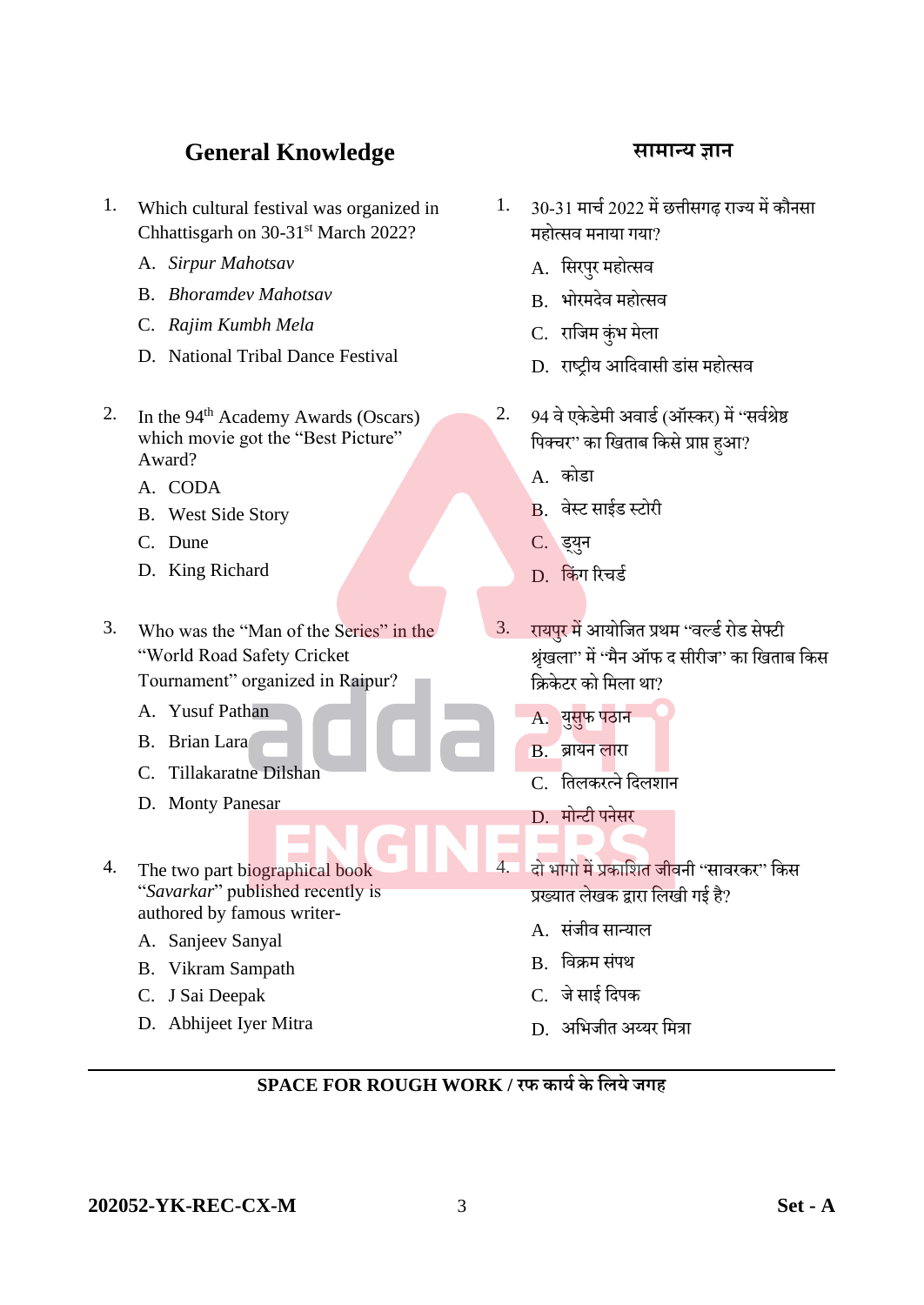- 5. The new "App" named *"Abhivyakti"* introduced by Chhattisgarh government is related to-
	- A. Women Safety
	- B. Freedom of Speech
	- C. Consumer Complaints
	- D. Government Schemes
- 6. "The Jungle Book" is a story collection authored by-
	- A. Ruskin Bond
	- B. Rudyard Kipling
	- C. Mark Twain
	- D. Khushwant Singh
- 7. What is the correct sequence of Grand Slam Events in Tennis in a calendar year?
	- 1) US Open
	- 2) Wimbledon
	- 3) French Open
	- 4) Australian Open
	- A. 1, 2, 3, 4
	- B. 2, 1, 4, 3
	- C. 4, 3, 2, 1
	- D. 3, 4, 1, 2
- 8. Who is the Founder of "North American Chhattisgarh Association" (NACHA)?
	- A. Deepali Saraogi
	- B. Sonal Agrawal
	- C. Rajshree Mudaliar
	- D. Mamta Chandrakar
- $5.$  छत्तीसगढ़ शासन द्वारा चलाए गए नए "एप" "अभिव्यक्ती" किस से संबंधित है?
	- A. मसहला सरुक्षा
	- B. वाक स्वतुंत्रता
	- C. उपभोक्ता सशकायत
	- D. सरकारी योजनाएं
- $6.$  कहानी संग्रह ''द जंगल बुक'' के लेखक है-
	- $\overline{A}$  रस्कीन बाँड
	- B. रुडयार्ड किपलिंग
	- C. मार्क टवेन
	- D. खुशवंत सिंह
- 7. एक कै लेण्डर वर्च में होने वाले टेसनस ग्रैंड स्लैम टूर्नामेंट को सही क्रम में जमाए?
	- 1) यु. एस. ओपन
	- 2) विम्बलडन
	- 3) फ्रेंच ओपन
	- 4) ऑस्रेसलयन ओपन
	- A. 1, 2, 3, 4 B. 2, 1, 4, 3 C. 4, 3, 2, 1
	- D. 3, 4, 1, 2

**COL** 

- 8. सनम्न में से कौन "उत्तर अमेररका छत्तीसगढ़ एसोसियेशन" (NACHA) की संस्थापक है?
	- A. सदपाली सरावगी
	- B. सोनल अग्रवाल
	- C. राजश्री मदलियार
	- D. ममता चंद्राकर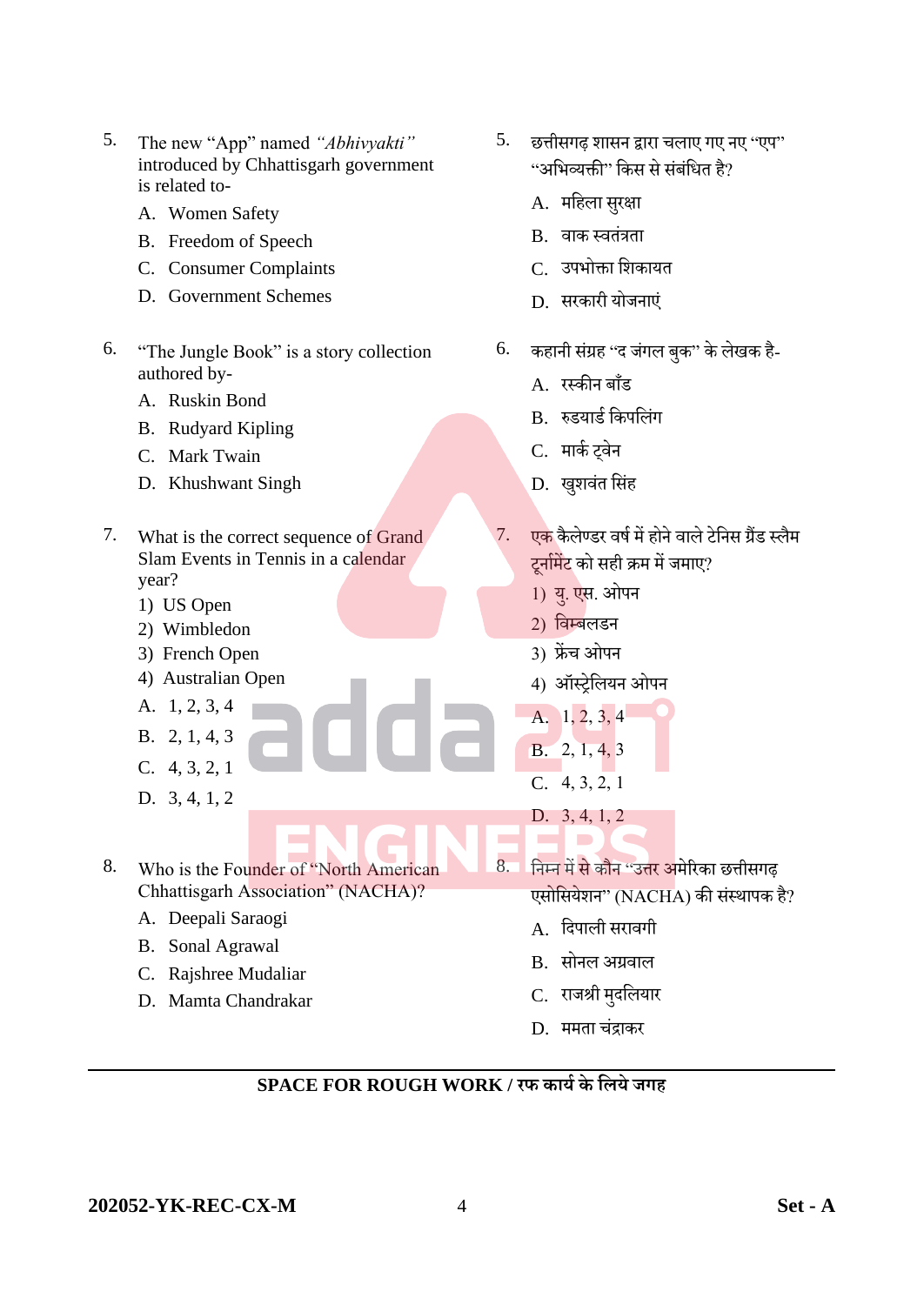- 9. The name of operation given to evacuation of Indian citizens from Ukraine is-
	- A. Operation *Devi Shakti*
	- B. Operation *Raahat*
	- C. Operation *Ganga*
	- D. Operation *Maitri*
- 10. The "Best Actor" award at the  $67<sup>th</sup>$ National Film Awards (2019) was Shared by which two actors?
	- A. Ayushmann Khurrana & Dhanush
	- B. Manoj Bajpayee and Dhanush
	- C. Vijay Sethupathi & Manoj Bajpayee
	- D. Dhanush & Vijay Sethupathi
- 11. Who is the present (April 2022) "Deputy National Security Advisor" of United States of America?
	- A. Jake Sullivan
	- B. Daleep Singh
	- C. Rishi Sunak
	- D. Lloyd Austin
- 12. Which country has announced shifting of its capital to a new planned city named "*Nusantara*"?
	- A. Malaysia
	- B. Indonesia
	- C. Singapore
	- D. Phillipines
- 9. यिुेन सेभारतीय नागरीकों को सरुसक्षत सनकालने हेत् चलाये गये मिशन को क्या नाम दिया गया?
	- A. आपरेशन देवी शसक्त
	- B. आपरेशन राहत
	- C. आपरेशन गंगा
	- D. आपरेशन मैत्री
- $10.$  67 वे राष्ट्रिय फिल्म पुरस्कार (2019) में किन दो कलाकारों को संयुक्त रुप से ''सर्वश्रेष्ठ कलाकार'' प्रदान सकया गया?
	- A. आयुष्मान खुराना तथा धनुष
	- B. मनोज बाजपेयी तथा धनुष
	- C. विजय सेतुपति तथा मनोज बाजपेयी
	- D. धनुष तथा विजय सेतुपति
- 11. वर्तमान में (अप्रैल 2022) संयुक्त राज्य अमेरिका के "राष्ट्रीय सरुक्षा केउप सलाहकार" कौन ह?ै
	- A. िेक सुसलवन
	- B. दलीप सिंह
	- C. रिषी सुनक
	- D. लॉयड ऑसस्टन
- 12. किस देश ने अपनी वर्तमान राजधानी को बदलकर एक नए नियोजित शहर ''नुसनतारा'' को राजधानी e. बनाए जाने की घोषणा की है?
	- A. मलेसशया
	- B. इंडोनेशिया
	- C. सिंगापर
	- D. फिलीपा<mark>ईन्स</mark>

#### **202052-YK-REC-CX-M** 5 **Set - A**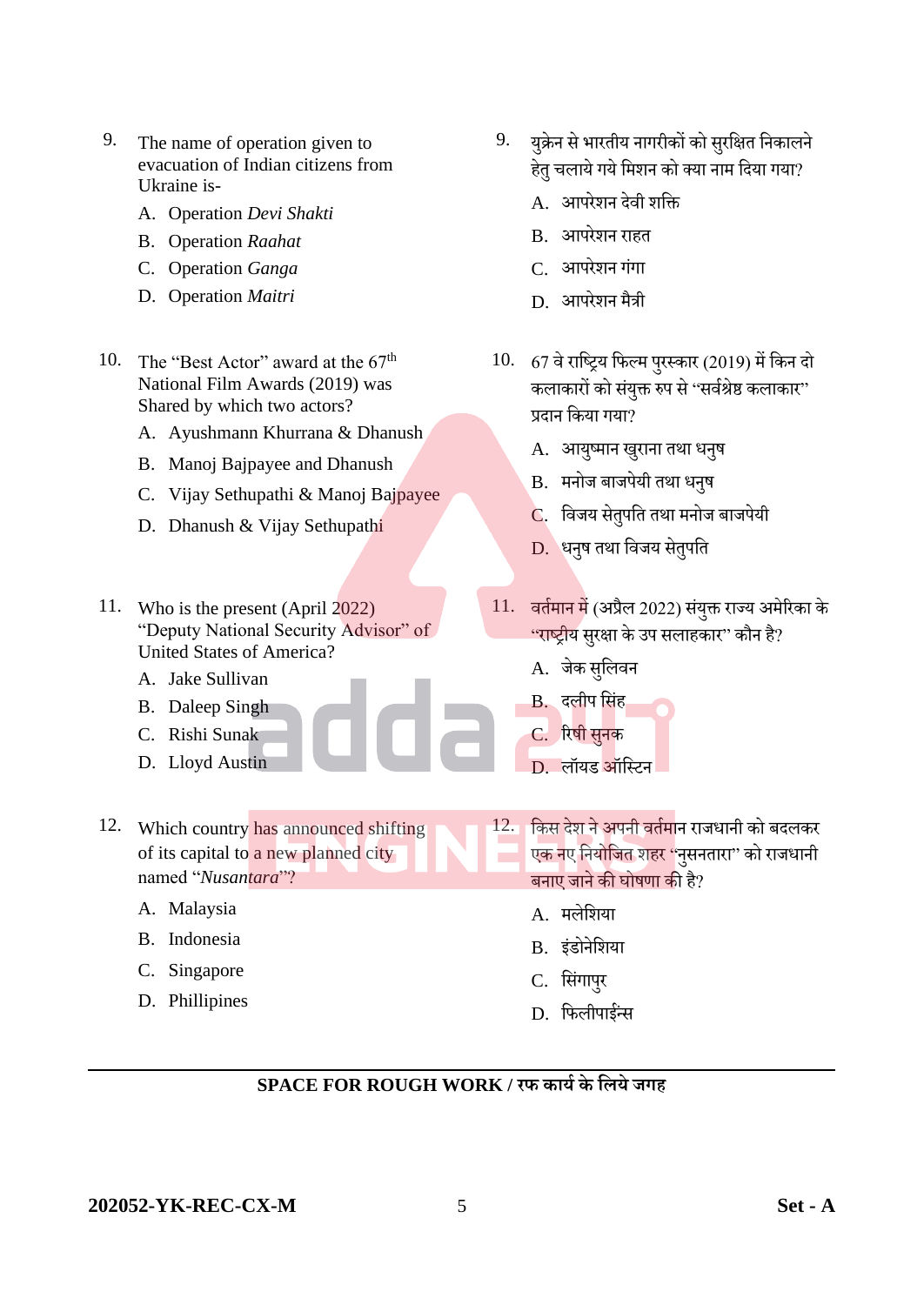- 13. Who is considered as the main creator of Linux Operating System?
	- A. Linus Pauling
	- B. Linus Sebastian
	- C. Linus Ukachukwu
	- D. Linus Torvalds
- 14. Where is the Head Quarter of "International Solar Alliance"?
	- A. New Delhi
	- B. Cape Town
	- C. Colombo
	- D. Gurugram
- 15. Who was awarded *"Padma Shri"* for social work on Leprosy Patients in Chhattisgarh?
	- A. Damodar Ganesh Bapat
	- B. Madan Singh Chauhan
	- C. Arun Kumar Sharma
	- D. Anup Ranjan Pandey
- 13. निम्न में से कौन लिनक्स आपरेटिंग सिस्टम के मुख्य निर्माता है?
	- A. लिनस पॉलिंग
	- B. सलनस सेबेसस्टयन
	- C. सलनस उकाछुकवु
	- D. सलनस टोरवेर्लडस
- 14. "अंतरराष्ट्रीय सौर गठबंधन" का मुख्यालय कहाँ पर सस्थत है?
	- A. नई दिल्ली
	- B. केप टाउन
	- C. कोलुंबो
	- D. गुरुग्राम
- 15. कुष्ट रोगियों की सेवा हेतु छत्तीसगढ़ की किस विभूति को "पदमश्री" से सम्मासनत सकया गया?
- A. दामोदर गणेश बापट

D. अनुप रंजन पाण्डे

B. मदन सिंह चौहान C. अरुण कुमार शर्मा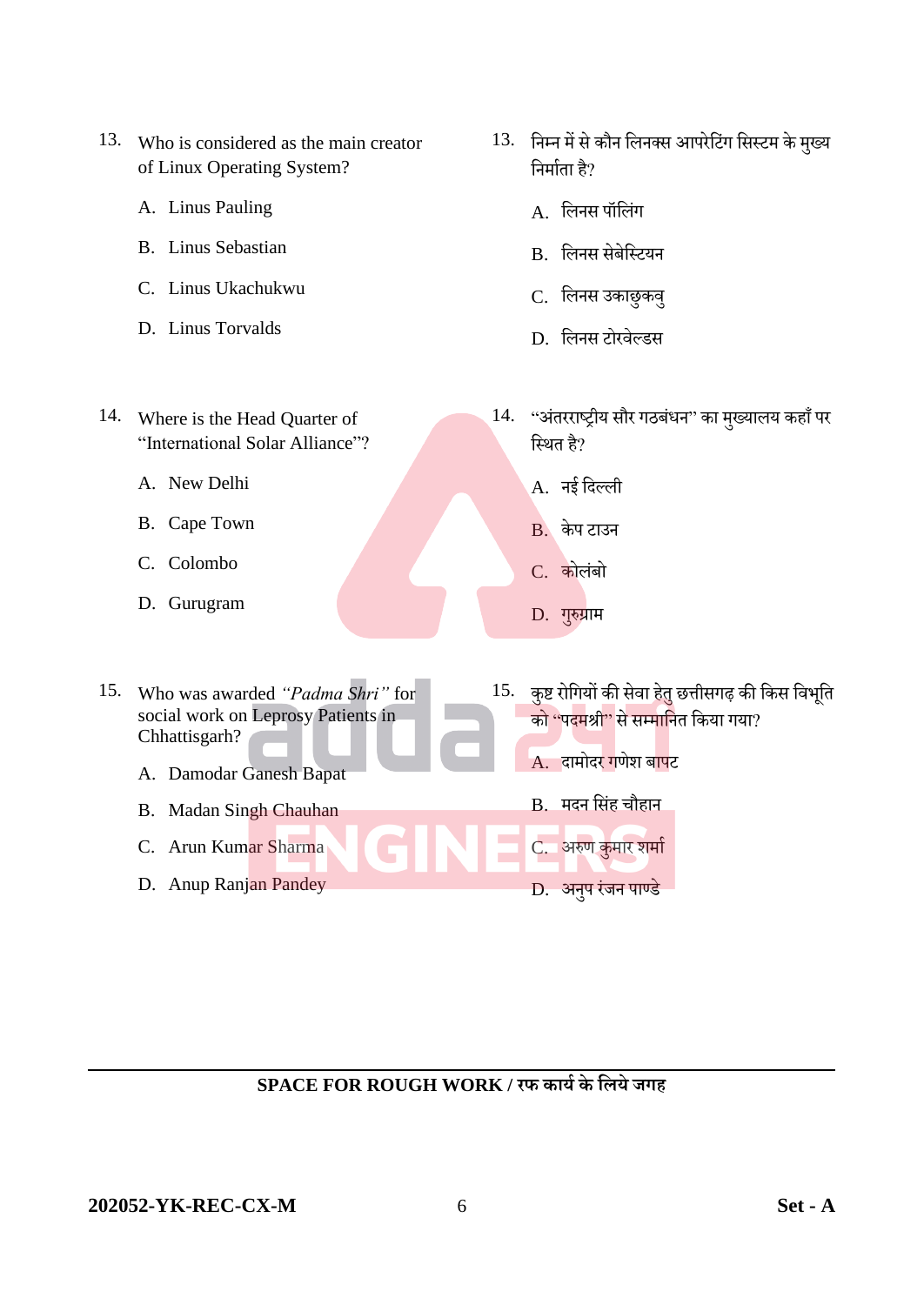## **Knowledge of Computer कम्प्र्ूटर सांबांर्ी ज्ञान**

- 16. What is part of a database that holds only one type of information?
	- A. Record
	- B. File
	- C. Report
	- D. Field
- 17. Which of the following is storage element for a static RAM?
	- A. Diode
	- B. Capacitor
	- C. Flip-flop
	- D. None of these
- 18. What activity is done when you boot up a PC?
	- A. Portions of the operating system are copied from memory to disk.
	- B. Portions of operating system are compiled.
	- C. Portions of operating system are copied from disk to memory.
	- D. None of these
- 19. By default how many number of worksheets are there in MS Excel?
	- A. 4 B. 2
	- C. 5
	-
	- D. 3

- 16. डाटाबेस का कौन-सा सहस्सा के वल एक प्रकार की जानकारी रखता हैं?
	- A. रिकार्ड
	- B. फाईल
	- C. रिपोर्ट
	- D. फीर्लड
- 17. स्टेसटक रैम के सलए सनम्न में से कौन सा स्टोरेज़ एलीमेंट होता हैं?
	- A. डायोड
	- B. केपेसिटर
	- C. सफ्लप फ्लॉप
	- D. इनमें से कोई नहीं
- $18.$  क्या गतिविधि होती है जब आप पी सी बूट करते हैं?
	- A. ऑपरेसटुंग ससस्टम का सहस्सा मेमोरी सेसडस्क में कॉपी होता हैं।
	- B. ऑपरेटिंग सिस्टम का हिस्सा कम्पाईल होता हैं।
	- C. ऑपरेसटुंग ससस्टम का सहस्सा सडस्क से मेमोरी में कॉपी होता हैं।
	- D. इनमें से कोई नहीं

÷

- 19. एम एस एक्सेल में बाई डिफाल्ट कितनी वर्कशीट होती हैं?
	- A. 4
	- $B<sub>2</sub>$
	- C. 5
- D. 3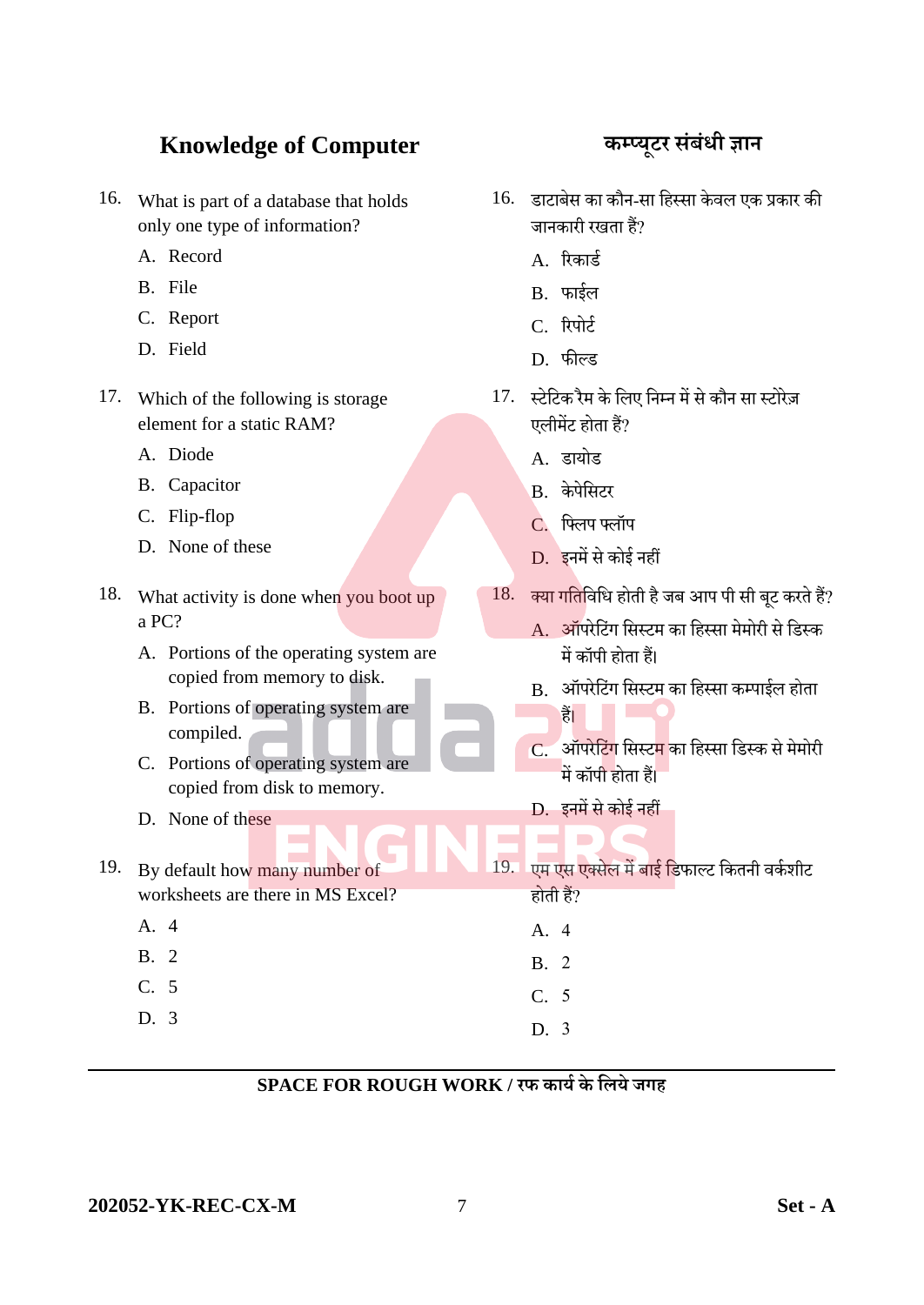| 20. | India's First Supercomputer is known<br>as-                                                                                                                                                             |     | 20. भारत का प्रथम सुपर कम्प्यूटर के रुप में जाना जाता<br>हैं-                                                                                                                                                  |
|-----|---------------------------------------------------------------------------------------------------------------------------------------------------------------------------------------------------------|-----|----------------------------------------------------------------------------------------------------------------------------------------------------------------------------------------------------------------|
| 21. | A. PARAM YUVA<br>B. SAGA<br>C. PARAM 8000<br>D. None of these<br>Computer calculates numbers in what<br>mode?<br>A. Octal<br>B. Decimal<br>C. Binary<br>D. None of these                                | 21. | A. परम युवा<br>B. सागा<br>C. परम 8000<br>D. इनमें से कोई नहीं<br>कम्प्यूटर में संख्या की गणना का मोड क्या हैं?<br>A. अष्टधारी<br>B. दशमलव<br>बायनरी<br>$\mathsf{C}$ .<br>D. इनमें से कोई नहीं                  |
| 22. | How many bits in Nibble?<br>A. 8<br><b>B.</b> 4<br>C. 16<br>D. None of these                                                                                                                            | 22. | निबल में कितने बिट होते हैं?<br>A. 8<br>B. 4<br>C. 16<br>D. इनमें से कोई नहीं                                                                                                                                  |
| 23. | Which architectural standard is working<br>with cloud computing industry?<br>A. Standardized web services<br>Service oriented architecture<br>В.<br>Web application framework<br>C.<br>D. None of these | 23. | क्लाउड कम्प्यूटिंग इंडस्ट्री के साथ कौनसा<br>आर्किटेक्चरल स्टेन्डर्ड कार्य करता हैं?<br>A. स्टेन्डर्डाइज्ड वेब सर्विस<br>B. सर्विस ओरिएन्टेड आर्किटेक्चर<br>C. वेब एप्लीकेशन फ्रेमवर्क<br>D. इनमें से कोई नहीं |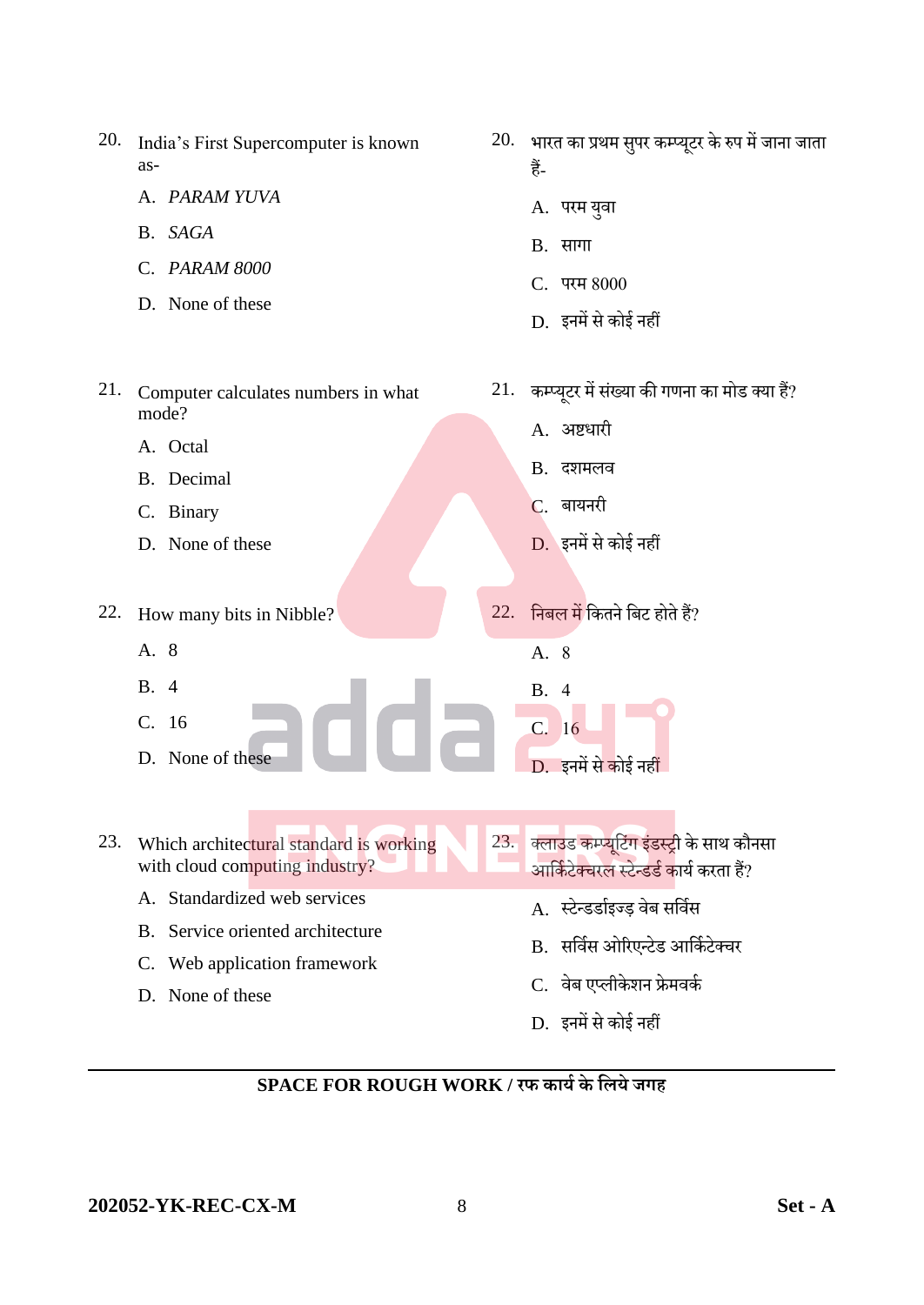- 24. A proxy server is used --------
	- A. to process client request for database access
	- B. to process client requests for web pages
	- C. to provide security against unauthorized users
	- D. None of these
- 25. What is the function of an assembler?
	- A. To convert assembly language to high level language
	- B. To convert high level language to machine language
	- C. To convert assembly language to machine language
	- D. None of these
- 26. Which operating system is noninteractive?
	- A. Multitasking operating system
	- B. Batch processing operating system
	- C. Multiuser operating system
	- D. None of these
- 27. The communication mode that supports data in both directions at the same time is ---------
	- A. Simplex
	- B. Half Duplex
	- C. Duplex
	- D. None of these
- 24. प्रॉक्सी सर्वर का उपयोग किया जाता हैं -------
	- A. क्लायन्ट ररक्वेस्ट को डाटाबेस एक्सेस, प्रोसेस करने के सलए
	- B. क्लायन्ट ररक्वेस्ट को वेब पेज़ प्रोसेस करने के सलए
	- C. अनऑथराइज्ड़ यूज़र के विरुध्द सुरक्षा के लिए
	- D. इनमें से कोई नहीं
- 25. एसेम्बलर का कार्य क्या हैं?
	- A. एसेम्बली लेंगवेज़ को हाई लेवल लेंगवेज़ में परिवर्तित करता हैं
	- B. हाई लेवल लेंगवेज़ को मशीन लेंगवेज़ में पररवसतचत करता हैं
	- C. एसेम्बली लेंगवेज़ को मशीन लेंगवेज़ में <mark>प</mark>रिवर्तित करता हैं
	- D. इनमें से कोई नहीं
- 26. कौन सा ऑपरेटिंग सिस्टम नॉन-इन्टरेक्टिव हैं?
	- A. मल्टीटास्किंग ऑपरेटिंग सिस्टम
	- B. बैच प्रोसेसिंग ऑपरेटिंग सिस्टम
	- C. मल्टीयूजर ऑपरेटिंग सिस्टम
	- D. इनमें से कोई नहीं
- 27. एक ही समय में दोन<mark>ो दिशा</mark>ओं में डाटा हेतु कम्यसूनकेशन मोड कहलाताहैं--------
	- A. सिम्प्लेक्स
	- B. हाफ डू्लेक्स
	- C. डू्लेक्स
	- D. इनमें से कोई नहीं

**COL**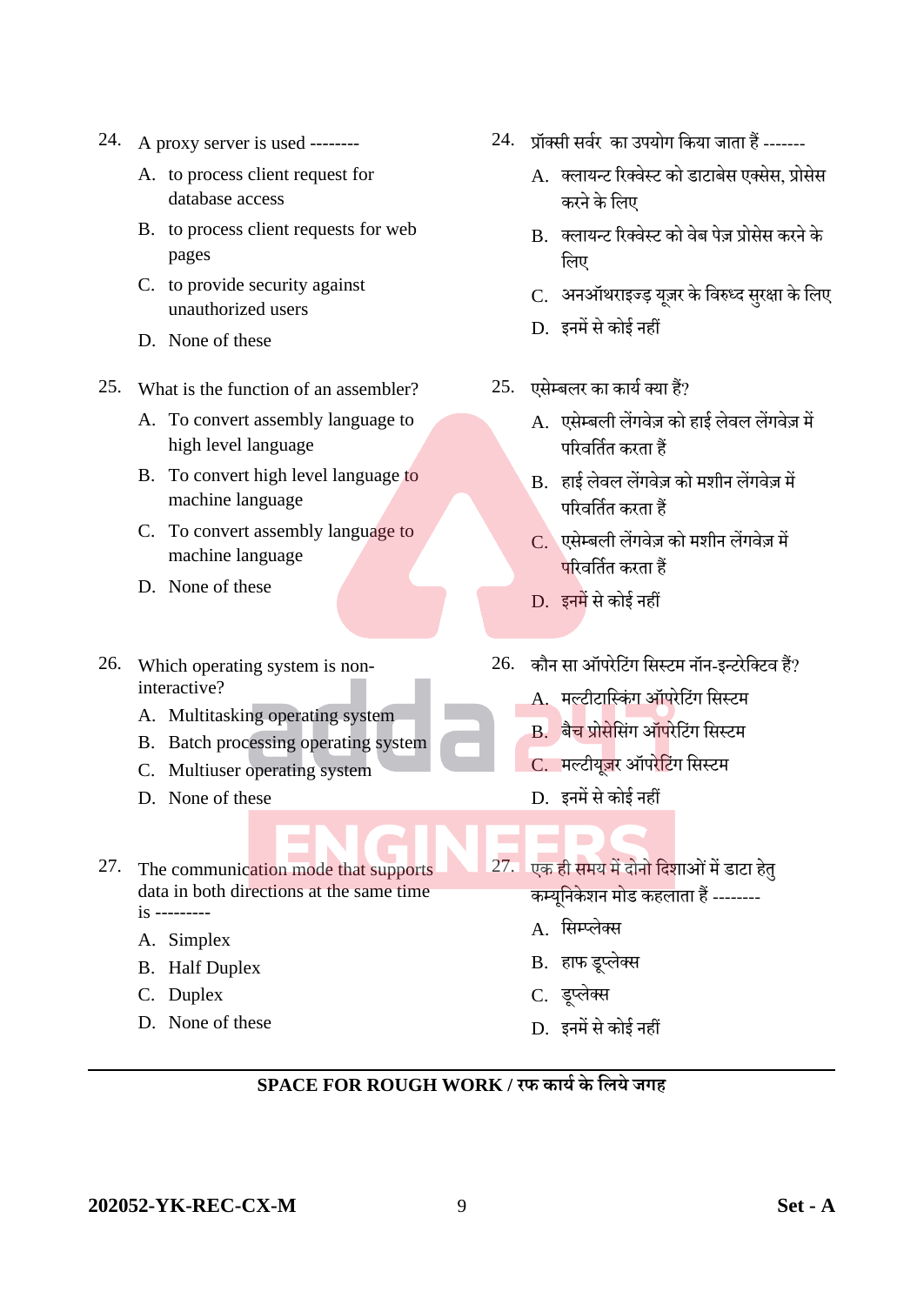- 28. Which of the following technique is used to send more than one call over a single line?
	- A. Digital Transmission
	- B. Multiplexing
	- C. Infrared Transmission

29. Which hardware was used in the first

D. None of these

generation computers?

A. Integrated circuits

B. Vacuum tube

C. Transistors

D. VLSI

- 28. एक से ज्यादा कॉल सिंगल लाईन से भेजने के लिए किस टेक्निक का उपयोग किया जाता हैं?
	- A. डिजीटल टांसमिशन
	- B. मर्लटी्लेसक्सुंग
	- C. इन्फ्रारेड ट्रांसमिशन
	- D. इनमें से कोई नहीं
- 29. प्रथम जनरेशन कम्प्युटर में कौन सा हार्डवेयर उपयोग सकया गया?
	- A. इंटेग्रेटेड सर्किट
	- B. वेक्यूम ट्यूब
	- C. राुंसिस्टर
	- D. व्ही एल एस आई
- 30. Which two kinds of sound effect files can be used in PowerPoint? A. .jpg  $\&$  .gif B. .wav & .mid C. .wav & .gif D. None of these 30. पावरपॉईन्ट में कौन सी दो साउन्ड फाईल उपयोग की जा सकती हैं? A. .jpg & .gif B. .wav & .mid C. .wav & .gif D. इनमें से कोई नहीं

#### **SPACE FOR ROUGH WORK / रफ कार्यके लिर्े जगह**

**202052-YK-REC-CX-M** 10 **Set - A**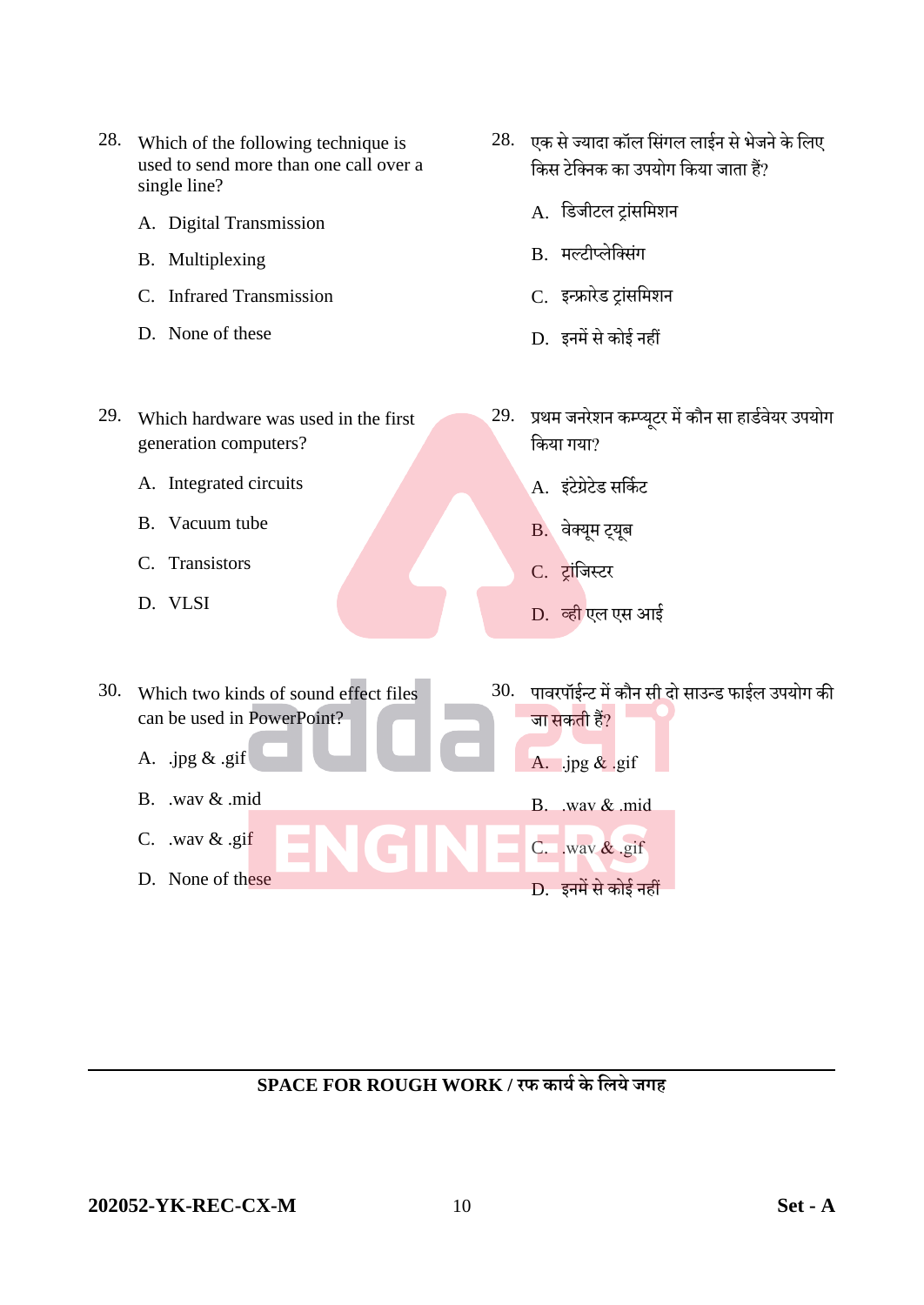## Reasoning **राजनिंग**

- 31. In the following series, in place of the question mark, select the appropriate option from the given alternatives. K5M, 18P, G11S, E14V, ?
	- A. B17Y
	- B. C17Y
	- C. B17X
	- D. C18Y

- 31. निम्नलिखित श्रृंखला में प्रश्नवाचक चिन्ह के स्थान पर दिये गये विकल्पों में से उपयुक्त विकल्प का चुनाव करें। K5M, 18P, G11S, E14V, ?
	- A. B17Y
	- B. C17Y
	- C. B17X
	- D. C18Y

| 32. | 32.<br>How many squares are there in the                                        | निम्नलिखित आकृति में कितने वर्ग हैं?                                                     |
|-----|---------------------------------------------------------------------------------|------------------------------------------------------------------------------------------|
|     | following figure?                                                               |                                                                                          |
|     | A. 14                                                                           | A. 14                                                                                    |
|     | B. 16                                                                           | <b>B.</b> 16                                                                             |
|     | C. 22                                                                           | C. 22                                                                                    |
|     | D. 12                                                                           | D. 12                                                                                    |
|     |                                                                                 |                                                                                          |
| 33. | Look carefully for the pattern, and find<br>out the wrong number in the series. | 33. नीचे दिये गये पैटर्न को ध्यान से देखें तथा श्रृंखला में<br>गलत संख्या को ज्ञात करें। |
|     | 1, 3, 10, 21, 64, 129, 356, 777                                                 | 1, 3, 10, 21, 64, 129, 356, 777                                                          |
|     | A. 10                                                                           | A. 10                                                                                    |
|     | B. 21                                                                           | <b>B.</b> 21                                                                             |

D. 356

#### **SPACE FOR ROUGH WORK / रफ कार्यके लिर्े जगह**

C. 64

D. 356

C. 64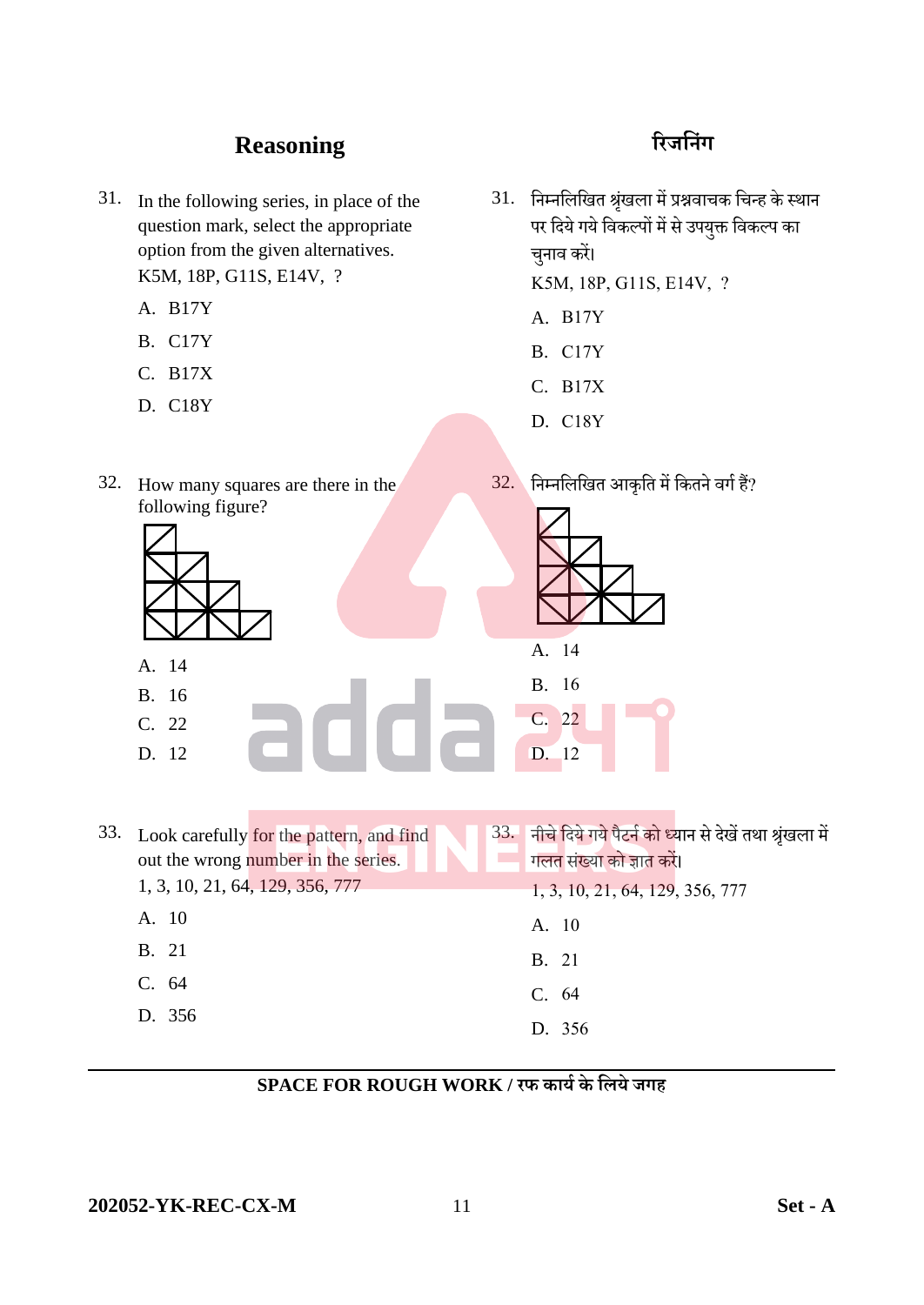- 34. If 'we are reaching Bombay' means 'zik pik lik hik', 'Bombay is really beautiful' means 'hik dik mik nik', 'Is Mohan reaching there' means 'lik tik cik dik' and 'we really need Mohan' means 'mik wik tik pik'. What is the code for 'Bombay'?
	- A. tik
	- B. pik
	- C. hil
	- D. lik
- 35. 20 people work in an office. The first group of 5 serves from 8:00 AM to 2:00 PM, second group of 10 serves from 10:00 AM to 4:00 PM and third group of 5 serves from 12 PM to 6:00 PM. There are 3 computers in the office which are freely used by all the employees. In which of the following time periods computers are most likely to be used?
	- A. 10:00 AM to 12:00 PM
	- B. 12:00 PM to 2:00 PM
	- C. 1:00 PM to 3:00 PM
	- D. 2:00 PM to 4:00 PM
- 34. यसद 'we are reaching Bombay' का अथच 'zik pik lik hik', 'Bombay is really beautiful' का अथच 'hik dik mik nik', 'Is Mohan reaching there' का अथच 'lik tik cik dik' हैं, तथा 'we really need Mohan' का अथच 'mik wik tik pik' हैं। तब 'Bombay' का कोड क्या हैं?
	- A. tik
	- B. pik
	- C. hil
	- D. lik
- 35. एक दफ्तर में 20 व्यसक्त कायच करते हैं। 5 व्यसक्तयों का पहला समूह प्रात: 8 बजे से दोपहर 2 बजे तक कार्य करता है, 10 व्यक्तियों का दसरा समूह प्रात: 10 बजे से शाम 4 बजे तक कार्य करता है तथा <u>5 व्यक्तियों का तीसरा समू</u>ह दोपहर 12 बजे से शाम 6 बजे तक कार्य करता है। दफ्तर में 3 कंम्प्यूटर हैं जो <mark>सभी कर्मचारी</mark>यों द्वारा स्वतंत्र रुप से उपयोग किये िाते हैं। सनम्नसलसित में से सकस समयाविी में कंम्प्यटर का उपयोग सबसे अधिक किये जाने की सुंभावनाह?ैं
	- A. प्रात: 10 बजे से दोपहर 12 बजे तक
	- B. दोपहर 12 से 2 बजे तक
	- C. दोपहर 1 से 3 बजे तक
	- D. दोपहर 2 से 4 बजे तक

#### **202052-YK-REC-CX-M** 12 **Set - A**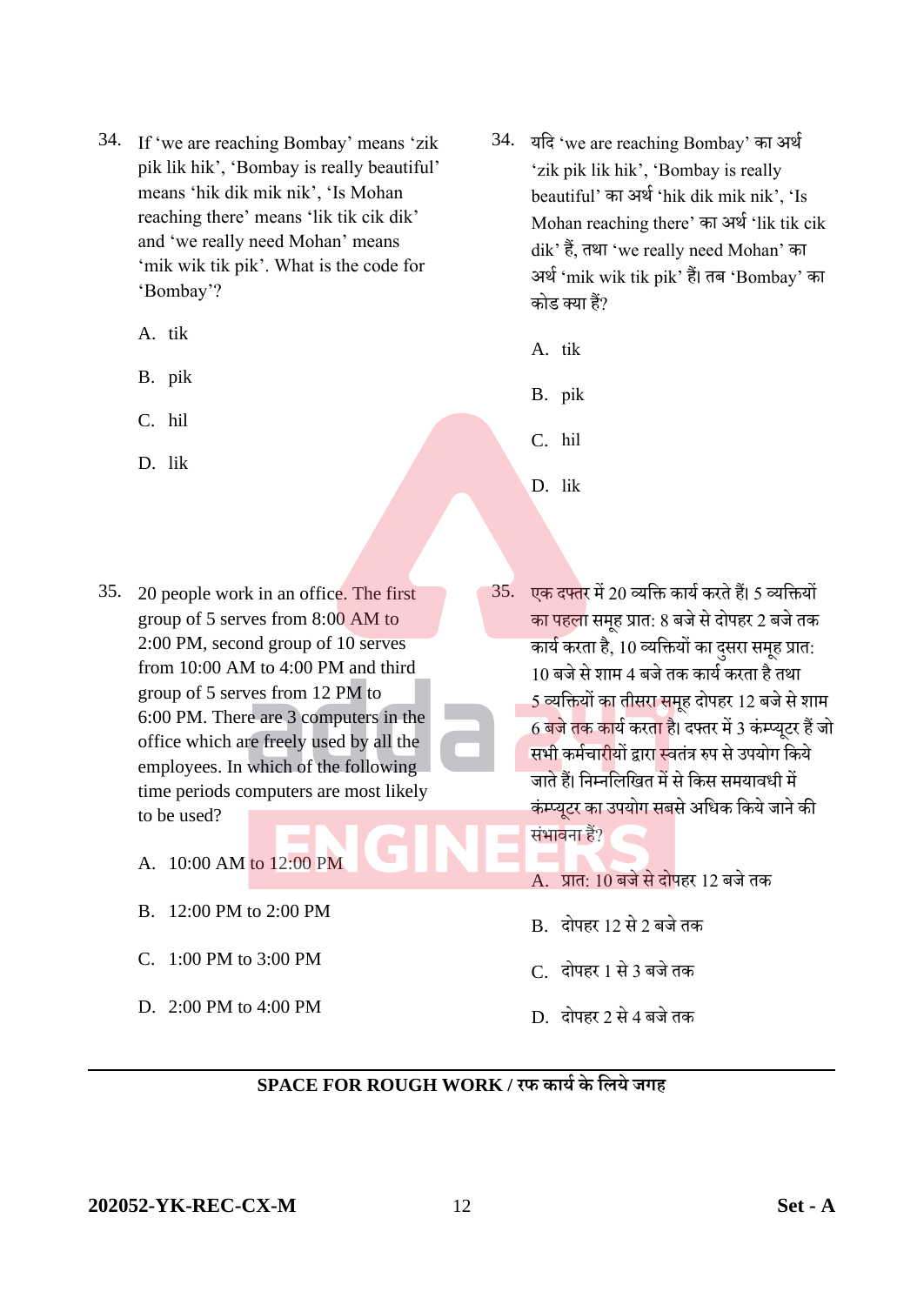- 36. Three adjacent faces of a cube are coloured blue. The cube is then cut once horizontally and once vertically to form cuboids of equal size. Each of these cuboids is coloured pink on all the uncoloured faced and is then cut (as before) into four cuboids of equal size. Then how many cuboids have two faces coloured pink?
	- A. 1
	- B. 3
	- C. 4
	- D. 6

given by

- 36. एक घन के तीन आसन्न फलकों का रंग नीला हैं। फिर घन को एक बार क्षैतिज रुप से और एक बार लुंबवत रुप सेसमान आकार केघनाभ बनाने के सलये काटा िाता हैं। इन घनाभों में से प्रत्येक सबना रंग के सभी फलकों पर गलाबी रंग किया जाता है तथा पन: समान आकार के चार घनाभों में काट दिया जाता हैं। तब कितने घनाभों के दो फलक गलाबी रंग के हैं?
	- A. 1
	- B. 3
	- C. 4
	- D. 6
- $37.$  यदि  $P \times Q$  का अर्थ P, Q का पुत्र है, P Q का अर्थ P,  $O$  की माता है,  $P + O$  का अर्थ P,  $O$  का भाई है, तथा  $\mathrm{P}\textup{+}\mathrm{Q}\,$  का अर्थ P,  $\mathrm{Q}$  की बहन है।  $\blacksquare$  यदि P, O, R तथा S के संबंधों को निम्न रुप में दिया जाता है $-$

$$
P \div Q \times R + S \div R
$$

A. P, R कापत्रु ह।ैं

**COL** 

B. P, S की पुत्री हैं।

 $C. S, Q$  की बुआ हैं।

D. S, P की माता हैं।

तब सनम्नसलसित में से कौन सा कथन सत्य हैं?

then which of the following statement is true?

37. If  $P \times Q$  means P is the son of  $Q, P - Q$ means P is the mother of Q,  $P + Q$ means P is the brother of Q and  $P \div Q$ 

> means P is the sister of Q. If the relationship among  $P$ ,  $Q$ ,  $R$  and  $S$  is

A. P is the son of R

 $P \div Q \times R + S \div R$ 

- B. P is the daughter of S
- C. S is the father's sister of Q
- D. S is the mother of P

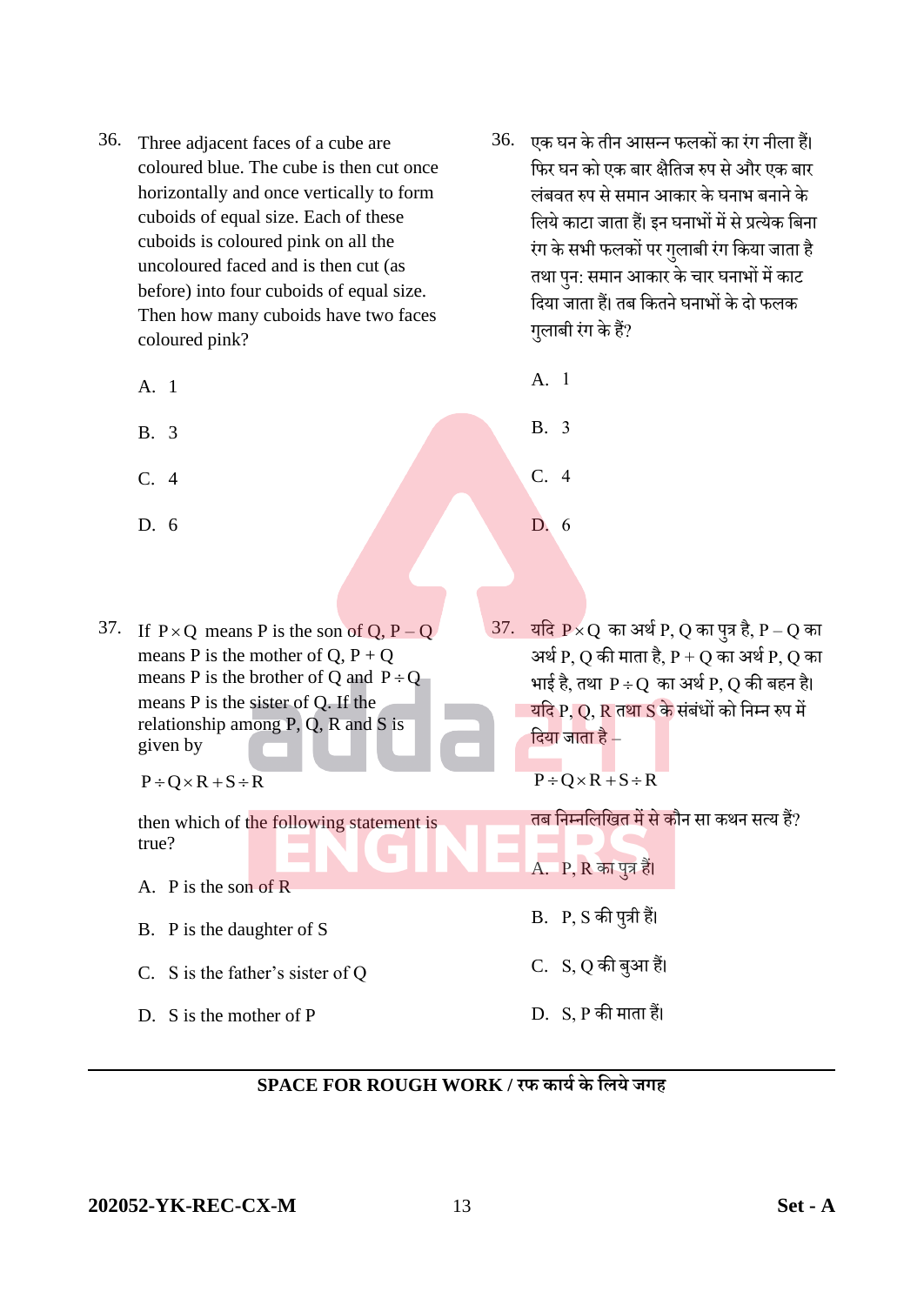- 38. A watch which gains uniformly is 2 min slow at noon on Monday, and is 4 min 48 second fast at 2 pm on the following Monday. At what time it was correct?
	- A. 2 pm on Tuesday
	- B. 2 pm on Wednesday
	- C. 3 pm on Thursday
	- D. 1 pm on Friday
- 39. Rakesh is standing at a point. He walks 20 m towards east and further he walks 10 m towards south, then he walks 35 m towards west and walks 5 m towards north then he walks 15 m towards east. What is the straight distance between his starting point and the point where he reached last?
	- A. 0 m.
	- B. 5 m.
	- C. 10 m.
	- D. cannot be determined
- 40. Which letter replaces the question mark?
- 38. एक घड़ी िो समान रुप से आगे बढ़ती हैं, सोमवार को दोपहर में 2 मिनट धीमी है. तथा अगले सोमवार को दोपहर 2 बजे 4 मिनट 48 सेकंड तेज हो जाती हैं, यह सकस समय सही थी?
	- A. मंगलवार दोपहर 2 बजे
	- B. बुधवार दोपहर 2 बजे
	- C. गुरुवार दोपहर 3 बजे
	- D. शुक्रवार दोपहर 1 बजे
- 39. राकेश एक बिंदु पर खड़ा है। वह पूर्व की ओर 20 मीटर र्लता हैं और दसक्षण की ओर 10 मीटर और र्लता है। सफर वह पसिम की ओर 35 मीटर र्लता है और उत्तर की ओर 5 मीटर र्लता है सफर <mark>व</mark>ह पर्व की ओर 15 मीटर चलता है। उसके <mark>आरं</mark>भिक बिंदु और उस बिंदु के बीच सीधी दुरी क्या है जहाँ वह अंतिम बार पहुंचा था?
	- A. 0 मीटर
	- B. 5 मीटर
	- C. 10 मीटर
	- D. निर्धारित नहीं किया जा सकता
- 40. सिम्न आकृति में दिये प्रश्नवाचक चिन्ह के स्थान पर उपयक्तु सवकर्लप का र्यन करें।

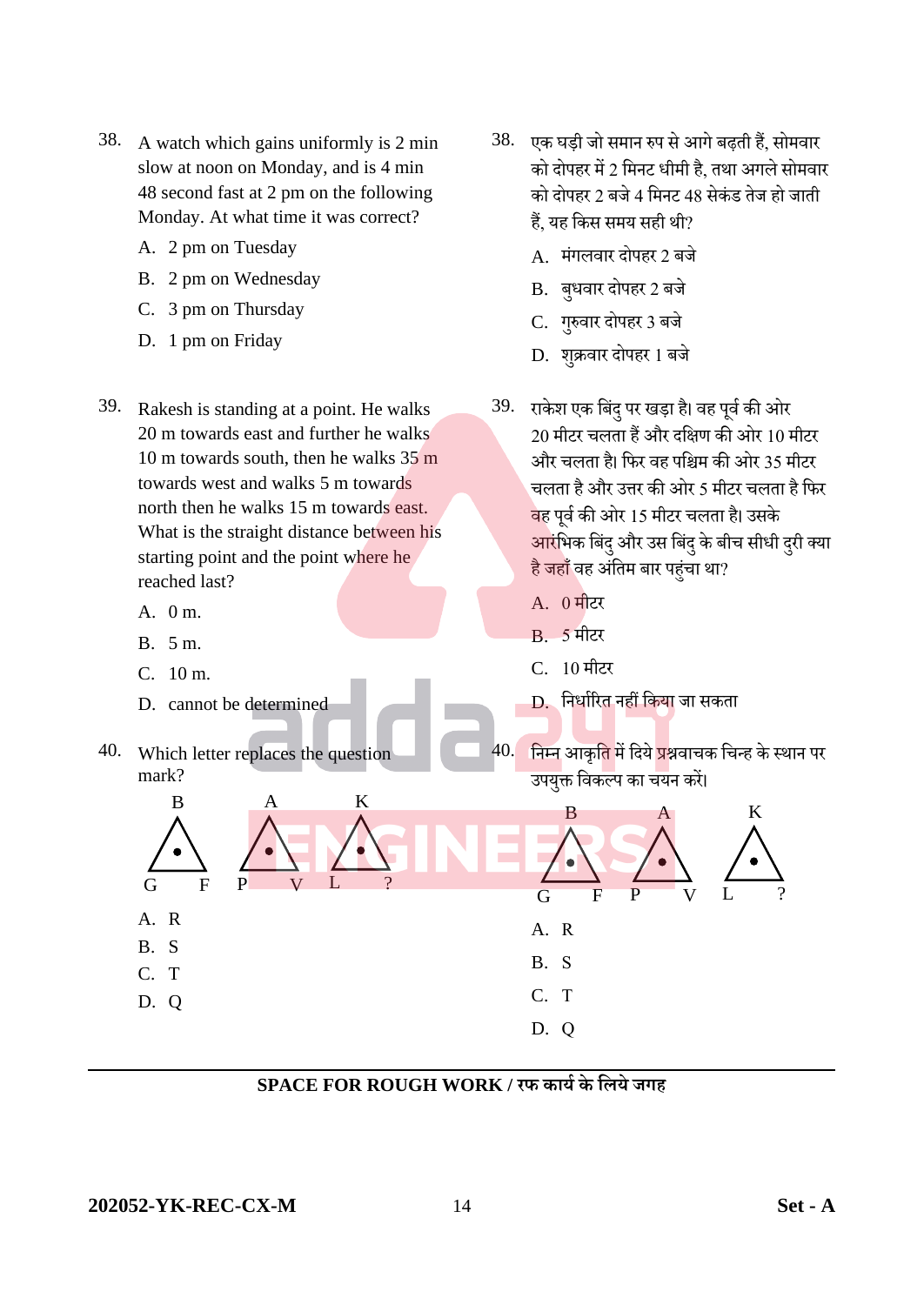#### **General Knowledge Related to work of applied post**

- 41. The material used as an ingredient of concrete is usually -------
	- A. Cement
	- B. Water
	- C. Aggregate
	- D. All of above
- 42. Medium irrigation projects are those costing-
	- A. More than Rs. 50 million
	- B. Between Rs. 50 million and Rs. 2.5 million
	- C. Less than Rs. 2.5 million
	- D. Rs. 1.0 million
- 43. *Sondur Dam* is situated in the district of the Chhattisgarh State.
	- A. Ambikapur
	- B. Narayanpur
	- C. Dhamtari
	- D. Kawardha
- 44. Soil texture is-
	- A. The arrangement of individual soil particles with respect to each other into a pattern
	- B. Ratio of sand
	- C. Relative proportions of sand, silt and clay
	- D. Total moisture content of the soil

## **पि के कार्य से सम्बांलर्त**

- $41.$  कंक्रीट के एक घटक के रुप में प्रयुक्त सामग्री आमतौर पर होती हैं --------
	- A. सीमेंट
	- B. पानी
	- C. एग्रीगेट
	- D. ऊपर के सभी
- $42.$  मध्यम सिंचाई परियोजनाएँ लागत वाली होती हैं-
	- A. रु. 50 समसलयन से असिक
	- B. रु. 50 मिलियन एवं रु. 2.5 मिलियन के मध्य
	- C. रु. 2.5 समसलयन से कम
	- $D = \overline{5}$  1.0 मिलियन
- 43. सोंदरूबाुंि छत्तीसगढ़ राज्य के----------- सिले में सस्थत हैं।
	- A. असम्बकापरु B. नारायणपरु
	- $C_{\alpha}$ धमतरी
	- D. कवर्धा
- 44. समट्टी की बनावट हैं-
	- ${\bf A}$ . एक पैटर्न में एक दसरे के संबंध में अलग-अलग समट्टी केकणों की व्यवस्था
	- B. रेत का अनुपात
	- C. रेत, गाद और समट्टी केसापेक्ष अनुपात
	- D. समट्टी की कुल नमी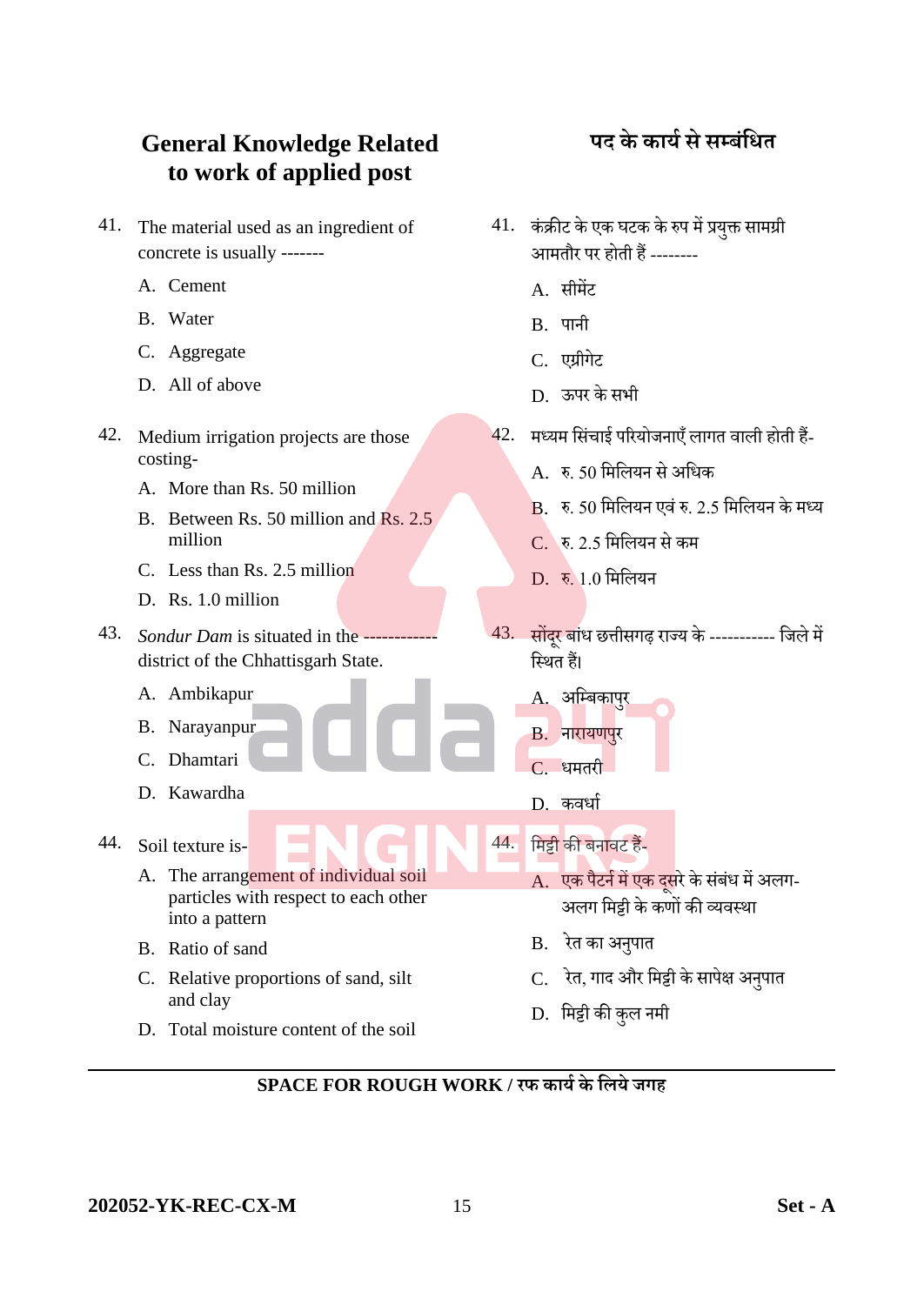| 45. | Hasdeo Bango Irrigation project of the<br>Chhattisgarh state comes under- | 45. | छत्तीसगढ़ राज्य की हसदेव बांगो सिंचाई परियोजना<br>के अंतर्गत आता हैं- |
|-----|---------------------------------------------------------------------------|-----|-----------------------------------------------------------------------|
|     | A. Lift Irrigation Project                                                |     | A. उद्वहन सिंचाई परियोजना                                             |
|     | <b>B.</b> Major Irrigation Project                                        |     | B. वृहद सिंचाई परियोजना                                               |
|     | C. Medium Irrigation Project                                              |     | C. मध्यम सिंचाई परियोजना                                              |
|     | D. Minor Irrigation Project                                               |     | D. लघु सिंचाई परियोजना                                                |
| 46. | Kelo river originates in the-                                             |     | 46. केलो नदी का उद्गम स्थल हैं-                                       |
|     | A. Chitrakoot hills located in the<br>Jagdalpur district                  |     | A. जगदलपुर जिले में स्थित चित्रकूट पहाड़ियाँ                          |
|     | B. Ludega hills located in the Raigarh<br>district                        |     | B. रायगढ़ जिले में स्थित लुडेगा पहाड़ियाँ                             |
|     | C. Pali hills located in the Bilaspur<br>district                         |     | C. बिलासपुर जिले में स्थित पाली पहाड़ियाँ                             |
|     | D. Mainpat hills located in the Surguja<br>district                       |     | D. सरगुजा जिले में स्थित मैनपाट पहाड़ियाँ                             |
|     |                                                                           |     |                                                                       |
| 47. | Chhattisgarh State is the biggest                                         | 47. | <u>. छत्तीसग</u> ढ़ राज्य --------- का सबसे बड़ा उत्पादक              |
|     | producer of --------                                                      |     | हैं।                                                                  |
|     | A. Oil seeds                                                              |     | A. तिलहन                                                              |
|     | B. Maize                                                                  |     | B. मक्का                                                              |
|     | C. Pulses                                                                 |     | $C.$ दाल                                                              |
|     | D. Rice                                                                   |     | D. चावल                                                               |
| 48. | Why is crop rotation necessary?                                           | 48. | फसल चक्रण क्यों आवश्यक हैं?                                           |
|     | To increase the fertility of soil<br>А.                                   |     | मिट्टी की उर्वरता बढ़ाने के लिए<br>$A_{\cdot}$                        |
|     | To increase the quantity of minerals<br>В.                                |     | खनिजों की मात्रा बढ़ाने के लिए<br><b>B.</b>                           |
|     | To reduce the quantity of proteins<br>C.                                  |     | प्रोटीन की मात्रा कम करने के लिए                                      |
|     | To plough various types of crops<br>D.                                    |     | D.  विभिन्न प्रकार की फसलों की जुताई करने के<br>लिए                   |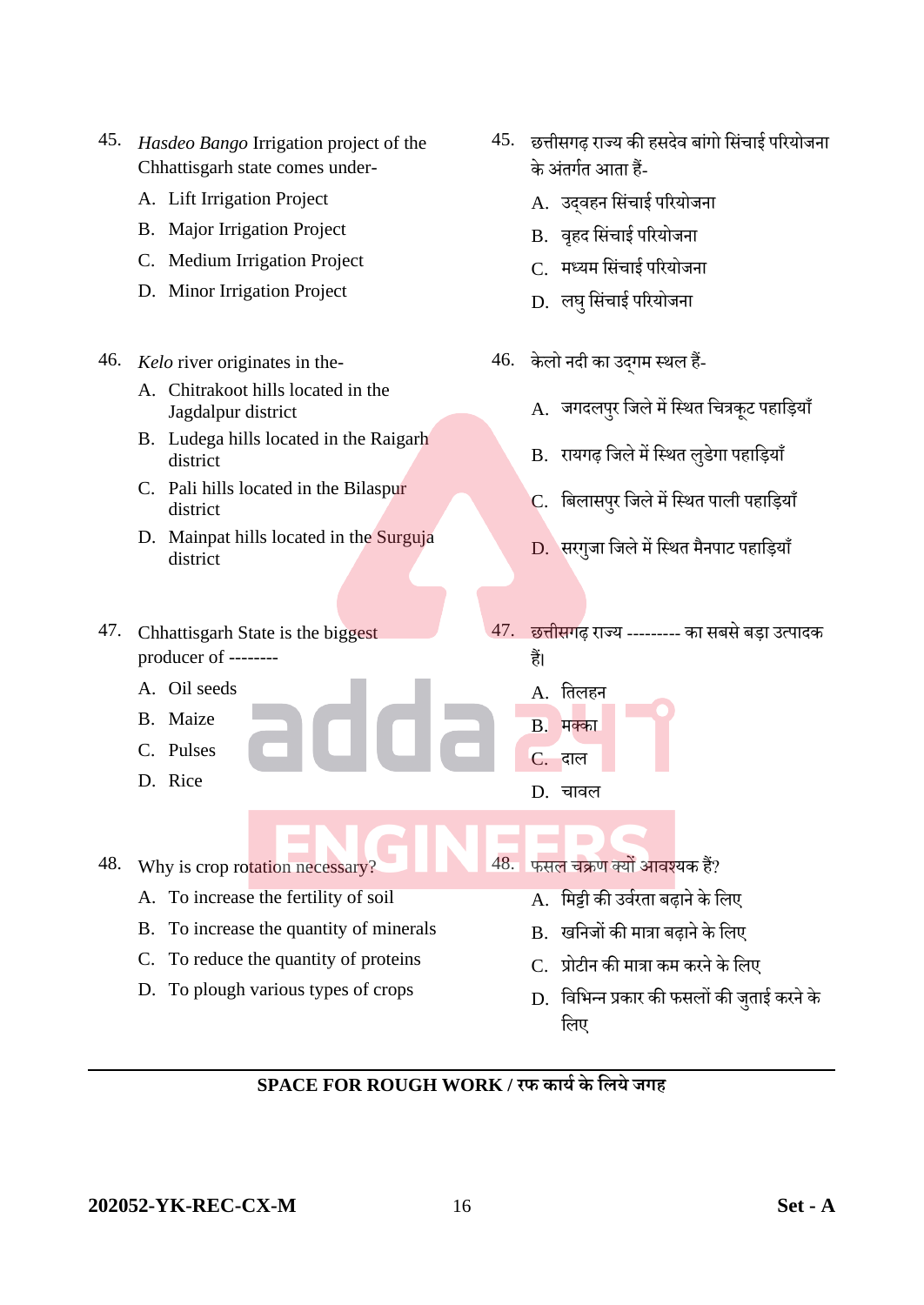- 49. Soil consistency is-
	- A. Relative water content in the soil
	- B. Characteristic of the soil at various moisture content
	- C. Mass of moist soil per unit volume
	- D. Volume of water present in the total pore volume
- 50. The commonly used material in manufacturing of cement is ---------
	- A. Sandstone
	- B. Limestone
	- C. Slate
	- D. Graphite
- 49. समट्टी की सस्थरता हैं-
	- A. मिट्टी में सापेक्ष जल सामग्री
	- B. सवसभन्न नमी की मात्रा पर समट्टी की सवशेर्ता
	- C. प्रसत इकाई आयतन में नम समट्टी का द्रव्यमान
	- D. रोमछिद्रों के कुल आयतन में उपस्थित जल का आयतन
- $50.$  सीमेंट के निर्माण में आमतौर पर प्रयुक्त सामग्री हैं ---
	- A. बलुआ पत्थर
	- B. चूना पत्थर
	- C. स्लेट

------

D. ग्रेफाइट

# addazyr **ENGINEERS**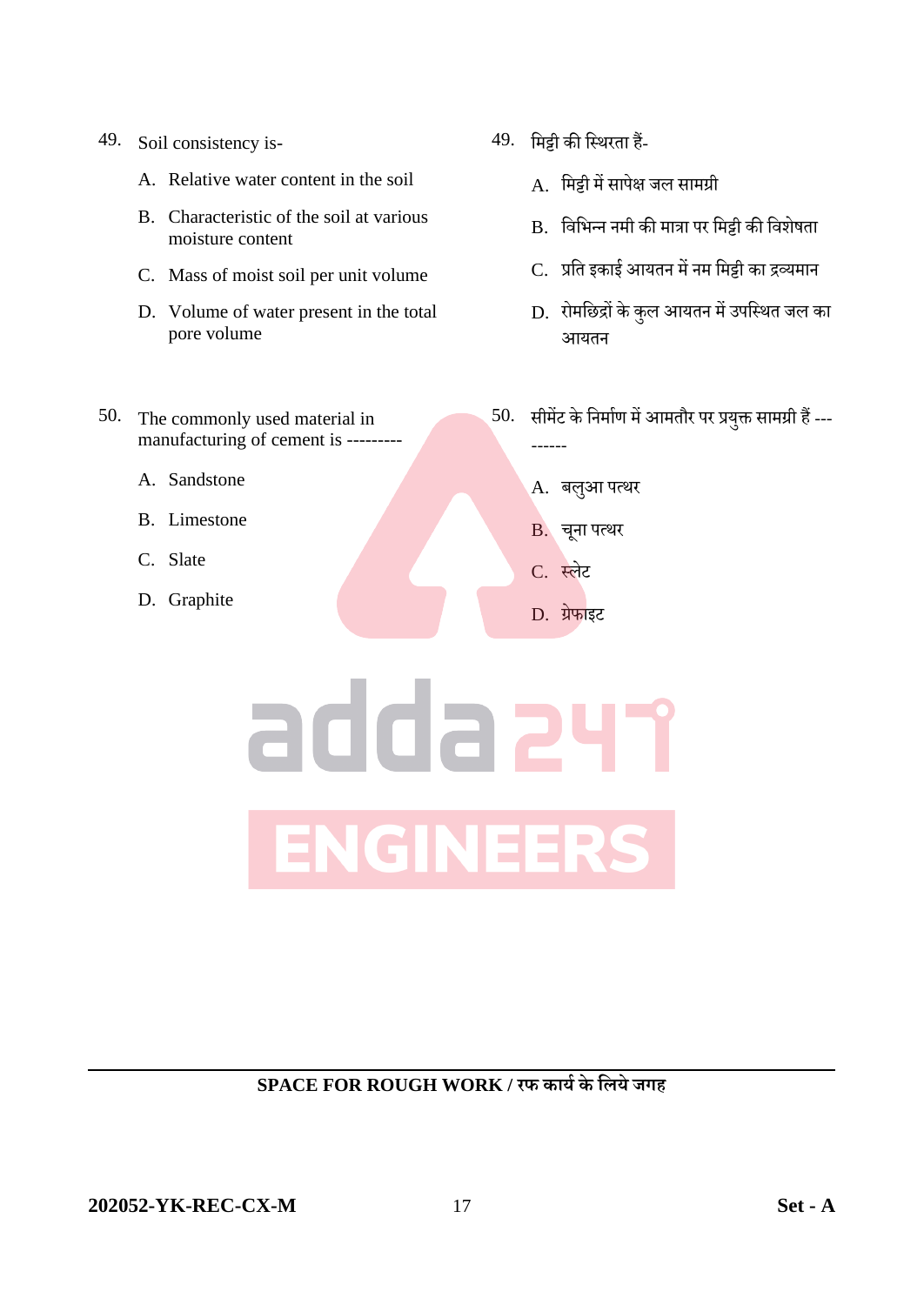#### **Civil Engineering Subject Related**

51. The vehicle approaching a signalized intersection at a speed of 80 KMPH in the descending gradient of flyover with 1 in 40 slope. If the braking efficiency of the vehicle is 75% and co-efficient of longitudinal friction is 0.35. Calculate the distance required to stop the vehicle at intersection if the reaction time of the driver is 2.5 seconds.

A. 162 meters B. 155 meters

C. 106 meters D. 133 meters

- 52. Hydraulically efficient channel's crosssection is one which-
	- A. has the minimum hydraulic resistance
	- B. carries maximum discharge under given conditions of slope, roughness and flow area
	- C. has the maximum wetted perimeter
	- D. has the minimum hydraulic radius
- 53. In a overhanging beam ABC, simply supported at  $A \& B$ , and  $C$  being the free end. If it is subjected to a vertical load at free end, maximum moment occurs at –

## $\mathbf A$  B

- A. A
- B. C
- C. B
- D. Between A & B

#### **लसलवि लवषर् से सम्बलर्ां त**

 $51.$  कोई वाहन  $80$  कि.मी. प्रति घंटे की गति से  $40$  में  $1$ के अवरोही ढाल वाले हवाई पल से एक संकेतयक्त र्ौराहे की ओर आ रहा है। यसद वाहन की रोक क्षमता 75% तथा अनुदैर्ध्य घर्षण 0.35 है, तो चौराहे पर वाहन को रोकने हेत् अपेक्षित दरी की गणना कीजिये, यदि चालक का प्रतिक्रिया समय 2.5 सेके ण्ड हो-

| A. 162 मीटर | <b>B. 155 मीटर</b> |
|-------------|--------------------|
|-------------|--------------------|

C. 106 मीटर D. 133 मीटर

- 52. िलगसतक कुशल नाली का अनुप्रस्थ अनुभागीय िुंड वह होताहैसिसमें-
	- A. न्युनतम जलगतिक प्रतिरोध होता है।
	- B. जिसमें ढलान, खुरदुरापन एवं बहाव क्षेत्र की दी गई पररसस्थसतयों में असिकतम स्त्राव होता है।
	- C. सिसमें असिकतम आद्र पररमाप होती है।
	- D. जिसमें न्यूनतम जलगतिक त्रिज्या होती है।
- $53.$  एक बीम (धरन)  $\rm{ABC}$  जो  $\rm{A}$  तथा  $\rm{B}$  पर शुध्दालंबित है तथा C उसका आगे निकला हुआ मुक्त सिरा है। यदि इसके मुक्त सिरे पर उध्वधिर लोड लगाया जाए तो अधिकतम आघूर्ण कहाँ होगा :-



D. A तथा B के बीर्

**SPACE FOR ROUGH WORK / रफ कार्यके लिर्े जगह**

C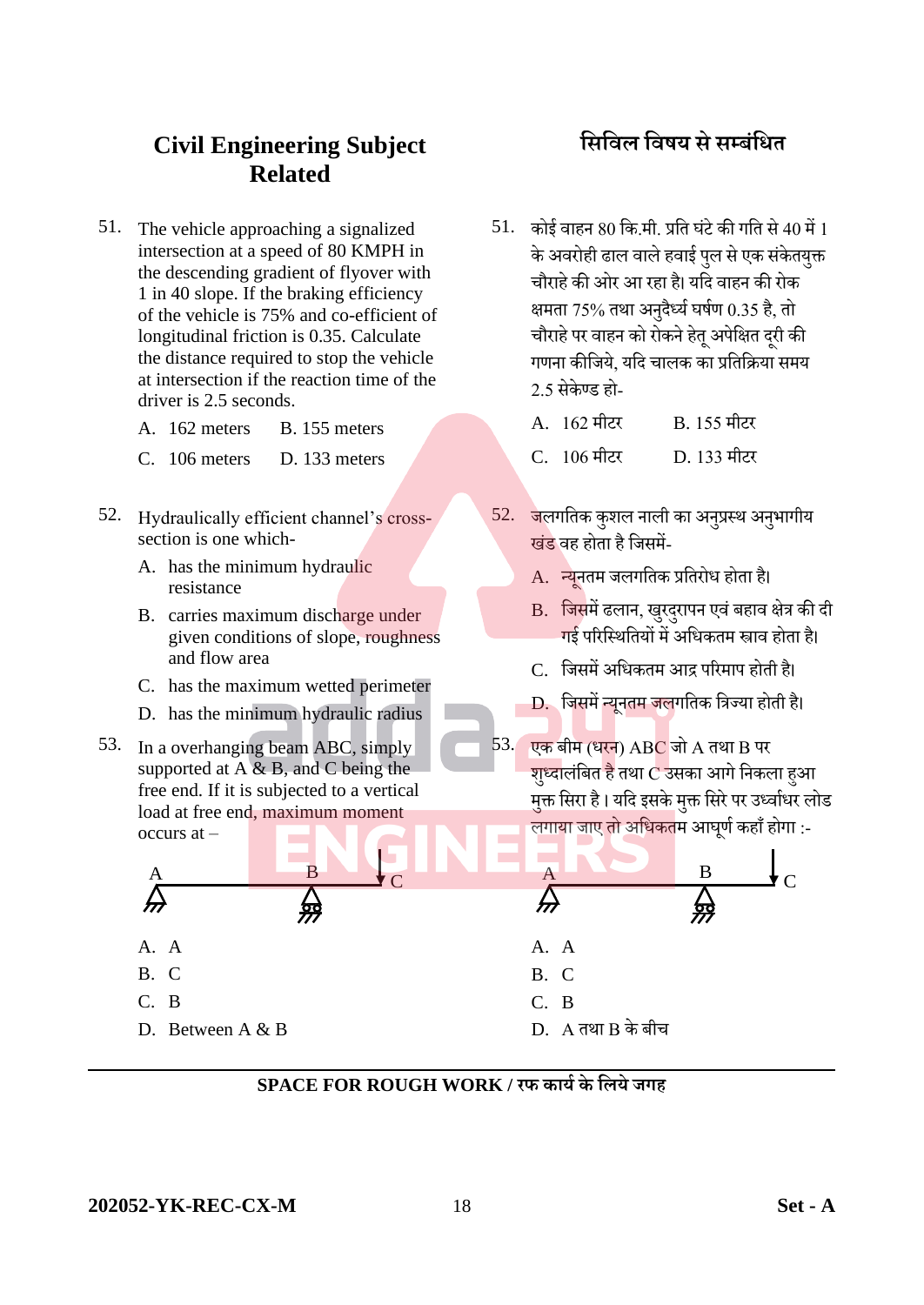- 54. The departure of a line of traverse can be calculated by multiplied its length with the ------
	- A. Cosine of reduced bearing
	- B. Sine of reduced bearing
	- C. Tangent of reduced bearing
	- D. Secant of reduced bearing
- 55. During the treatment of raw water in sedimentation tank, Particles settles individually without interaction with neighbouring particles, is called as -----
	- A. Flocculent particles Settling
	- B. Discrete particle settling
	- C. Hindered or zone settling
	- D. Compression settling
- 56. A loaded beam is shown in the figure. The bending moment diagram of the beam is best represented as :
	- w  $\mathbb{W}$  W w L<del> - de - -</del>2L <del>- - de -</del>L
- 54. एक पारगमन रेखा का विचलन उसकी लम्बाई में गणा करके प्राप्त किया जा सकता हैं-
	- A. आमेसलत सदकमान के को-ज्या से
	- B. आमेसलत सदकमान के-ज्या से
	- C. आमेसलत सदकमान के स्प-ज्या से
	- D. आमेलित दिकमान के व्युत्क्रम को-ज्या से
- 55. अश्ध्द जल के अवसादन टंकी में उपचार के समय, <u>निकटवर्ती कणों से अंत क्रिया बिना नीचे बैठ जाने</u> वाले कणों को कहा जाता हैं-
	- A. ऊर्णीपिंडन कण जमाव
	- B. पशक्कृत कण जमाव
	- C. निरूध्द या क्षेत्रीय जमाव
	- D. संपीडन जमाव
- 56. दिए गए चित्र में एक भारित धरन (बीम) दिखाई गई है। धरन का नमन आघर्ण आरेख निम्न में से किस प्रकार से सबसे अच्छी तरह प्रदर्शित होता हैं :



**SPACE FOR ROUGH WORK / रफ कार्यके लिर्े जगह**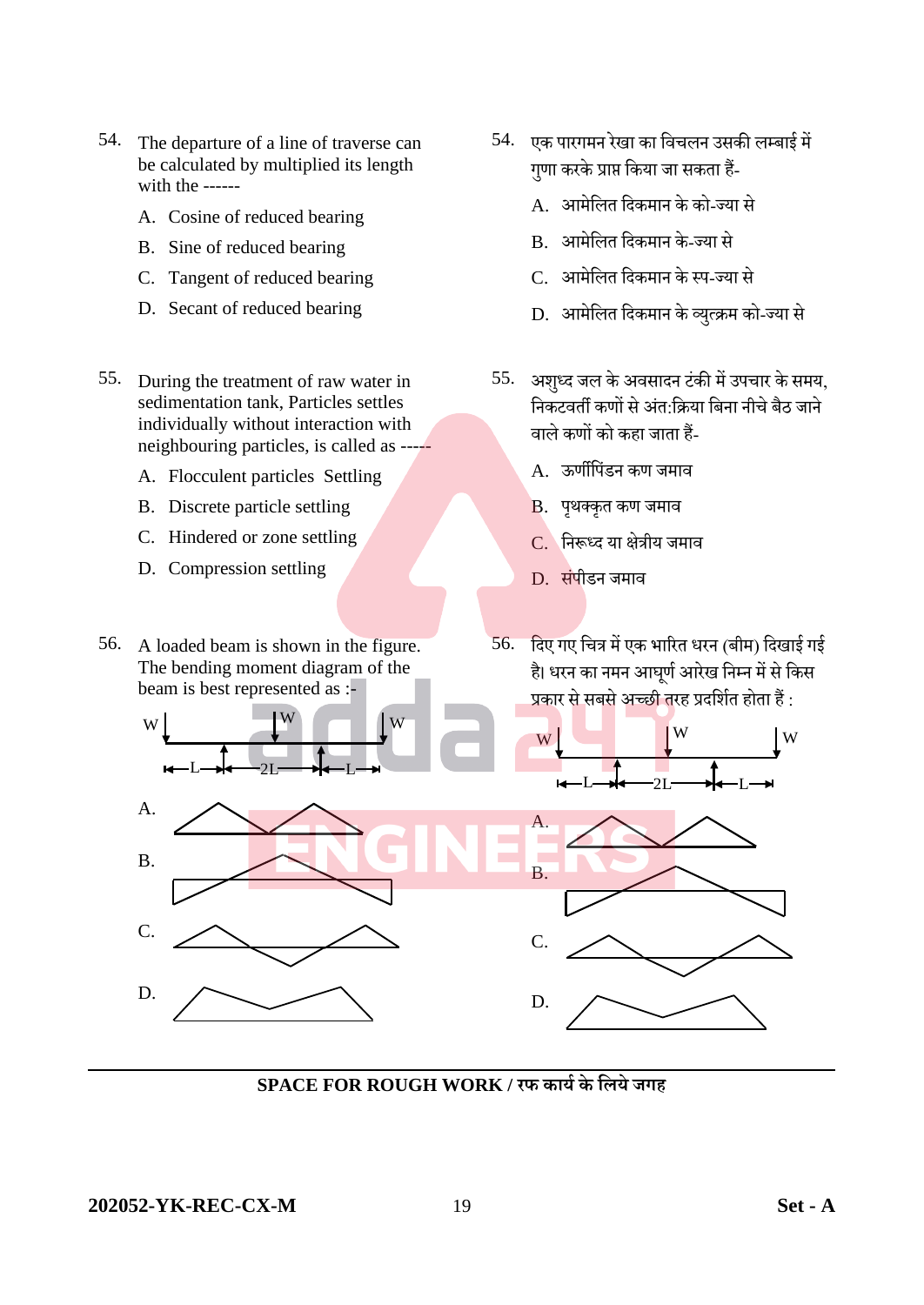- 57. What is the variation in duty of water from the head of a main canal (M) to that in the field (F)?
	- A. Duty of water at M is always greater than duty of water at F
	- B. Duty of water at M is always equal to duty of water at F
	- C. Duty of water at M is always less than duty of water at F
	- D. Duty of water at M can be greater or less than duty of water at F
- 58. What is the target mean compressive strength at 28 days of  $M_{30}$  grade concrete, as per IS code : 10262–2009?
	- A. 30 MPa
	- B. 36.5 MPa
	- C. 38.25 MPa
	- D. 43.25 MPa
- 59. Workability of concrete can be measured by slump, compaction factor and Vee-Bee time. Consider the following statements for workability of concrete :
	- I. As slump increases, the Vee-Bee time increases.
	- II. As the slump increases, the compaction factor increases. Which of the following is true?
	- A. Both I and II are True
	- B. Both I and II are False
	- C. I is True and II is False
	- D. I is False and II is True
- 57. एक मुख्य नहर (M) के शीर्ष से खेत (F) में पानी के डयटी (duty) में क्या भिन्नता हैं?
	- A. M पर पानी का डयटूी (duty) हमेशा F पर पानी के कतचव्य से असिक होता है
	- B. M पर पानी का डयटूी (duty) हमेशा F पर पानी के कतचव्य के बराबर होता है
	- C. M पर पानी का डयटूी (duty) हमेशा F पर पानी के कतचव्य से कम होता है
	- D. M पर पानी का डयटूी (duty) F पर पानी के डयटूी (duty) से असिक या कम हो सकता है
- $58.$  भारतीय मानक 10262–2009 के अनुसार  $\mathbf{M}_{\mathbf{30}}$  ग्रेड कंक्रीट की 28 वें दिन लक्षित माध्य <mark>स</mark>ंपीडन सामर्थ्य होगी-
	- A. 30 मेगा पास्कल
	- B. 36.5 मेगा पास्कल
	- C. 38.25 मेगा पास्कल
	- D. 43.25 मेगा पास्कल
- 59. कंक्रीट की कार्यशीलता, स्लंप, दबाव-गुणक तथा वी-बी (Vee-Bee) समय से मापी जा सकती है। <mark>कंक्रीट की का</mark>र्यशील<mark>ता</mark> के लिए निम्न कथनों पर विचार कीजिए:
	- I. स्लुंप बढ़नेपर वी-बी (Vee-Bee) समय भी बढ़ता हैं।
	- II. स्लुंप बढ़नेपर दबाव गणुक बढ़ताह।ैं सनम्न में से कौन सा सत्य हैं?
	- A. I तथा II दोनों सत्य हैं।
	- B. I तथा II दोनों असत्य हैं।
	- C. I सत्य है तथा II असत्य हैं।
	- D. I असत्य है तथा II सत्य हैं।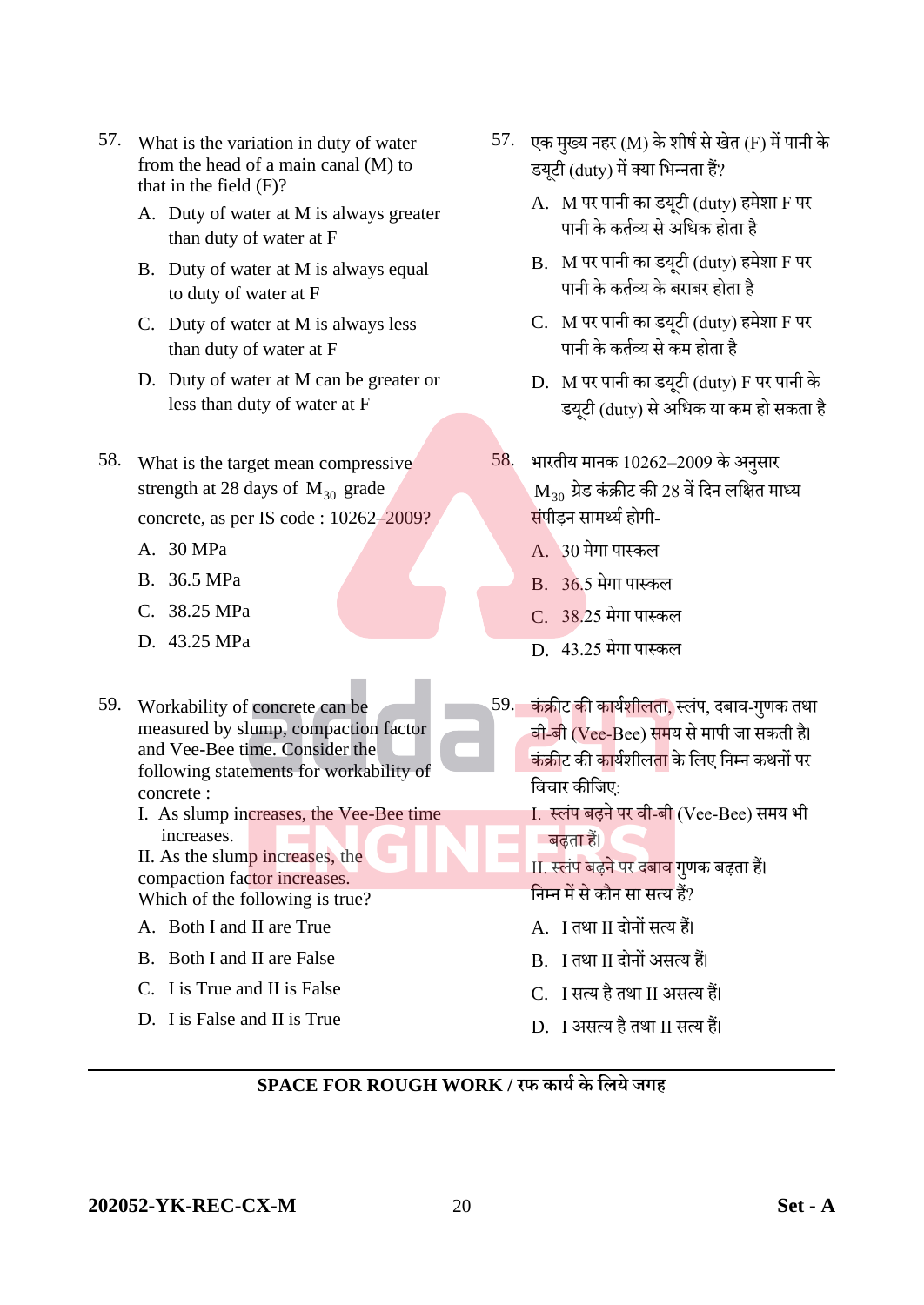- 60. For sanitary and water supply works, what percentage of the estimated cost of the building works are usually provided in an estimate?
	- A. 8% for sanitary work and 7% for water supply work
	- B. 8% for sanitary work and 8% for water supply work
	- C. 7% for sanitary work and 8% for water supply work
	- D. 7% for sanitary work and 7% for water supply work
- 61. A constant head permeability is used for-
	- A. Coarse grained soil
	- B. Silty soil
	- C. Clay soil
	- D. Organic soil
- 62. Hydraulic radius of the channel is defined as the ratio of -------
	- A. Cross sectional area of flow to depth of channel
	- B. Cross sectional area of flow to wetted perimeter of the channel
	- C. Cross sectional area of flow to width of channel
	- D. Wetted perimeter to area of the channel
- 60. जल वितरण कार्य एवं सेनेटरी कार्य के लिए भवन सनमाचण कायों की अनुमासनत लागत का सकतने प्रतिशत आकलन में जोड़ा जाता हैं?
	- $A.$  सफाई कार्य के लिए 8% तथा जल आपर्ति कार्य के लिए 7%
	- B. सफाई कार्य के लिए 8% तथा जल आपर्ति कार्य के लिए  $8\%$
	- C. सफाई कार्य के लिए 7% तथा जल आपूर्ति कार्य के लिए  $8\%$
	- D. सफाई कार्य के लिए 7% तथा जल आपूर्ति कार्य के लिए 7%
- $61.$  स्थिर शीर्ष परागम्यता उपयोग में लाई जाती हैं-
	- A. मोटे दाने वाली मुदा के लिए
	- B. गाद वाली मृदा के लिए
	- C. चिकनी मृदा के लिए
	- D. जैविक मृदा के लिए
- 62. ---------- के अनुपात को किसी नाली की चलद्रव त्रिज्या कहा जाता हैं।
	- A. नाली केबहाव का अनुप्रस्थ अनुभागीय क्षेत्रफल एवुंनाली की गहराई
	- B. नाली केबहाव का अनुप्रस्थ अनुभागीय क्षेत्रफल एवुंनाली की आद्र पररमाप
	- C. नाली केबहाव का अनुप्रस्थ अनुभागीय क्षेत्रफल एवुंउसकी र्ौड़ाई
	- D. नाली का आद्र पररमाप एवुंउसका क्षेत्रफल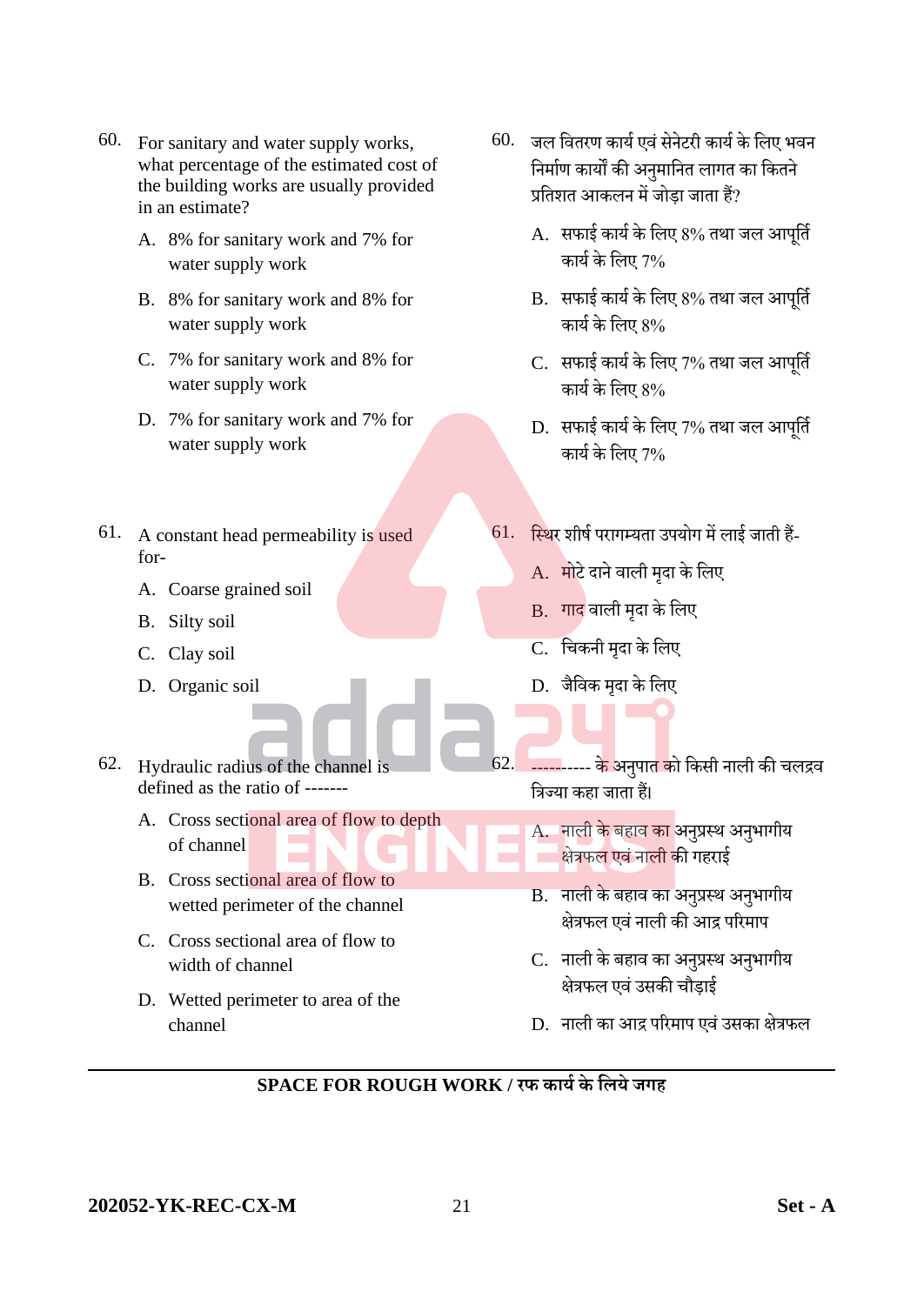- 63. If the tensile stress of reinforcement bar of diameter 'D' is  $140 \text{ N/mm}^2$  and the bond stress is  $0.6 \text{ N/mm}^2$ , the required bond length will be : -
	- A. 45 D
	- B. 50 D
	- C. 53 D
	- D. 59 D
- 64. The most suitable method of irrigation for areas having low rainfall and strong winds is-
	- A. Furrow irrigation
	- B. Drip irrigation
	- C. Contour farming
	- D. Sprinkler irrigation
- 65. If  $\phi$  is the precipitation,  $a'$  is the area represented by a rain gauge and 'n' is the number of rain gauges in a catchment area, then the weighted mean rainfall is-
- 63. यसद प्रबलन छड़ सिसका व्यास D है का तनन प्रतिबल 140N /  ${\rm mm}^{2}$  है और बाँड प्रतिबल  $0.6\,\mathrm{N}\,/\,\mathrm{mm}^2$  है, तो आवश्यक बाँड लंबाई क्या होगी?
	- A. 45 D
	- B. 50 D
	- C. 53 D
	- D. 59 D
- $64.$  कम वर्षा और तेज हवा वाले क्षेत्रों के लिए सिंचाई की सबसे उपयुक्त विधि हैं-
	- A. फरो सिंचाई
	- B. बूंद-बूंद सिंचाई
	- C. समोच्च खेती
	- D. छिड़काव सिंचाई
- 65. यसद 'प' वर्चण है, 'अ' एक वर्ाचमापक द्वारा व्यक्त <u>ि क्षेत्र, तथा 'न' एक जलग्र</u>हण क्षेत्र में स्थापित वर्षामापक यंत्रों की संख्या हो तो. तो भारित औसत वर्षा हैं-

| A.             |                                  | A. $\sum ap^3$                  |
|----------------|----------------------------------|---------------------------------|
|                | $\frac{\Sigma ap^3}{\Sigma a^2}$ | $\sqrt{\sum a^2}$               |
| <b>B.</b>      | $\Sigma$ ap                      | $\Sigma$ ap<br><b>B.</b>        |
|                | $\mathbf{n}$                     | n                               |
| $\mathbf{C}$ . | $\frac{\sum ap}{\sum a}$         | C. $\frac{\Sigma ap}{\Sigma a}$ |
| D.             | $\frac{\Sigma ap^5}{\Sigma a^3}$ | D. $\frac{\sum ap^5}{\sum a^3}$ |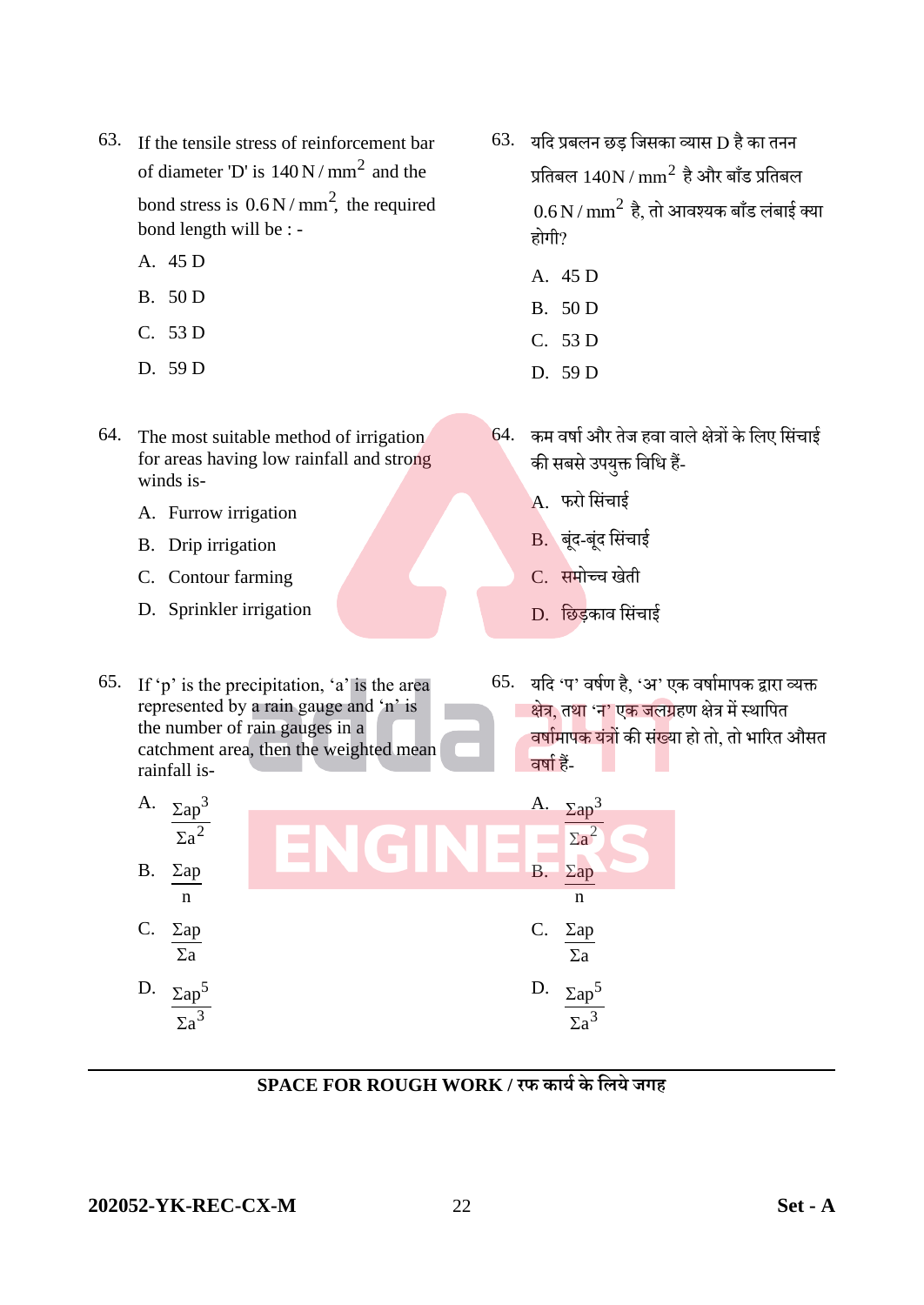- 66. A catchment consists of 30% area with runoff coefficient 0.40 and the remaining 70% area with runoff coefficient 0.60. The equivalent runoff coeff. will be-
	- A. 0.48
	- B. 0.54
	- C. 0.63
	- D. 0.76
- 67. As per IS-10500 (2012), what is the maximum permissible limit of turbity (NTU) of drinking water in the absence of alternate source.
	- A. 01
	- B. 05
	- C. 45
	- D. 60

68. The trapezoidal cross section of road embankment in banking is having formation width of 10m, side sloped of 2:1(H:V) and average depth of 1m. Calculate the quantity of earth work for 300m length. Assume that there is no traverse slope

- A. 3 3000m
- B. 3 3100m
- C. 3 3600m
- D. 3 3200m
- 69. Gravity dam is most suitable when the foundation is ------
	- A. Weak
	- B. Strong
	- C. With heavy overburden
	- D. Rocky but cracked
- $66.$  एक जलग्रहण क्षेत्र का  $30\%$  क्षेत्र अपवाह नियतांक  $0.40$  तथा शेष 70% क्षेत्र अपवाह नियतांक 0.60 के अनुकूल है। समतुल्य अपवाह नियतांक होगा-
	- A. 0.48
	- B. 0.54
	- C. 0.63
	- D. 0.76
- $67.$  भारतीय मानक- $10500(2012)$  के अनुसार पीने के पानी में वैकसर्लपक स्त्रोत न होने की दशा में मटमैलेपन (NTU) की अधिकतम अनुमेय सीमा हैं-
	- A. 01
	- B. 05
	- C. 45
	- D. 60
- 68. सड़क तटबंध के समलम्बाकार अनुप्रस्थ भाग (टेपोजाइडल क्रॉस सेक्शन) के किनारे पर चौड़ाई 10 मीटर है तथा सकनारे पर ढलान 2:1(H:V) और औसत गहराई  $1\text{m}$  है।  $300\text{m}$  लंबाई के लिए मिट्टी की खुदाई (अर्थ वर्क) की मात्रा ज्ञात कीजिए। यह मानतेहुए सक स्थल पर कोई अनुप्रस्थ ढलान नहीं हैं।
	- A.  $3000m^3$
	- B.  $3100m^3$
	- $C.$  3600 $m^3$ D.  $3200m^3$
- 69. ग्रेविटी डैम सबसे उपयुक्त होता है जब नींव होती हैं-
	- A. कमिोर

m.

- B. मज़बूत
- C. भारी बोझ के साथ
- D. चट्टानी लेकिन टूटा हुआ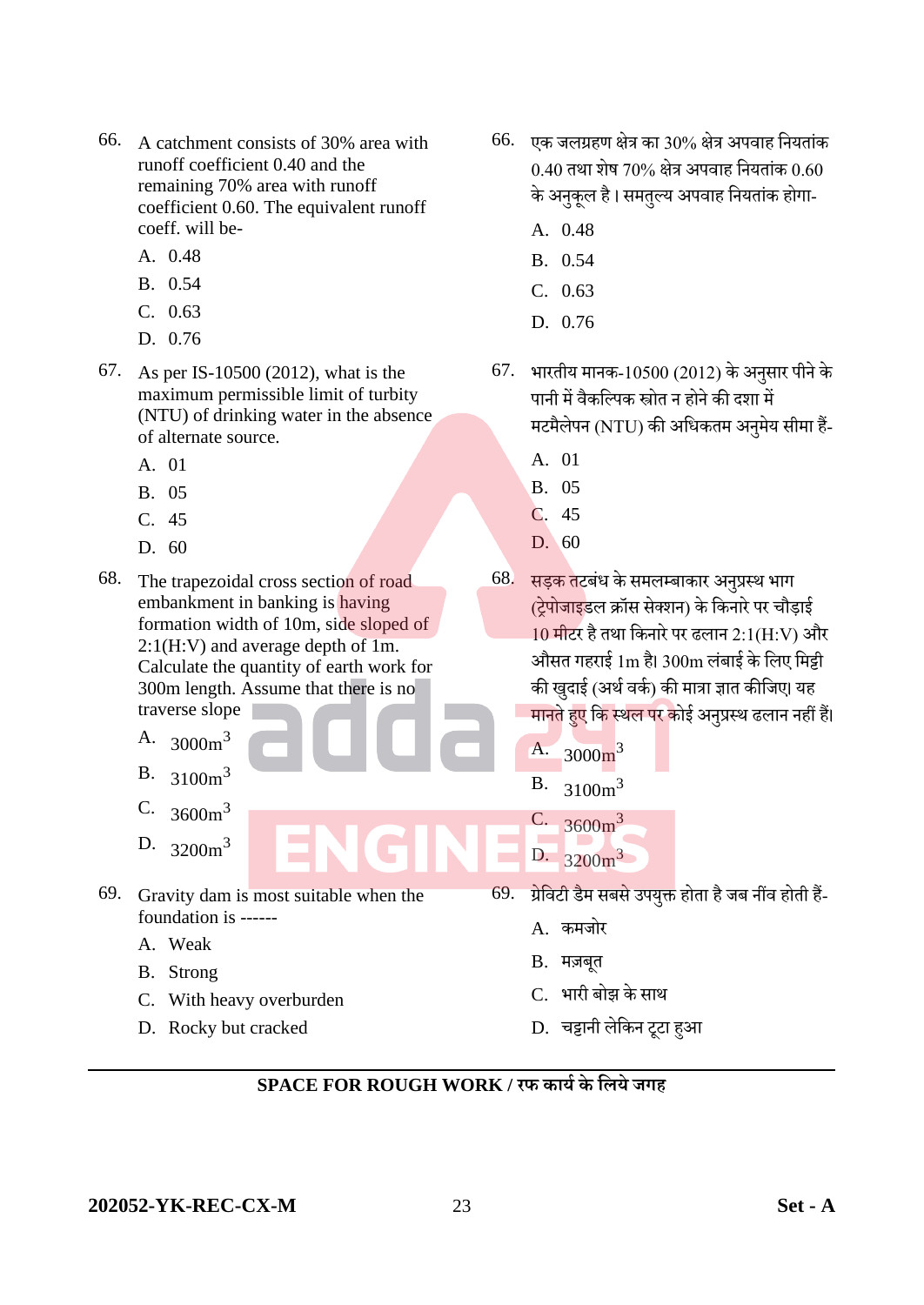- 70. Which of the following is equivalent to one kilo-pascal?
	- A.  $1000 \,\mathrm{N/m^2}$
	- **B.**  $1000 \text{ N/mm}^2$
	- C.  $1000 \,\mathrm{N/cm^2}$
	- D.  $100 N/m^2$
- 71. Which one of the following test can be performed for making the line of sight parallel to the axis of bubble tube, during the permanent adjustment of a level?
	- A. Spire test
	- B. Cross-hair ring test
	- C. Two-peg test
	- D. None of the above
- 72. Which of the following is the purpose of the valuation?
	- A. Approximate estimation of cost
	- B. Analysis of rate
	- C. Detailed estimation
	- D. Taxation
- 70. सनम्न में से कौन सा एक सकलो पास्कल के समकक्ष होता हैं?
	- $A.$   $1000$  न्यूटन / मी $^2$
	- $\, {\bf B.} \, \, \, 1000 \,$ न्यूटन / मि मी $\,$
	- C. 1000 न्यूटन / से मी<sup>2</sup>
	- $D. 100$  न्यूटन / मी $^2$
- 71. एक सािनी के स्थायी समायोिन के समय बुलबुला- नली की अक्ष के समानांतर दृश्य-रेखा रखने हेत् निम्न में से कौन-सा परीक्षण किया जा सकता हैं?
	- A. स्पायर जाँच
	- B. आड़ी तिरछी केश मुद्रिका जाँच
	- C. दो-खूँटा जाँच
	- D. उपरोक्त में से कोई नहीं
- $72.$  निम्न में से कौन-सा मुल्यांकन का उद्देश्य हैं?
	- A. लागत का शुध्द अनुमान
	- B. दर का सवश्लेर्ण
	- C. लागत का विस्तृत अनुमान
	- D. कर-निर्धारण
- 73. Jurisdiction of the superintending 73. । छत्तीसगढ़ राज्य के जल संसाधन विभाग में Engineer in water resources department a. of the state of Chhattisgarh is also हैं : called:- A. संभाग A. Division
	- B. Zone
	- C. Basin
	- D. Circle
- अधीक्षण अभियंता का कार्यक्षेत्र निम्न भी कहलाता
	- B. पररक्षेत्र
	- C. कछार
	- D. मंडल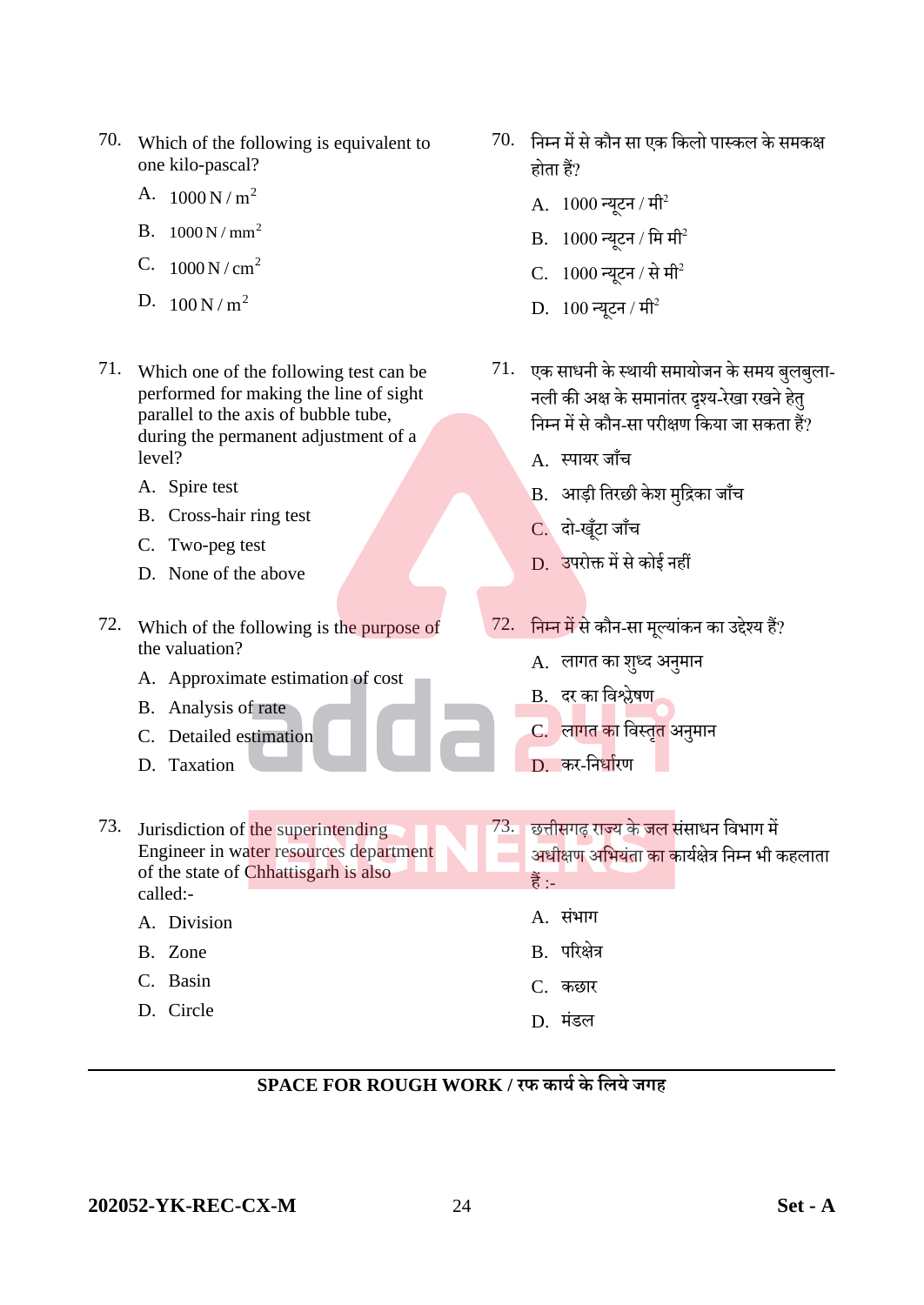- 74. Which instrument is required for setting out an offset at an angle of 45º with a chain line?
	- A. Optical square
	- B. Open cross staff
	- C. Prism square
	- D. French cross staff
- 75. In an RCC staircase, supported at both ends, the span is 4m & rise is 3m. Total uniformly distributed load is  $10 \text{kN/m}^2$ . Considering 1m width, what will be maximum bending moment?
	- A. 10 kN-m
	- B. 20 kN-m
	- C. 11.25 kN-m
	- D. 15.31 kN-m
- 74. एक जरीब रेखा के साथ 45 अंश के कोण पर लंबवत दरी समायोजित करने हेतु कौनसा उपकरण आवश्यक हैं?
	- A. प्रकाशीय समकोण मापक युंत्र
	- B. खुला आड़ा-तिरछा दंड
	- C. समपार्श्चसमकोण मापक युंत्र
	- D. फ्रें र् आड़ा-सतरछा दडुं
- $75.$  एक प्रबलित कंक्रीट जीना जो दोनो छोरों पर शुध्दलंबित है का प्रभावी पाट  $4\mathrm{m}$  तथा कुल उठान 3m है। जीने पर कुल समवितरित भार

 $10$ k $\mathrm{N}$  /  $\mathrm{m}^2$  है। एक मीटर चौड़ाई मानते हुए अधिकतम नमन आघर्ण क्या होगा?

- A. 10 kN-m
- B. 20 kN-m
- C. 11.25 kN-m

D. 15.31 kN-m

- 76. The central core of the zoned embankment type earth dam
	- A. Prevents piping
	- B. Check the seepage
	- C. Gives stability to the central impervious fill
	- D. Distribute the load over a large area
- 76. ज़ोनड तटबंध प्रकार का केंद्रीय कोर मिट्टी बांध ----
	- A. पाइपिंग को रोकता है
	- B. ररसाव को रोकता है
	- C. कें द्रीय अभेद्य भराव को सस्थरता देता है
	- D. एक बड़े क्षेत्र में भार सवतररत करता है
- **SPACE FOR ROUGH WORK / रफ कार्यके लिर्े जगह**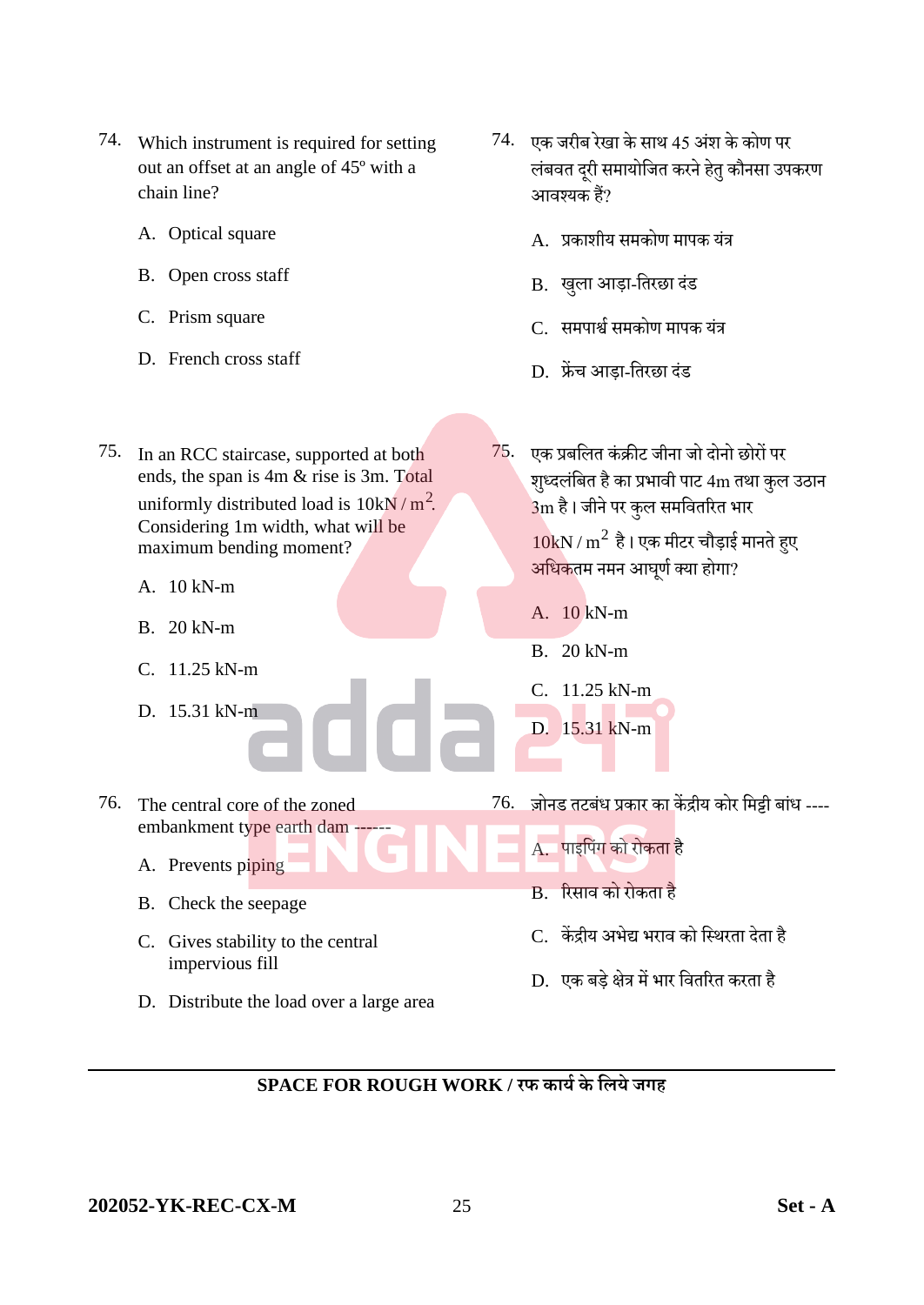| 77. What is the correct sequence of  |
|--------------------------------------|
| formation of the following compounds |
| in presence of ammonia, during       |
| chlorination of water?               |

- 1. NCl<sub>3</sub>
- 2.  $NH<sub>2</sub>Cl$
- 3.  $NHCl<sub>2</sub>$

Select the correct answer using the codes given below

- A. 1, 2, 3
- B. 2, 3, 1
- C. 3, 1, 2
- D. 2, 1, 3

78. For construction of a column footing following works were executed-

- A. Excavation of foundation,
- B. Back filling with soil,
- C. Levelling course by plain concrete,
- D. Reinforced cement concrete filling,
- E. Steel reinforcement placing & binding,
- F. Formwork,
- G. Curing

What will be the sequence of recording measurements?

- A. A C F E D G B
- B. A B C D E F G
- C. A C D E F G B
- D. A C F E G D B
- $77.$  जल के क्लोरीनीकरण के समय, अमोनिया की उपस्थिति में निम्न यौगिकों के बनने का सही कम क्या हैं?
	- 1.  $NCl<sub>3</sub>$
	- 2.  $NH<sub>2</sub>Cl$
	- 3.  $NHCl<sub>2</sub>$

नीचे दिये गये कूट-संकेतों का प्रयोग करते हुए सही उत्तर का र्यन कीसिए

- A. 1, 2, 3
- B. 2, 3, 1
- C. 3, 1, 2
- D. 2, 1, 3
- 78. एक स्तंभ (कॉलम) के नींव के निर्माण के लिए निम्न कार्य किए गए-
	- A. नींव की िदुाई,
	- B. समट्टी की वापस भराई,
	- C. समतलीकरण के लिए अप्रबलित कंक्रीट की भराई,
	- D. प्रबलित कुंक्रीट की भराई.
	- E. प्रबलन इस्पात की छड़ें बांधने का कार्य,
	- F. फरमाबुंदी,
	- G. तराई का कार्य

कार्य के माप दर्ज करने का क्रम क्या होगा?

- A. A C F E D G B
- B. A B C D E F G
- C. A C D E F G B
- D. A C F E G D B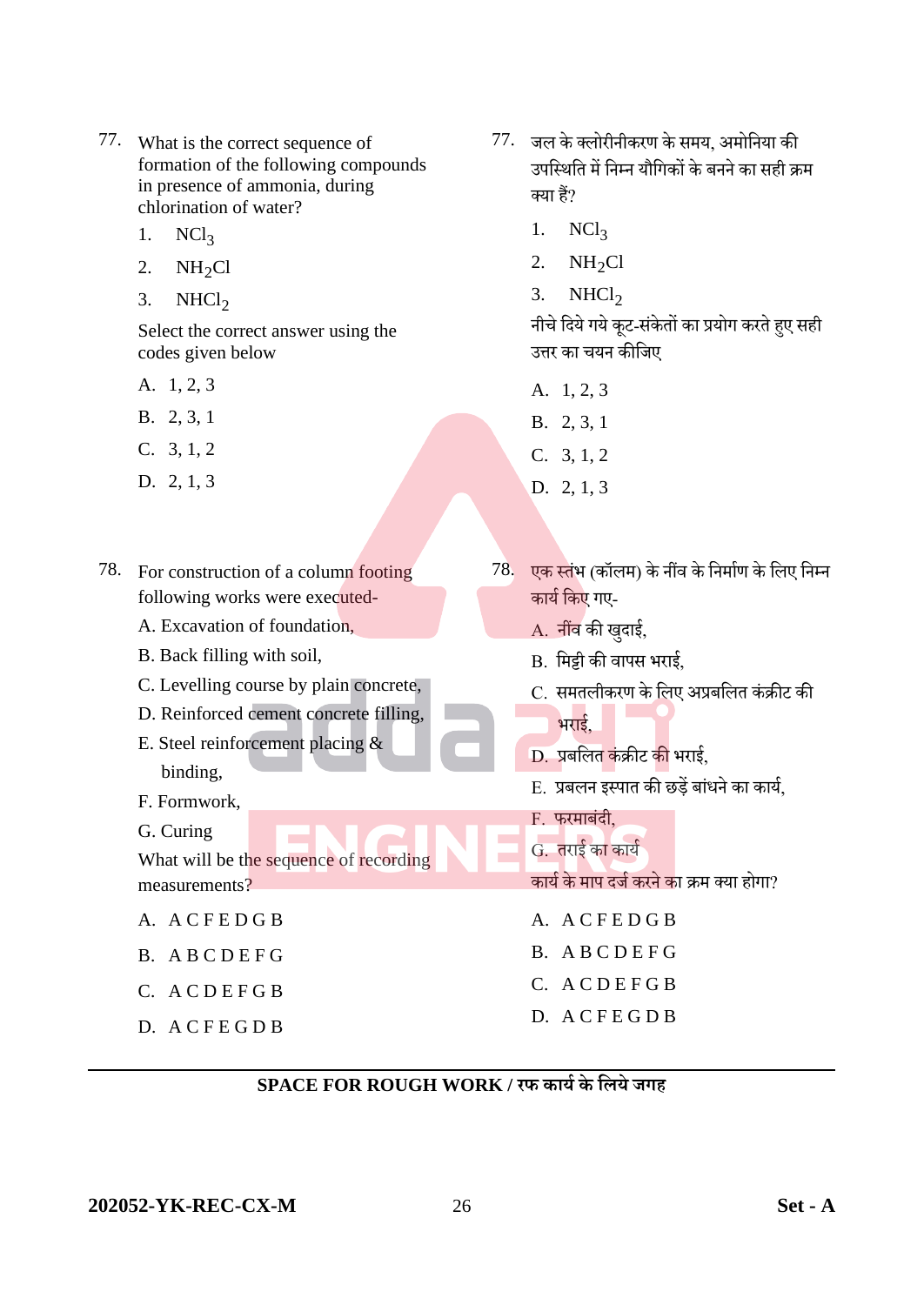- 79. Calculate the quantity of the earthwork in cubic meter for a canal embankment of 100m long having heights of 3m and 5m at the two extreme edges. Top widths of the embankment are 2m and 4m at the two extreme edges and side slope is 2:1. Use trapezoidal method
	- A. 3500
	- B. 4000
	- C. 4200
	- D. 4700
- 80. The gradual reduction in value with age of a property is known as -------
	- A. Revaluation
	- B. Appreciation
	- C. Depreciation
	- D. Devaluation

81. The double mass analysis is adopted to-

- A. Estimate the missing rainfall data
- B. Obtain intensities of rainfall at various durations
- C. Check the consistency of data
- D. Obtain the amount of storage needed to maintain a demand pattern
- 82. The angle of internal friction, is least for-
	- A. Angular- grained loose sand
	- B. Angular-grained dense sand
	- C. Round-grained loose sand
	- D. clay
- 79. गणना कीसिए सक एक 100 मीटर लम्बे नहर तटबंध, जिसके दो चरम किनारे 3 मीटर और 5 मीटर पर हैं, के सलए सकतनी मात्रा मे घन मीटर में खदाई की आवश्यकता होगीं। तटबंध पर चौडाई 2 मीटर और 4 मीटर है और साइड ढलान 2:1 है । ट्रिपोजाइडल प्रणाली का उपयोग करें।
	- A. 3500
	- B. 4000
	- C. 4200
	- D. 4700
- 80. एक संपत्ति की आयु के साथ उसके मूल्य में होने वाला क्रमिक ऱ्हास -------- कहलाता हैं।
	- A. पुनर्मृत्यन
	- B. मूल्यवृध्दि
	- C. मर्लूयह्रास
	- D. अवमूल्यन
- 81. दोहरा द्रव्यमान विश्लेषण अपनाया जाता हैं-
	- A. छूटे हुए वर्षा-आँकडा के आकलन हेत्
	- B. सवसभन्न अवसियों में वर्ाच की तीव्रता ज्ञात करने हेत्
	- C. आँकडों की संगतता के परीक्षण हेतु
	- D. माँग प्रतिरूप बनाए रखने हेत् आवश्यक भंडारण की मात्रा प्राप्त करने हेत्
- 82. आंतरिक घर्षण कोण न्यूनतम होता हैं-
	- A. कोणीय-दानेदार ढीली मदर ा में
	- B. कोणीय-दानेदार सघन मदा में
	- C. गोलाकार-दानेदार ढीली मदर ा में
	- D. चिकनी मृदा में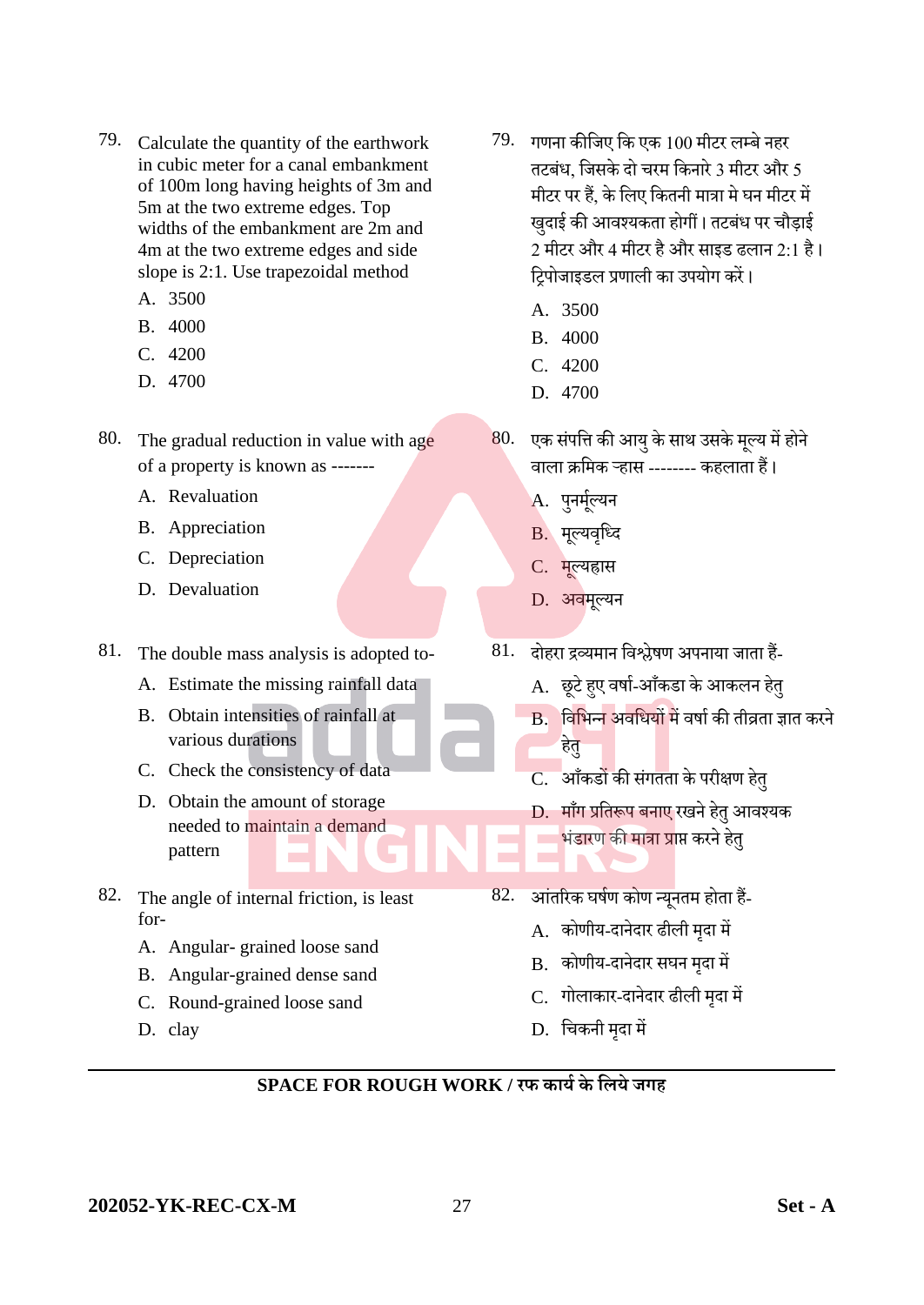- 83. Which of the following instrument is used for measuring the discharge?
	- A. Current meter
	- B. Manometer
	- C. Venturimeter
	- D. None of these
- 84. Which estimation method is suitable for different thickness of walls and different levels of foundation?
	- A. Longwall short wall method
	- B. Centre line method
	- C. Partly centre line and partly cross wall method
	- D. Predominant estimate method
- 83. सनम्न में से कौन सा उपकरण स्त्राव मापने में उपयोग किया जाता हैं?
	- A. करुंट मीटर
	- B. मैनोमीटर
	- C. वेन्र्रुी मीटर
	- D. उपरोक्त में से कोई नहीं
- 84. सवसभन्न मोटाई वाली दीवारों तथा नींव की सवसभन्न स्तरों के सलए सनम्न में से कौन सी आकलन की विधि उपयुक्त हैं?
	- A. लुंबी दीवार छोटी दीवार सवसि
	- B. मध्य रेखा विधि
	- C. आंशिक मध्य रेखा तथा आंशिक आड़ी दीवार सवसि
	- D. प्रधान आंकलन विधि
- 85. If the hardness and alkalinity of given sample of raw water are 350 mg/ $\ell$  and  $200 \text{ mg}/\ell$  as  $CaCO<sub>3</sub>$  respectively, then

its carbonate and non carbonate hardness in mg/ $\ell$  (as  $CaCO<sub>3</sub>$ ) will be -------- respectively.

- A. 200 and 150
- B. 150 and 200
- C. 350 and zero
- D. zero and 550
- 85. यदि अशुध्द जल के एक नमूने में कठोरता एवं क्षारीयता कैल्शियम कार्बोनेट ( $\rm CaCO_3$ ) के संदर्भ में 350 सम. ग्रा. / लीटर तथा 200 सम. ग्रा. / लीटर हों तो इसकी कार्बोनेट व अकार्बोनेट कठोरता मि. ग्रा. / लीटर में ( $\rm CaCO_3$ ) की भाँति होगी-
	- A. 200 एवं 150
	- B. 150 एवुं 200
	- C. 350 एवं शुन्य
	- D. शुन्य एवं 550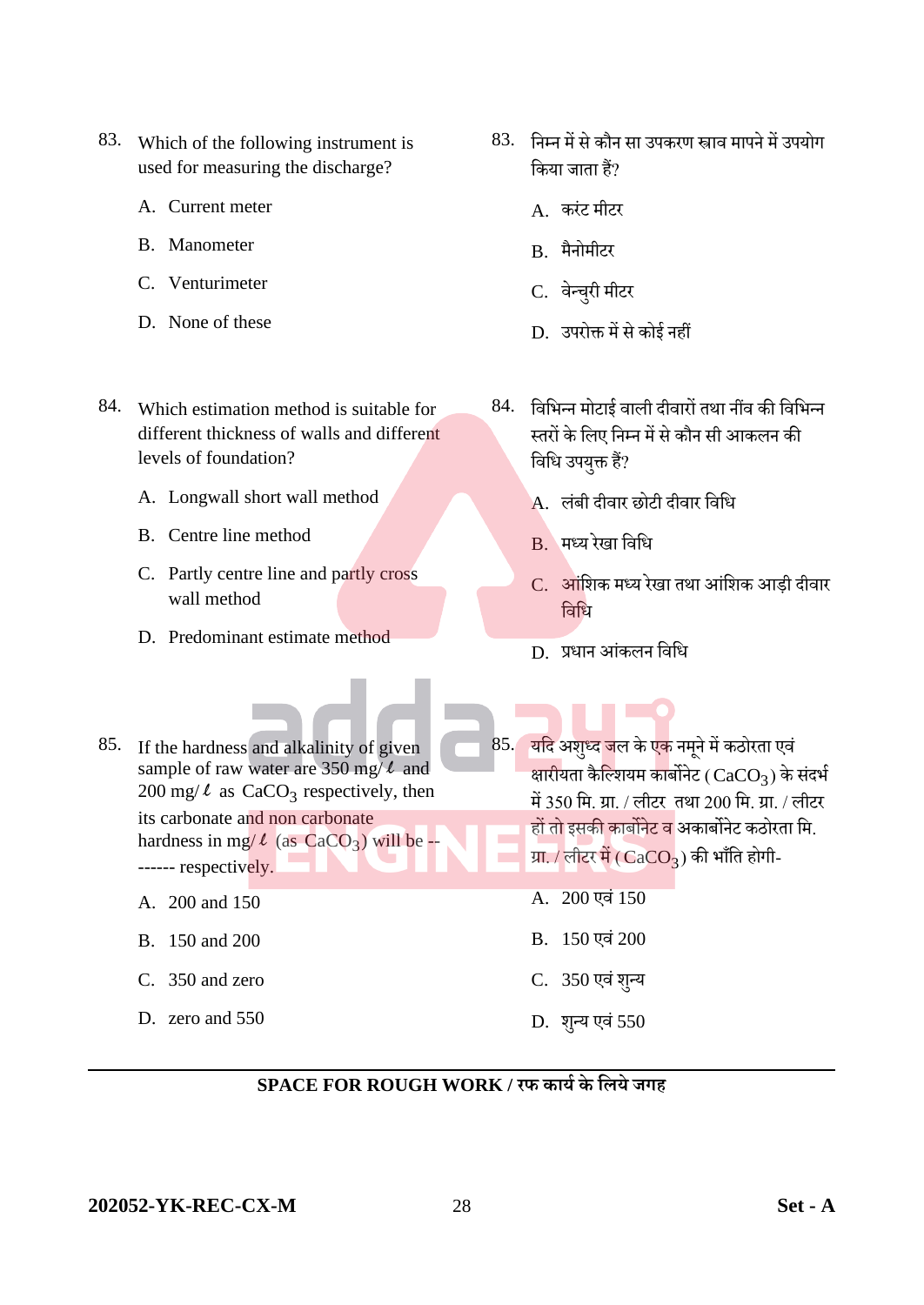- 86. Which one of the following method for setting out circular curve is suitable, when the ground is uneven and rough for taking linear measurement?
	- A. Offset from long chord method
	- B. Successive bisection of arcs method
	- C. Two Theodolite method
	- D. Radial offsets from tangent method
- 87. Which of the following statements are applicable to open channel flow?
	- A. The Hydraulic Gradient Line (HGL) and the liquid surface coincide
	- B. The Hydraulic Gradient Line (HGL) is higher than the liquid surface
	- C. The velocity distribution is symmetrical about mid-depth
	- D. None of these
- 88. In an RCC section steel is not stressed to maximum value and stress in concrete reaches its maximum value. The section is called-
	- A. Under reinforced section
	- B. over reinforced section
	- C. Balanced section
	- D. Critical section
- 86. रेिीय माप लेनेहतेुअसमतल और ऊबड़ िाबड़ जमीन पर वृत्तीय वक्र समायोजित करने हेतु निम्न में से कौनसा तरीका उपयुक्त हैं?
	- A. लंबी जीवा से लंबवत दूरी विधि
	- B. चाप का उत्तरोत्तर समद्रिभाजन विधि
	- C. दो सथयोडोलाइट सवसि
	- D. स्पर्श रेखा से त्रिज्यीय लंबवत दूरी विधि
- $87.$  निम्न में से कौन सा कथन खुले प्रवाह वाली नाली के लिये उपयुक्त होगा?
	- $\mathbf A$ . जब द्रवचलित प्रवणता रेखा (HGL) एवं द्रव की सतह आपस में मेल िायें
	- $B.$  जब द्रवचलित प्रवणता रेखा (HGL) द्रव की सतह से उच्र्तर हो
	- C. जब वेग विभाजन मध्य गहराई के सममित हो
	- D. उपरोक्त में से कोई नहीं
- 88. एक प्रबलित कुंक्रीट के काट में कुंक्रीट में प्रतिबल अधिकतम मान तक पहुँच जाए तथा स्टील में प्रतिबल अपने अधिकतम मान तक न पहुँचा है। ऐसे काट (Section) को कहते हैं :-
	- A. अर्लप प्रबसलत काट
	- B. असत प्रबसलत काट
	- C. संतुलित काट
	- D. क्रांतिक काट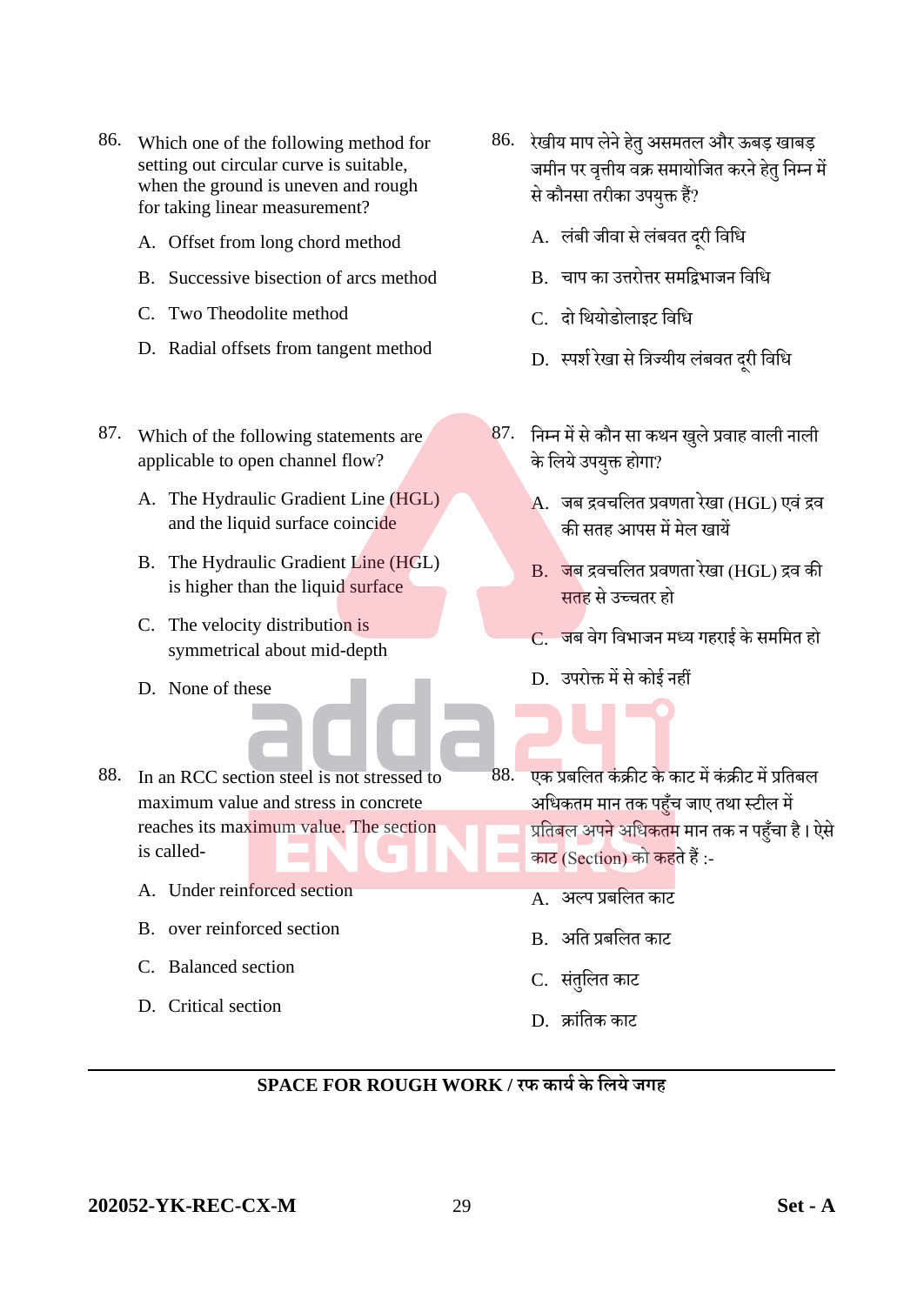- 89. Which of the following irrigation technique is preferred where area has a irregular topography with excessive slope?
	- A. Sprinkler irrigation
	- B. Drip irrigation
	- C. Border irrigation
	- D. Furrow irrigation
- 90. Bacterial concrete is one that-
	- A. is affected by bacteria
	- B. is placed in marine conditions
	- C. is used in polluted environment
	- D. has auto crack healing capacity
- 91. Which of the following is true?
	- A. Runoff = Evaporation + Precipitation
	- B. Evaporation = Precipitation + Runoff
	- C. Infiltration = Precipitation  $+$ Evaporation
	- D. Precipitation = Evaporation + Runoff + Infiltration
- 92. Which foundation is not fit for concrete gravity dam or for rock-fill dams?
	- A. Solid rock foundation
	- B. Gravel foundation
	- C. Silt and fine sand foundation
	- D. Clay foundation
- 89. सनम्नसलसित मेंसेकौन सी ससुंर्ाई तकनीक को प्राथमिकता दी जाती है जहां क्षेत्र में अत्यधिक ढलान के साथ अनियमित स्थलाकति होती हैं?
	- A. सछड़काव ससुंर्ाई
	- B. बुंद-बुंद सिंचाई
	- C. सीमा सिंचाई
	- D. फरो सिंचाई
- 90. जीवाणु कंक्रीट होती हैं-
	- A. जो जीवाणुओं से प्रभावित होती हैं।
	- B. जिसे समुद्री स्थितियों में स्थापित किया जाता हैं।
	- $\overline{\mathbf{C}}$ . जिसे प्रदूषित वातावरण में उपयोग किया जाता हैं।
	- D. सिसमें स्वत: दरार को भरने की क्षमता होती हैं।
- 91. सनम्न में से कौनसा सत्य हैं?
	- $A.$  अपवाह $=$  वाष्पीकरण  $+$  वर्षण
	- B. वाष्ट्पीकरण = वर्चण + अपवाह
		- C. ररसाव = वर्चण + वाष्ट्पीकरण
		- $D.$  वर्षण = वाष्पीकरण + अपवाह + रिसाव
- 92. कुंक्रीट ग्रेविटी बांध या रॉक-फिल बांधों के लिए कौन सी नींव उपयुक्त नहीं हैं?
	- A. ठोस र्ट्टान नींव

 $\sim$ 

**COL** 

- B. बिरी नींव
- C. गाद और महीन रेत नींव
- D. समट्टी की नींव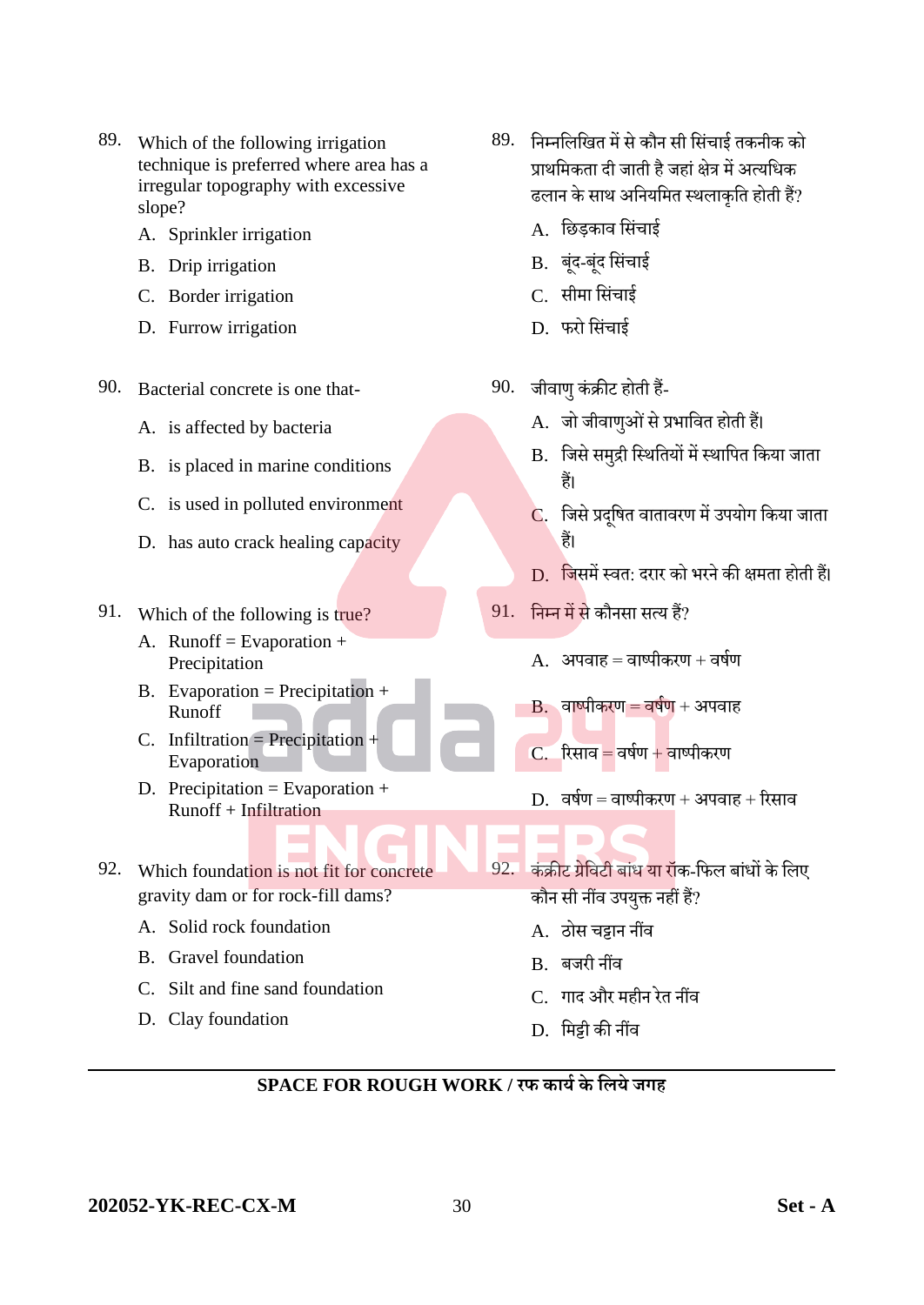- 93. Valid range for S, degree of saturation of soil in percentage is-
	- A.  $S > 0$
	- B.  $S < 0$
	- C.  $0 < S < 10$
	- D.  $0 < S < 100$
- 94. Which Bogue's compound is responsible for early strength to cement?
	- A.  $C_3S$
	- B.  $C_2S$
	- C.  $C_3A$
	- D.  $C_4AI$
- 95. A rice crop is to be irrigated in a field covering an area of 2400 ha, the duty and base period of rice are given as 860 ha/cu m/sec and 120 days respectively. The volume of water required in the field is nearly :
	- A. 500 ha-m
	- B. 1400 ha-m
	- C. 2000 ha-m
	- D. 2880 ha-m

96. Methemoglobinemia, or blue baby disease is caused due to excess of ------

- A. Chlorides
- B. Fluoride
- C. Nitrates
- D. Sulphides
- $93.$  मुदा की संतुप्तता (S) की प्रतिशत में मान्य सीमा हैं-
	- A.  $S > 0$
	- B.  $S < 0$
	- C.  $0 < S < 10$
	- D.  $0 < S < 100$
- 94. कौन सा नकली यौगिक, सीमेंट में शुरुआती ताकत के सलये सिम्मेदार होता हैं?
	- A.  $C_3S$
	- B.  $C_2S$
	- C.  $C_3A$
	- D.  $C_4AI$
- $95.$  2400 हेक्टर क्षेत्रफल के एक खेत में धान की फसल में सिंचाई करना है; धान के लिए 'ड्यूटी' तथा आधार समय 860 हेक्टर प्रति घनमीटर प्रति सेकेण्ड तथा 120 दिन (क्रमश:) है। खेत में आवश्यक जल का आयतन (लगभग) हैं :
	- A. 500 हेक्टर मीटर
		- B. 1400 हेक्टर मीटर
		- C. 2000 हेक्टर मीटर
		- D. 2880 हेक्टर मीटर

96. मैथेमोग्लोबिनिमिया अथवा नीला शिश् बीमारी सनम्न की असिकता से होती हैं-

A. क्लोराईडस

 $\sim$ 

- B. फ्लोराइड
- C. नाईरेटस
- D. सर्लफाइडस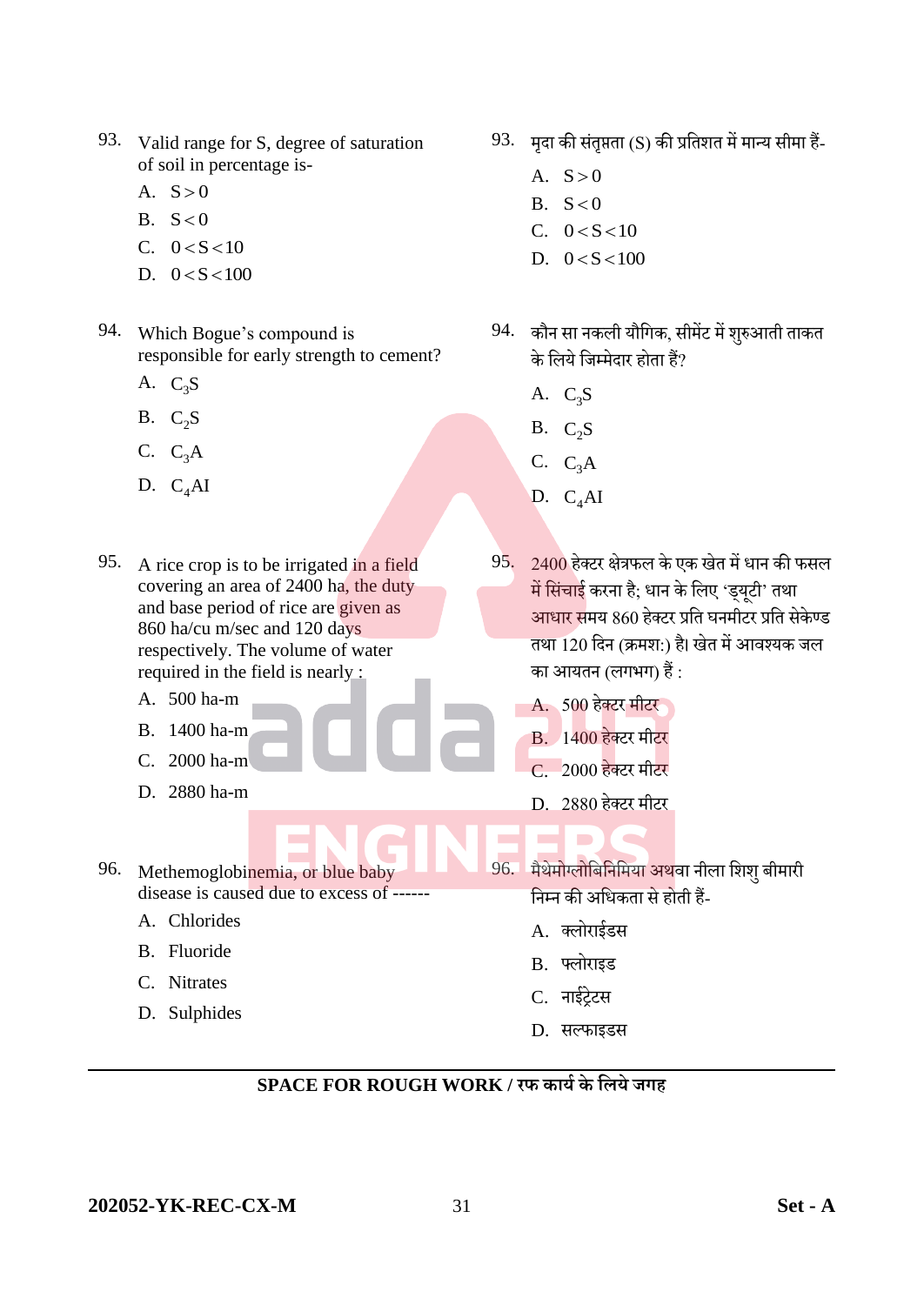- 97. The magnetic bearing of a line AB is South 45º 30 ' East and the declination is 5º West. The true bearing of line in whole circle bearing (WCB) system is -
	- A. 129° 30'
	- B. 139º 30 '
	- C. 319° 30'
	- D. 309° 30'
- 98. As per IS code 1077 : 1992 the maximum Water Absorption of common burnt clay brick is not more than by weight for higher classes.
	- A. 20 percent
	- B. 15 percent
	- C. 12.5 percent
	- D. 10 percent
- 97. एक रेखा अ ब का चुम्बकीय दिकमान दक्षिण 45° 30' पूर्व है और अवनति 5° पश्चिम है। पूर्ण वृत दिकमान पध्दति में रेखा का वास्तविक दिकमान होगा
	- A. 129° 30'
	- B. 139º 30 '
	- C. 319°30'
	- D. 309° 30'
- $98.$  भारतीय मानक  $1077:1992$  के अनुसार उच्च श्रेणी की सामान्य पकी मिट्टी की ईटो की, वजन के अनुसार िल अवशोर्ण क्षमता ------ से असिक नहीं होनी र्ासहये।
	- A. 20 प्रसतशत
	- $B = 15$  प्रतिशत
	- C. 12.5 प्रसतशत
	- $D. 10$  प्रतिशत
- 99. A catchment area of 60 ha has a runoff coefficient of 0.40. If a storm of intensity 3 cm/hr and duration longer than the time of concentration occurs in the catchment, then what is the peak discharge?
	- A.  $3.5 \text{ m}^3/\text{s}$
	- B.  $4.5 \text{ m}^3/\text{s}$
	- C.  $2 m^3/s$
	- D.  $2.5 \text{ m}^3/\text{s}$
- 99. एक 60 हेक्टर का जलग्रहण क्षेत्र 0.40 अपवाह नियतांक रखता है। यदि 3 से.मी. / घंटे का एक झंझावात एकाग्र होने के समय से अधिक समयावधि <mark>तक जलग्रहण क्षेत्र में सक्रिय रहता है, तब चरम</mark> अपवाह होगा-
	- A. 3.5 घन मीटर / सेकेंड
	- B. 4.5 घन मीटर / सेकें ड
	- C. 2 घन मीटर / सेकें ड
	- $D_2$  2.5 घन मीटर / सेकेंड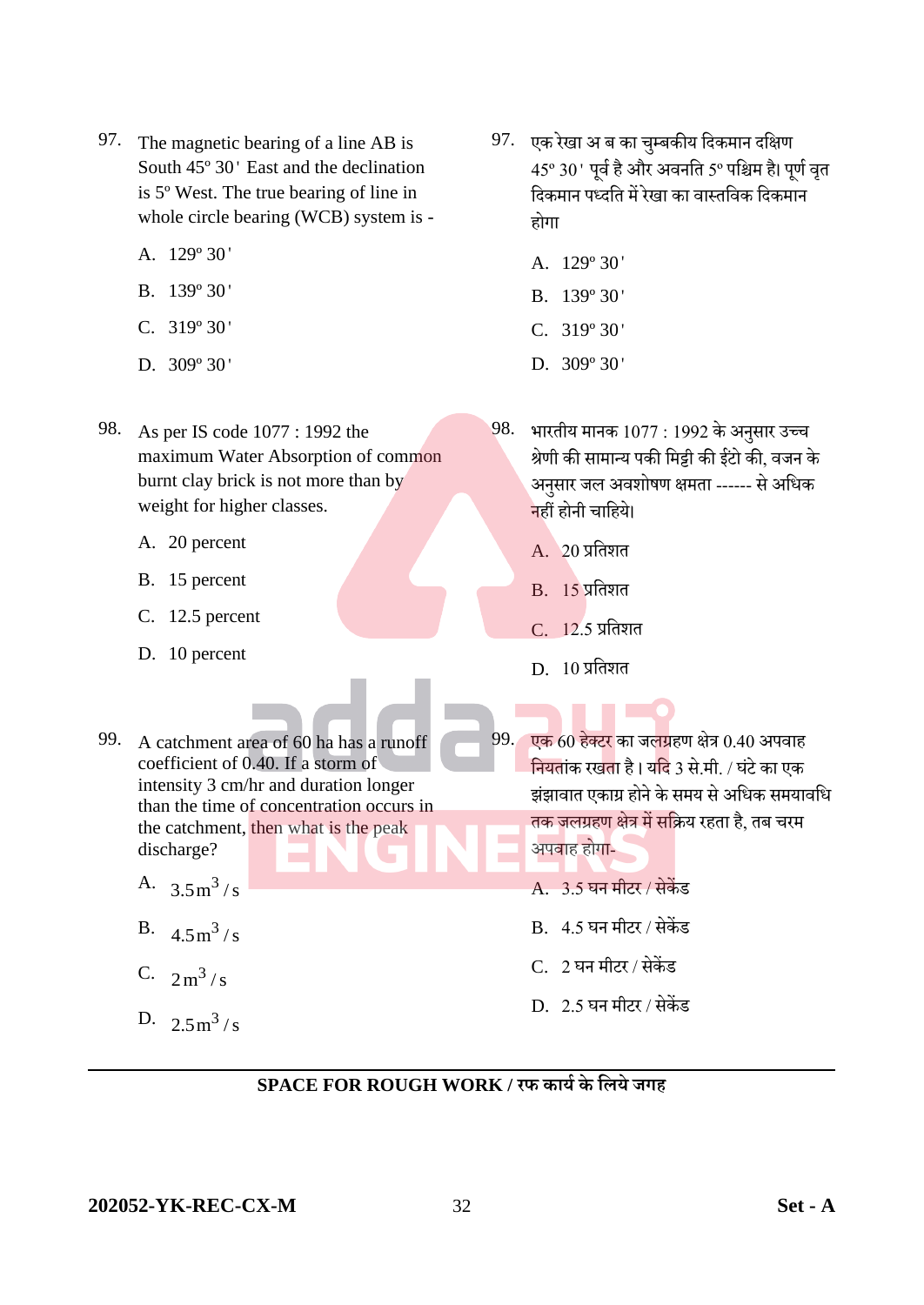100. A ridge canal is also called a-

- A. Watershed canal
- B. Contour canal
- C. Side slope canal
- D. None of these
- 101. Hierarchy of the officers of works department of the Chhattisgarh state government (from high to low) is :-
	- A. Chief Engineer Superintending Engineer Assistant Engineer Executive Engineer
	- B. Chief Engineer Superintending Engineer
		- Executive Engineer Assistant Engineer
	- C. Chief Engineer Executive Engineer Superintending Engineer Assistant Engineer
	- D. Chief Engineer Assistant Engineer Executive Engineer Superintending Engineer
- $100.$  एक टीला-नहर को यह भी कहा जाता हैं-
	- A. िलग्रहण नहर
	- B. समोच्च-रेखा नहर
	- C. पार्श्च ढ़लान नहर
	- D. उपरोक्त में से कोई नहीं
- 101. छत्तीसगढ़ राज्य के कार्य विभागों में अधिकारियों का (उच्च से निम्न) पदानुक्रम होगा :-
	- A. मुख्य अभियंता अधीक्षण अभियंता सहायक असभयुंता <mark>का</mark>र्यपालन अभियंता
	- B. मुख्य अभियंता अधीक्षण अभियंता कायचपालन असभयुंता सहायक अभियंता C. मुख्य अभियंता कायचपालन असभयुंता
		- अधीक्षण अभियंता सहायक असभयुंता
		- D. मुख्य अभियंता सहायक अभियंता कायचपालन असभयुंता अधीक्षण अभियंता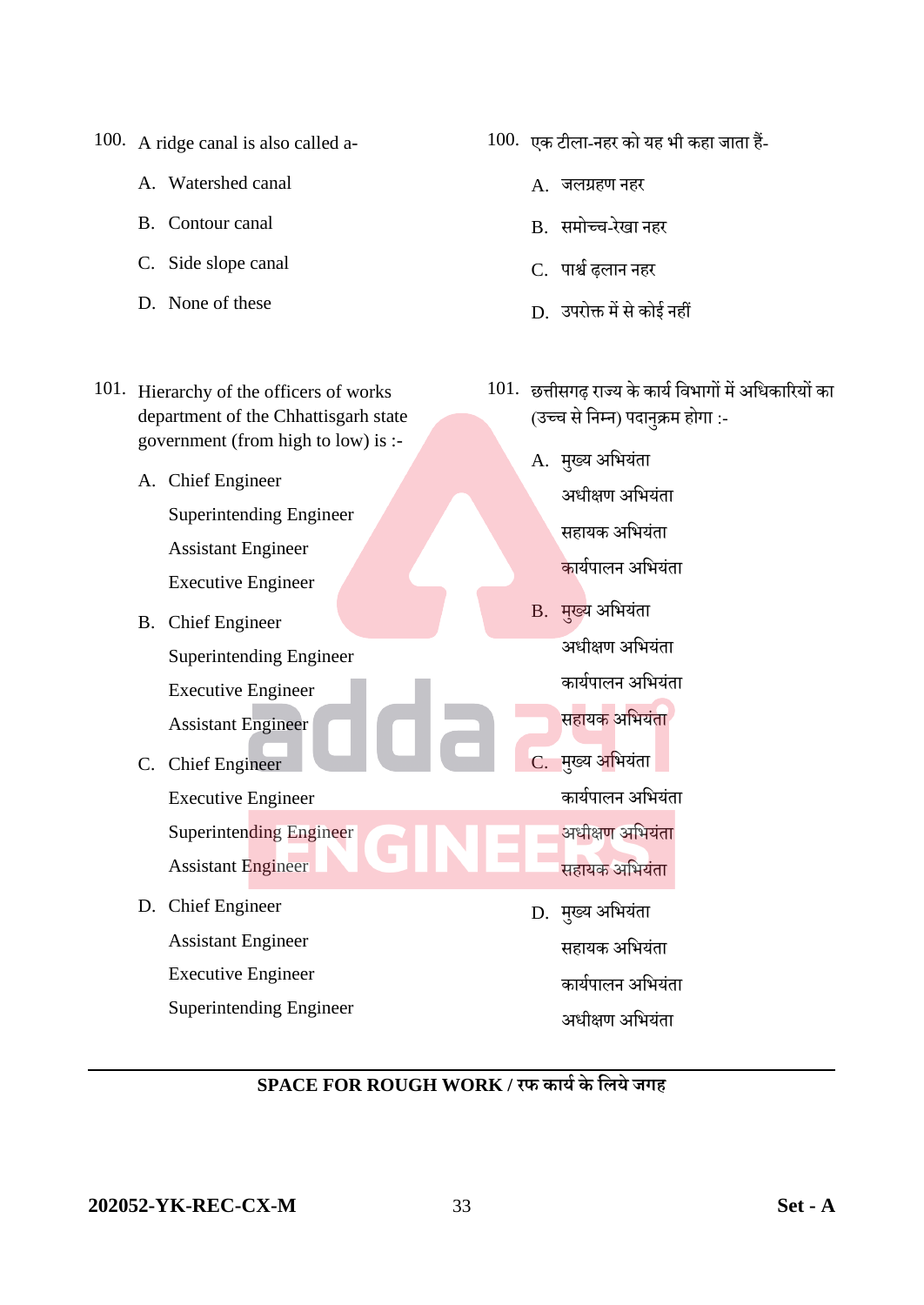- 102. What will be the quantity of bleaching powder (gm) required for treating 500 litres of water, whose chlorine demand is 2.0 mg/ *l* ? Assume the bleaching powder has 30% of available chlorine.
	- A. 6.680 gm
	- B. 3.340 gm
	- C. 33.40 gm
	- D. 0.334 gm
- 103. The shear strength of plastic undrained clay depends upon-
	- A. Internal friction
	- B. Cohesion
	- C. Both  $(A)$  &  $(B)$
	- D. Neither (A) nor (B)

104. Choose the correct statement.

- A. A 'spillway' is a structure constructed at a dam site, for effectively disposing of the surplus water from upstream to downstream
- B. An 'Ogee spillway' is mostly suitable for concrete gravity dams especially when the 'spillway' is located within the dam body in the same valley.
- C. A 'Chute spillway' is sometimes known as a waste weir

D. All of the above

- 102. 500 लीटर जल, जिसकी क्लोरिन माँग 2.0 मि. ग्रा. / लीटर है. के उपचार हेत विरंजक चर्ण की सकतनी मात्रा आवश्यक होगी? मान लीसिए सक विरंजक चूर्ण में 30% क्लोरीन उपलब्ध हैं।
	- A. 6.680 ग्राम
	- B. 3.340 ग्राम
	- C. 33.40 ग्राम
	- D. 0.334 ग्राम
- $103.$  लचीली अनपवाहित मृदा की कर्तन क्षमता आधारित होती हैं-
	- $\mathbf{A}$  अांतरिक घर्षण
	- B. एकजुटता
	- C. (A) और (B) दोनों
	- D. ना $(A)$ ना $(B)$

104. सत्य कथन का र्यन कीसिए।

- $\overline{{\rm A.}}$  एक 'अधिप्लव मार्ग' वह संरचना है, जो बाँध-स्थल पर अधिशेष जल को ऊपर की धारा से नीचे की धारा में प्रभावी ढंग प्रवाहित करने हेत बनाई जाती हैं।
- B. एक 'ओगी अधिप्लव मार्ग' कंक्रीट गुरुत्व <mark>बाँध के लिए अधिकतम उपयुक्त संरचना है,</mark> <u>विशेषत: तब, जब '</u>अधिप्लव मार्ग' उसी घाटी में बाँध के अंदर स्थित हो
- C. एक 'श्यूट अधिप्लव मार्ग' को कभी-कभी उछाल भी कहा िाता हैं।
- D. उपरोक्त सभी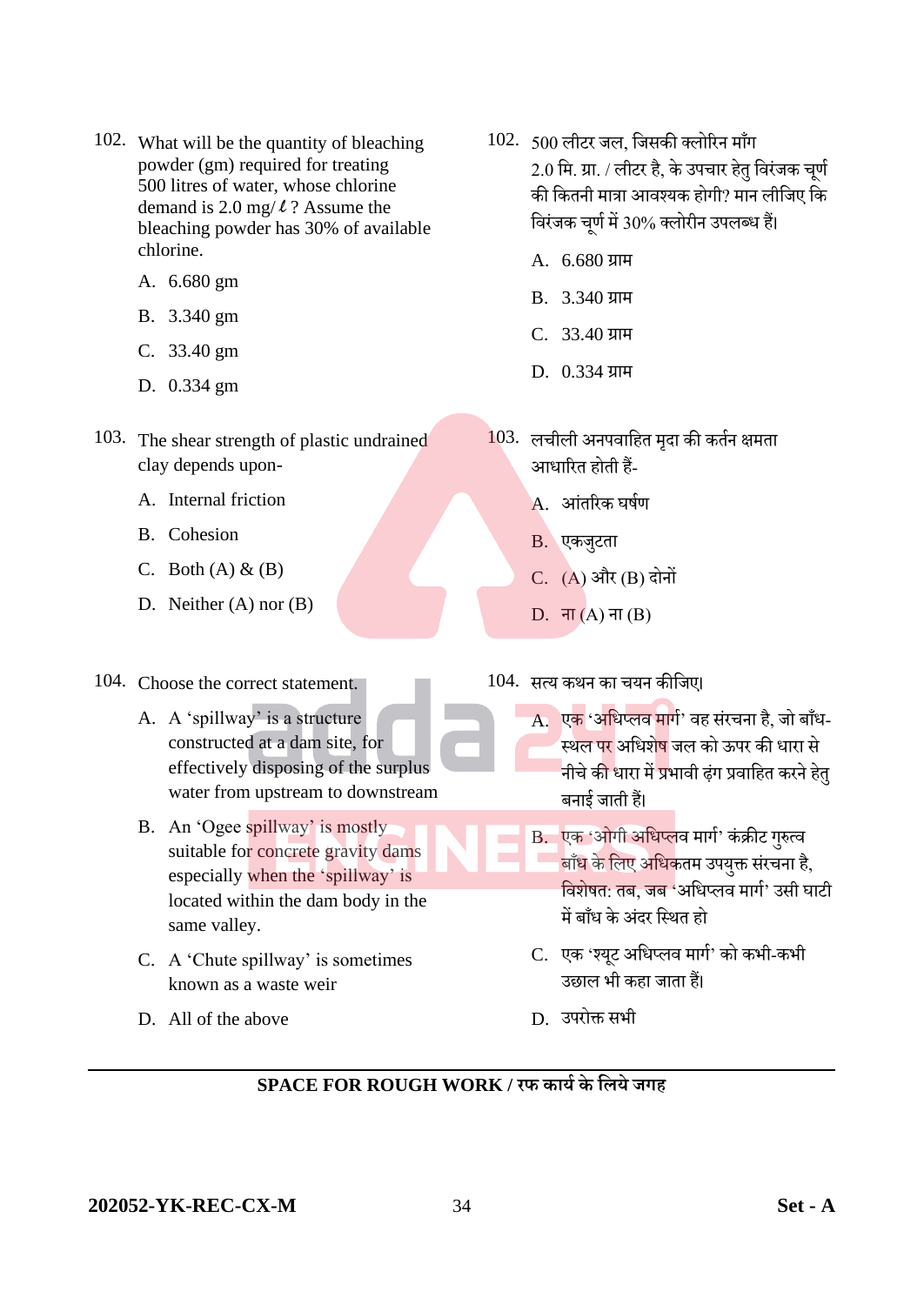- 105. The plasticity characteristics of clay are due to-
	- A. Adsorbed water
	- B. Free water
	- C. Capillary water
	- D. None of above
- 106. Geodimeter (Electronics distance measurement device) is based on ------
	- A. the propagation of modulated light waves
	- B. the propagation of infrared radiation
	- C. the high frequency radio waves
	- D. the propagation of micro-wave
- 107. Which type of cross drainage structure is made to allow the Full Supply Level (FSL) of the canal to pass under the bed of the train?
	- A. Aqueduct
	- B. Super passage
	- C. Level crossing
	- D. Siphon aqueduct
- 108. If the depth is 8.64 cm on a field over a base period of 10 days, then the duty is-
	- A. 10 hectares per cu m/s
	- B. 100 hectares per cu m/s
	- C. 864 hectares per cu m/s
	- D. 1000 hectares per cu m/s

hectares per cu m/s  $\rightarrow$  ha / m<sup>3</sup> / s

- 105. समट्टी में नमनीय लक्षण का कारण हैं-
	- A. अवशोषित जल
	- B. मुक्त जल
	- C. केशिका जल
	- D. उपरोक्त में से कोई नहीं
- 106. सियोडीमीटर (इलेक्रॉसनक दरूी मापक युंत्र) आधारित हैं-
	- A. सुंग्राहक प्रकाशीय तरुंगों केप्रसरण पर
	- B. अवरक्त उत्सिचन के प्रसरण पर
	- C. उच्च-आवृत्ति रेडियो तरंगो पर
	- D. माइक्रोवेव के प्रसरण पर
- 107. नहर के पूर्णत: भरे जल स्तर (FSL) को किसी रेलगाड़ी के तल के नीचे से गुजारने हेतु किस प्रकार की पार जल निकास संरचना बनाई जाती हैं?
	- A. जलसेत्

C. समपार

B. सुपर पैसेज

D. साईफन जलसेत

- $108.$   $10$  दिन के आधार समय पर एक खेत में गहराई 8.64 से.मी. है, तब 'ड्यूटी' हैं-
	- A. 10 हेक्टर प्रसत घनमीटर / सेके ण्ड
	- B. 100 हेक्टर प्रसत घनमीटर / सेके ण्ड
	- C. 864 हेक्टर प्रसत घनमीटर / सेके ण्ड
	- D. 1000 हेक्टर प्रसत घनमीटर / सेके ण्ड

**202052-YK-REC-CX-M** 35 **Set - A**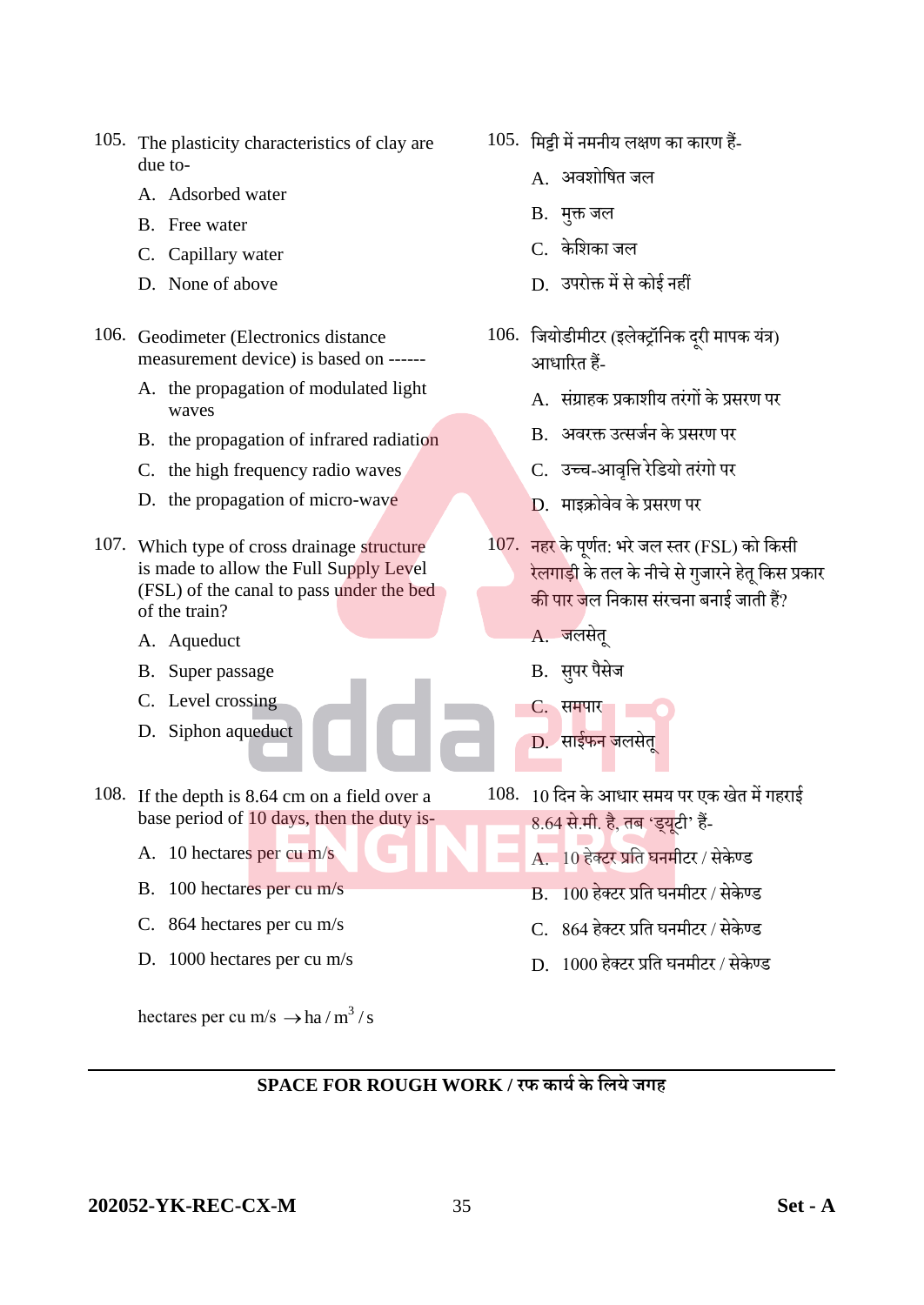- 109. Reynolds number is the ratio of the inertia force to the-
	- A. Surface tension force
	- B. Viscous force
	- C. Gravity force
	- D. Elastic force
- 110. The internal dimensions of the slump cone are-
	- A. bottom diameter  $= 200$  mm top diameter = 100 mm and height  $= 300$  mm
	- B. bottom diameter  $= 200$  mm top diameter = 300 mm and height  $= 100$  mm
	- C. bottom diameter  $= 100$  mm top diameter  $= 200$  mm and height  $= 300$  mm
	- D. bottom diameter  $= 250$  mm top diameter = 150 mm and height  $= 350$  mm
- 111. During Theodolite traversing, which of the following error can be eliminated by taking the mean of face left and face right observations?
	- A. Error due to imperfect graduations
	- B. Error due to eccentricity of verniers
	- C. Error due to line of collimation not being perpendicular to horizontal axis
	- D. Error due to imperfect adjustment of plate levels
- 109. रेनॉल्ड संख्या जड़त्व बल एवं ------- का अनुपात होती हैं।
	- A. सतह तनाव
	- B. श्यान बल
	- C. गुरुत्वाकर्षण बल
	- D. प्रत्यास्थता बल
- $110.$  स्लम्प शंकु के आंतरिक आयाम होते हैं-
	- A. निचला व्यास = 200 मि मी शीर्ष व्यास = 100 मि मी एवं ऊँचाई =  $300$  मि मी
	- B. निचला व्यास = 200 मि मी शीर्ष व्यास = 300 मि मी एवं ऊँचाई =  $100$  मि मी
	- $C_{\rm c}$  निचला व्यास = 100 मि मी शीर्ष व्यास $= 200$  मि मी एवं ऊँचाई =  $300$  मि मी
	- $D.$  निचला व्यास = 250 मि मी शीर्ष व्यास = 150 मि मी एवं ऊँचाई = 350 मि मी
- 111. थियोडोलाइट अनुप्रस्थीकरण में, फलक के बाएँ और फलक के दाएाँ प्रेक्षणों का औसत लेकर सनम्न में **COL** से कौन सी त्रुटि का उन्मूलन किया जा सकता हैं?
	- A. त्रुटिपूर्ण अंशांकन के कारण त्रुटि
	- B. वर्नियर्स की विकेन्द्रता के कारण त्रुटि
	- C. संधानीय रेखा के क्षैतिज अक्ष के लंबवत न होने के कारण त्रुटि
	- D. प्लेट लेबल्स के अपरिपूर्ण समायोजन के कारण त्रुटि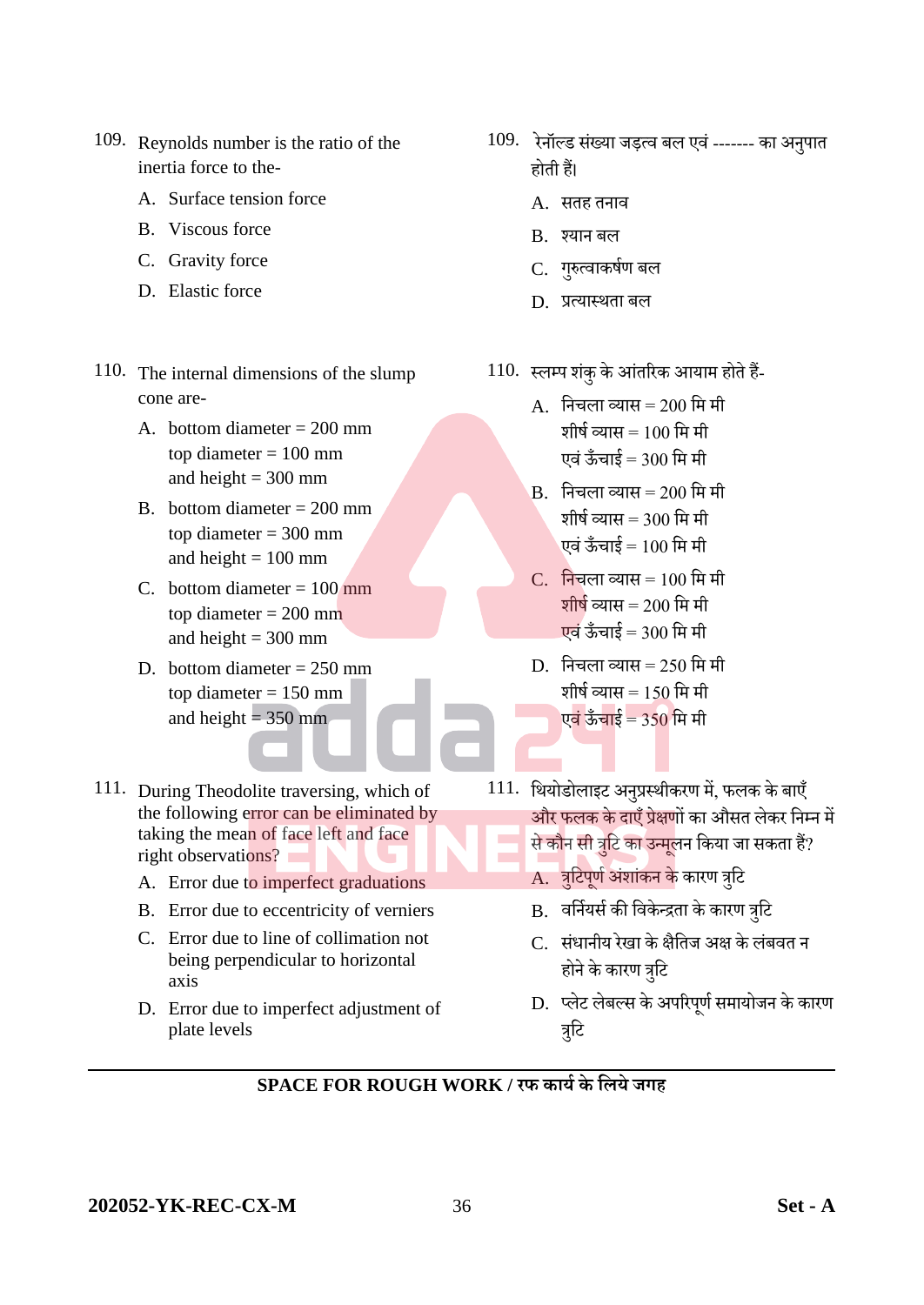- 112. Rainfall hyetograph shows the variation of-
	- A. Cumulative rainfall with time
	- B. Rainfall intensity with time
	- C. Rainfall depth over an area
	- D. Rainfall intensity with the cumulative rainfall
- 113. Who is the administrative head of water resources department of Chhattisgarh State, directly responsible to the government?
	- A. Chief Engineer
	- B. Superintending Engineer
	- C. Engineer-in-Chief
	- D. Executive Engineer
- 114. If 20% of the reservoir capacity is earmarked for dead storage in a storage reservoir of 30 M cu m; and the average annual silt deposition in the reservoir is 0.1 M cu m, then the useful life of the reservoir will start reducing after-
	- A. 60 years
	- B. 120 years
	- C. 240 years
	- D. 300 years

115. Canal drops are required to-

- A. Dissipate excess energy
- B. Dissipate inadequate land slope
- C. Dissipate excess land slope
- D. None of these
- $112.$  वर्षा हायटोग्राफ विभिन्नता दर्शाता हैं-
	- A. समय के साथ आवती वर्ाच की
	- B. समय के साथ वर्ाच की तीव्रता की
	- C. एक क्षेत्र में वर्ाच की गहराई की
	- D. आवती वर्ाच के साथ वर्ाच की तीव्रता की
- 113. छत्तीसगढ़ राज्य के जल संसाधन विभाग का प्रशासनिक प्रमुख कौन है, जो शासन के प्रति सीधे उत्तरदायी हैं?
	- A. मुख्य अभियंता
	- B. अधीक्षण अभियंता
	- C. प्रमख अभियंता
	- D. कायचपालन असभयुंता
- $114.$  यदि 30 मिलियन घनमीटर जलाशय की 20% <u>क्षमता म</u>त-भंडारण के लिए चिंहित हो; तथा वार्षिक गाद निक्षेप 0.1 मिलियन घनमीटर हो तो जलाशय का उपयोगी जीवन कितने वर्ष बाद कम होने लगेगा?

115. नहर अवसान आवश्यक होते हैं-

A. 60 वर्च

B. 120 वर्च

C. 240 वर्च

D. 300 वर्च

a. a.

- A. अतिरिक्त ऊर्जा को नष्ट करने हेत्
- B. अपर्याप्त भूमि ढ़लान को नष्ट करने हेतु
- C. अधिशेष भूमि ढ़लान को नष्ट करने हेत्
- D. उपरोक्त में से कोई नहीं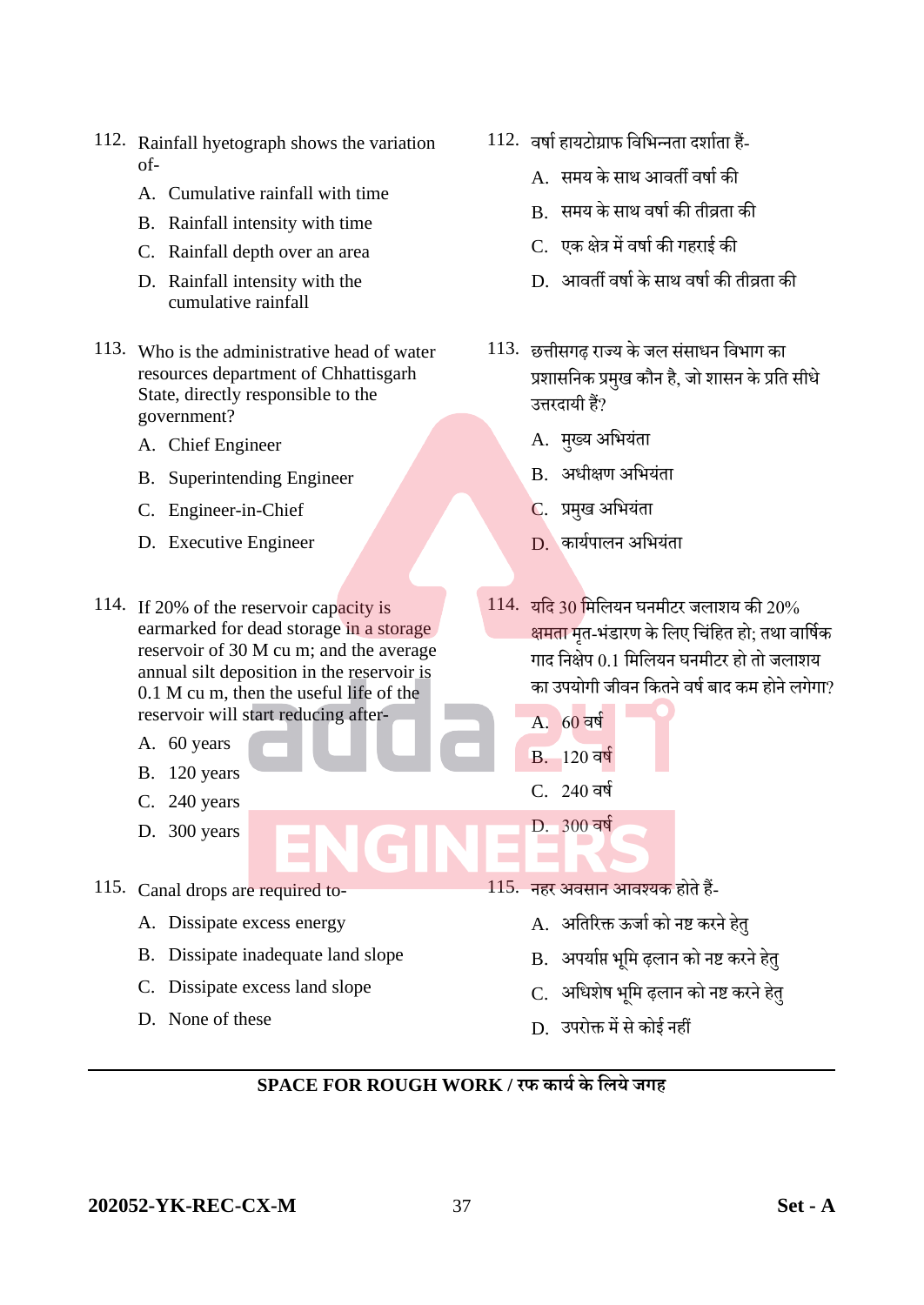- 116. If a R.C.C. beam is likely to fail in bond, then it's bond strength can be increased by :-
	- A. Increasing depth of beam
	- B. using thinner bars but more in numbers
	- C. using thicker bars but less in numbers
	- D. providing vertical stirrups
- 117. The Maximum Area of tension reinforcement shall not exceed as per IS : 456 - 2000
	- A. 0.02 bD
	- B. 0.03 bD
	- C. 0.04 bD
	- D. 0.05 bD

118. A simply supported beam of span 4.50m carries two point loads of magnitude 15 kN each at 1.50m & 3m from the left support. Magnitude of shear force at the left support is : -

- A. 7.50 kN
- B. 15 kN
- C. 30 kN
- D. 22.5 kN
- 119. Equation of continuity is based on the principle of conservation of-
	- A. Mass
	- B. Energy
	- C. Momentum
	- D. None of these
- 116. यदि किसी प्रबलित कंक्रीट की धरन की बाँड में सवफल होनेकी सुंभावनाहैतोउस िरन (बीम) में बाँड सामर्थ्य को बढाया जा सकता हैं:-
	- A. िरन (बीम) की गहराई बढाकर
	- B. पतले तथा अधिक संख्या में छड़ों का प्रयोग कर
	- C. मोटे तथा कम संख्या में छड़ों का प्रयोग कर
	- D. उध्वाचिर सस्टर्स का प्रयोग कर
- $117.$  भारतीय मानक 456 2000 के अनुसार तनाव प्रबलन का असिकतम क्षेत्रफल सनम्न से असिक नहीं होगा-
	- A. 0.02 bD
	- B. 0.03 bD
	- C. 0.04 bD
	- D. 0.05 bD
- $118.$  4.50m लंबी एक शुध्दलंबित बीम (धरन), बांयी सपोर्ट से 1.50m तथा 3.0m दरी पर 15 kN पररमाण के भार (point load) का वहन करती है । बांयी सपोर्ट पर अपरूपण बल का परिमाण क्या
	- A. 7.50 kN B. 15 kN

होगा?

- C. 30 kN
- D. 22.5 kN
- 119. सततता का समीकरण आिाररत होता है -------- के संरक्षण के सिध्दांत पर-
	- A. द्रव्यमान
	- B. उर्जा
	- $C.$  गति
	- D. उपरोक्त में से कोई नहीं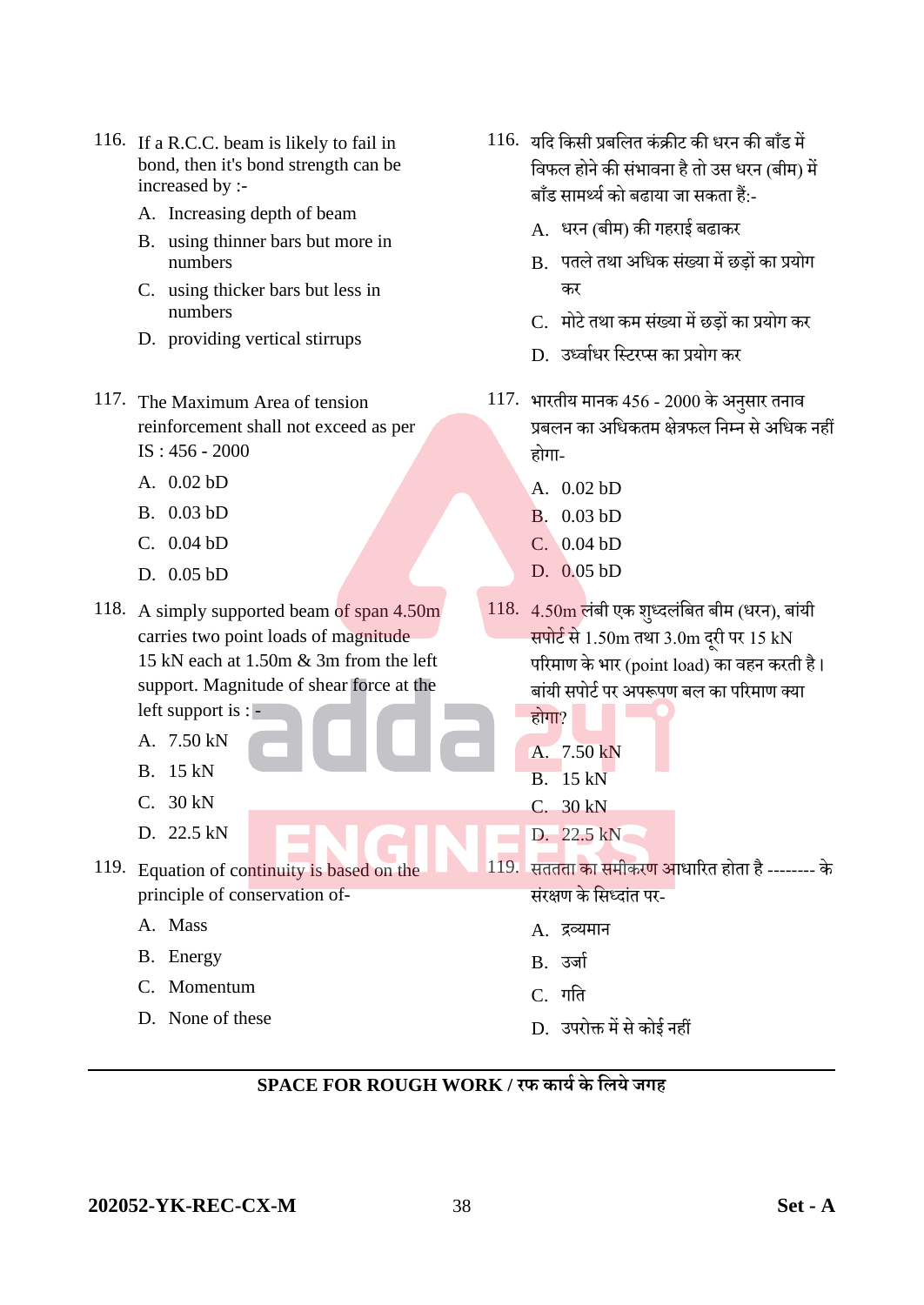|      | 120. When not specified, the volume of steel<br>in R.C.C. work is taken as :-                                                                                                                                                                                                               | 120. जब निर्दिष्ट न हो, तो आर सी सी कार्य में स्टील का<br>आयतन ------- लिया जाता हैं।                                                                                                                                                                                                        |
|------|---------------------------------------------------------------------------------------------------------------------------------------------------------------------------------------------------------------------------------------------------------------------------------------------|----------------------------------------------------------------------------------------------------------------------------------------------------------------------------------------------------------------------------------------------------------------------------------------------|
|      | A. 1% to 6% of R.C.C. volume                                                                                                                                                                                                                                                                | A. आर सी सी आयतन का $1\%$ से $6\%$                                                                                                                                                                                                                                                           |
|      | B. 2% to 4 % of R.C.C. volume                                                                                                                                                                                                                                                               | B. आर सी सी आयतन का 2% से 4%                                                                                                                                                                                                                                                                 |
|      | C. 4% to 6% of R.C.C. volume                                                                                                                                                                                                                                                                | C. आर सी सी आयतन का 4% से 6%                                                                                                                                                                                                                                                                 |
|      | D. $0.6\%$ to 1% of R.C.C. volume                                                                                                                                                                                                                                                           | D. आर सी सी आयतन का $0.6\%$ से 1%                                                                                                                                                                                                                                                            |
|      | 121. Which of the following is not<br>considered in unit rate analysis of an<br>item of a building?                                                                                                                                                                                         | 121. निम्नलिखित में से किसे एक भवन में मद के इकाई<br>दर विश्लेषण में नहीं ध्यान रखा जाता हैं?                                                                                                                                                                                                |
|      | A. Contingency expenses                                                                                                                                                                                                                                                                     | A. आकस्मिक व्यय                                                                                                                                                                                                                                                                              |
|      | B. Present rate of skilled labour                                                                                                                                                                                                                                                           | B. कुशल श्रमिक की वर्तमान दर                                                                                                                                                                                                                                                                 |
|      | C. Contractor's Profit                                                                                                                                                                                                                                                                      | C. ठेकेदार का लाभांश                                                                                                                                                                                                                                                                         |
|      | D. Present rate of material                                                                                                                                                                                                                                                                 | D. सामग्री की वर्तमान दर                                                                                                                                                                                                                                                                     |
|      | 122. Consider the following statements:<br>Shrinkage of concrete depends upon the,<br>1. relative humidity of the atmosphere<br>2. passage of time<br>3. applied stress<br>Which of these statements is/are<br>correct?<br>A. 1 and 2<br><b>B.</b> 2 and 3<br>C. 1 alone<br>D. $1, 2$ and 3 | 122. निम्नलिखित कथनों पर विचार कीजिए :<br>कंक्रीट का संकुचन आधारित होता हैं :<br>1. वातावरण की सापेक्षिक आद्रता पर<br>2. समय के व्ययन पर<br>3. प्रयुक्त दबाव पर<br>उपरोक्त कथनों के परिपेक्ष्य में कौन सा कथन सत्य<br>हैं?<br>A. 1 और 2<br>2 और 3<br><b>B.</b><br>C. सिर्फ 1<br>D. 1, 2 और 3 |
| 123. | What is the ratio of cement and sand for<br>outer plaster of bricks?<br>A. $1:3$<br>B. 1:4<br>C. 1:5<br>D. $1:6$                                                                                                                                                                            | 123. ईंटो के उपर बाहरी ओर प्लास्टर के लिये सीमेंट और<br>रेत का अनुपात होता हैं-<br>A. $1:3$<br>B. 1:4<br>C. 1:5<br>D. $1:6$                                                                                                                                                                  |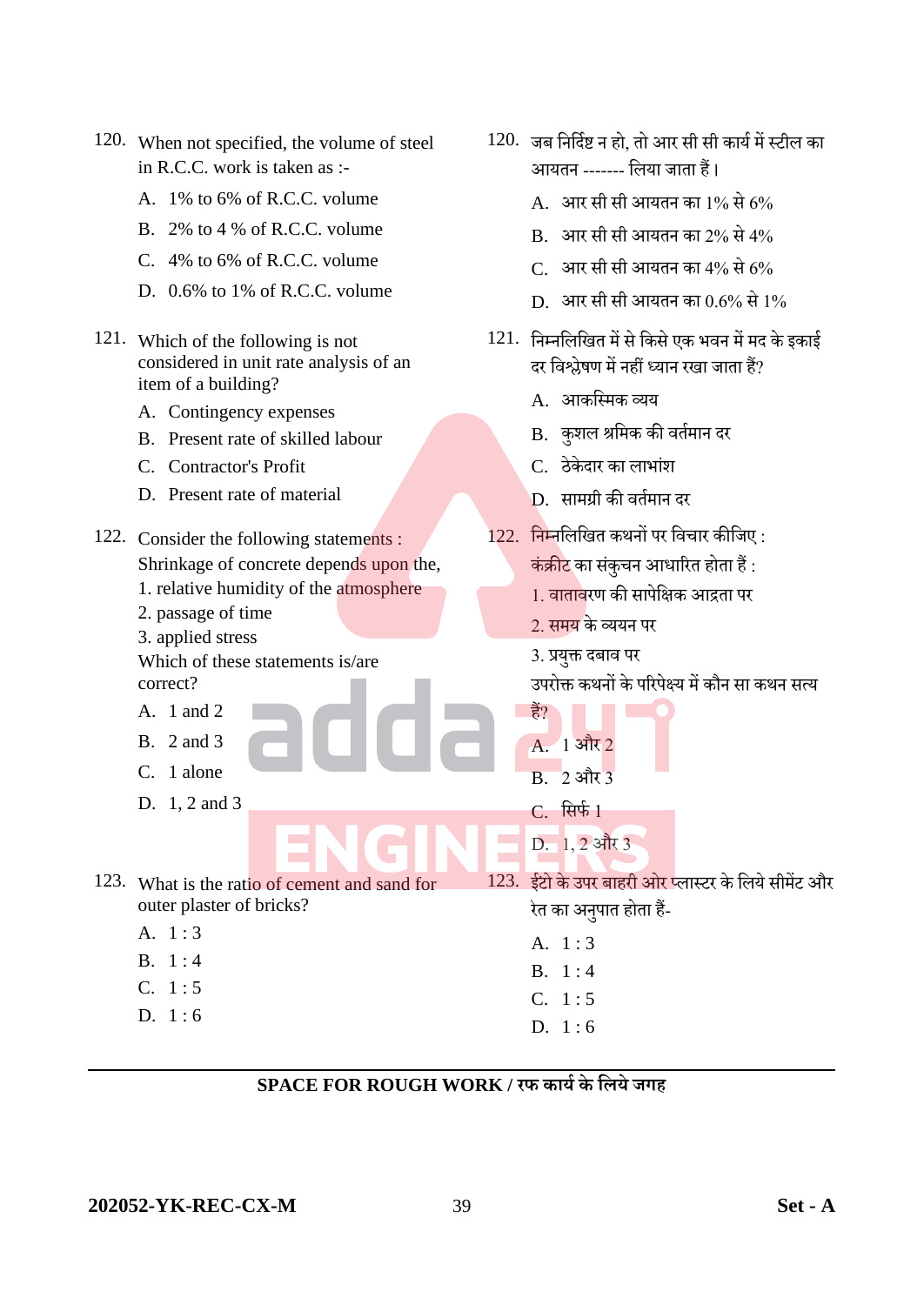- 124. A steady flow is one in which-
	- A. the velocity does not change from place to place
	- B. the velocity may change its direction but the magnitude remains unchanged
	- C. the velocity at a given point does not change with time
	- D. None of these
- 125. Calculate the evaporation (mm) from a pond, if the pan evaporation is 40 mm. The pan coefficient is 0.70.
	- A. 28
	- B. 12
	- C. 2.8
	- D. 1.2
- 124. सस्थर बहाव वह है सिसमें-
	- A. जगह जगह पर वेग परिवर्तित नहीं होता है।
	- B. वेग की दिशा बदल सकती है परन्त परिमाण परिवर्तित नहीं होता है।
	- C. दिये हुए किसी एक बिन्दु पर समय के साथ वेग परिवर्तित नहीं होता है।
	- D. उपरोक्त में से कोई नहीं

A. 28

B. 12

C. 2.8

D. 1.2

 $125.$  एक तालाब से वाष्पीकरण (मि.मी.) की गणना कीजिए, यदि पात्र वाष्पीकरण 40 मि. मी. हो। पात्र मापांक 0.70 हैं।

- 126. The Kuchling's formula for the estimation of fire demand (where Q is the amount of water  $\ell$  / min; P is the population in thousand) is ---A.  $Q = 4637\sqrt{P(1-0.01\sqrt{P})}$ B.  $Q = 3182\sqrt{P}$  $126.$  यदि  $O$  जल की मात्रा (ली/मिनिट) और P <mark>जनसं</mark>ख्या (हजारों में) हो तो "आग की मांग" की गणनाहतेूकुर्सलुंग सत्रू होगा A.  $Q = 4637\sqrt{P} (1 - 0.01\sqrt{P})$  $B. \quad Q = 3182\sqrt{P}$ 
	- C.  $Q = 5663\sqrt{P}$ 
		- D.  $Q = 1136 \frac{P}{2} + 10$ 5  $= 1136 \left[ \frac{P}{5} + 10 \right]$

#### **SPACE FOR ROUGH WORK / रफ कार्यके लिर्े जगह**

**202052-YK-REC-CX-M** 40 **Set - A**

C.  $Q = 5663\sqrt{P}$ 

D.  $Q = 1136 \frac{P}{2} + 10$ 

5  $= 1136 \left[ \frac{P}{5} + 10 \right]$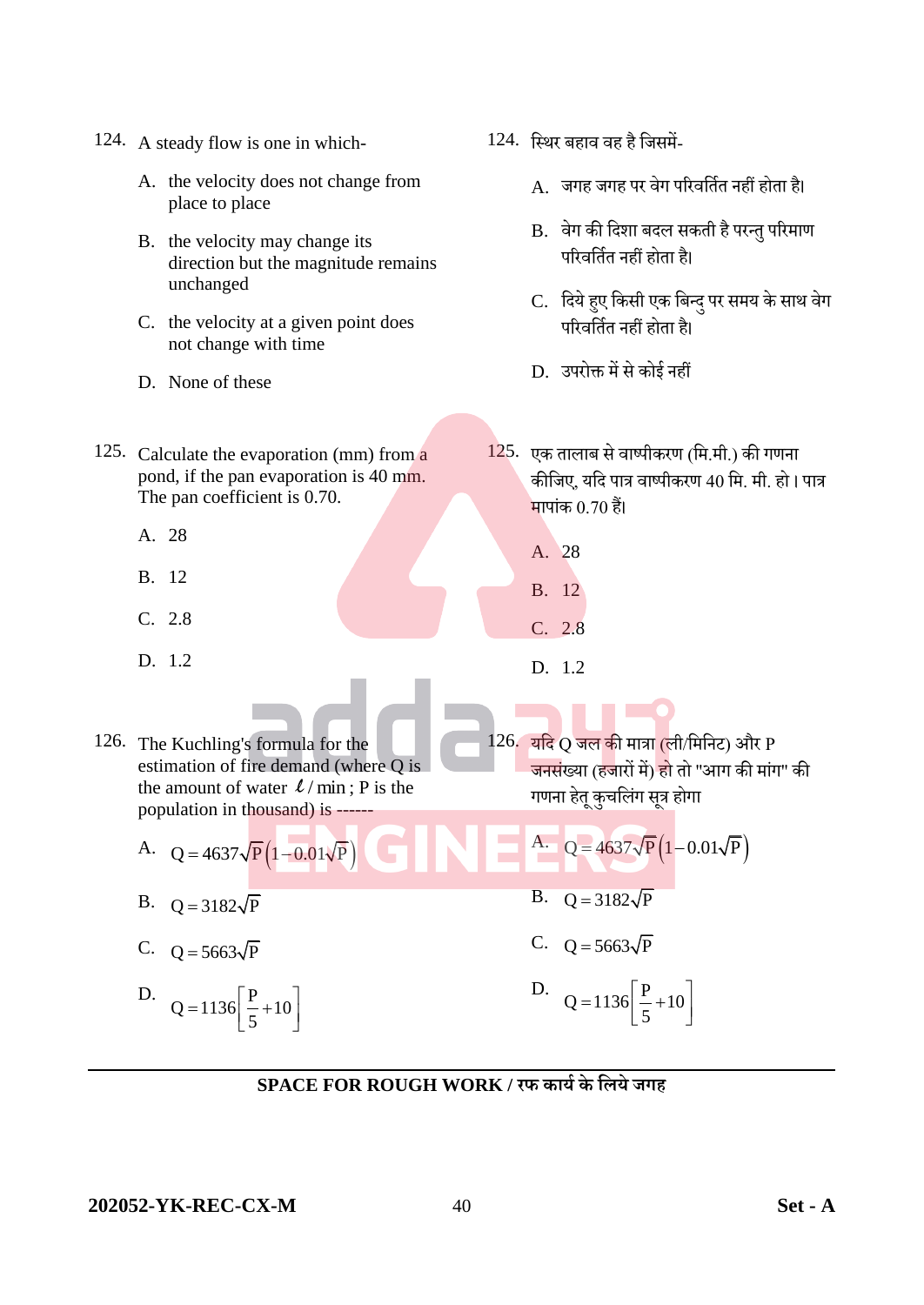127. The Piezometric head is expressed by :

where

- $p \rightarrow$  static pressure
- $z \rightarrow$  potential head
- $y \rightarrow$  specific weight
- $g \rightarrow$  Acceleration due to gravity
- A.  $yz + p$

B. 
$$
z + \frac{p}{y}
$$

- C.  $gz + \frac{p}{q}$ y +
- D.  $y + z$ p +
- 128. The standard size of specimen for conducting the modulus of rupture as per IS code is-
	- A.  $15 \times 15 \times 60$  cm
	- B.  $15 \times 15 \times 70$  cm
	- C.  $15 \times 15 \times 65$  cm
	- D.  $15 \times 15 \times 75$  cm
- 129. A plumbing device is used with an Indian water closet, to prevent the entry of foul gases to the house as well as for water sealing is called as --------
	- A. Anti-Siphon trap
	- B. Intercepting trap
	- C. P-trap
	- D. None of the above
- 127. यसद
	- $\rm p\,\rightarrow$  स्थिर दबाव
	- $\rm z \rightarrow$  संभावित शीर्ष
	- $\mathrm{y} \rightarrow$  विशिष्ट वजन
	- $\mathrm{g}\ \rightarrow \mathrm{\overline{\eta}}$ रुत्वाकर्षण के कारण त्वरण हो

तो पीजोमेट्रिक शीर्ष व्यक्त किया जावेगा

A. 
$$
yz + p
$$
  
\nB.  $z + \frac{p}{y}$   
\nC.  $gz + \frac{p}{y}$   
\nD.  $\underline{y} + z$ 

p

- 128. आई एस कोड के अनुसार विदीर्ण मापांक जाँच करने <mark>के लिए न</mark>मूने का मानक आकार हैं-
	- A. 15×15×60 से.मी.
	- B. 15×15×70 से.मी.
	- C. 15×15×65 से.मी.
	- D. 15×15×75 से.मी.
- 129. भारतीय शौचालय में दुषित गैस के घर में प्रवेश के साथ-साथ जलावरोध के लिए प्रयुक्त पनसाली यंत्र को कहा िाता हैं
	- A. प्रसत साइफन पास
	- **B.** अंतर्रोधक पास
	- C. पी-पास
	- D. उपरोक्त में से कोई नहीं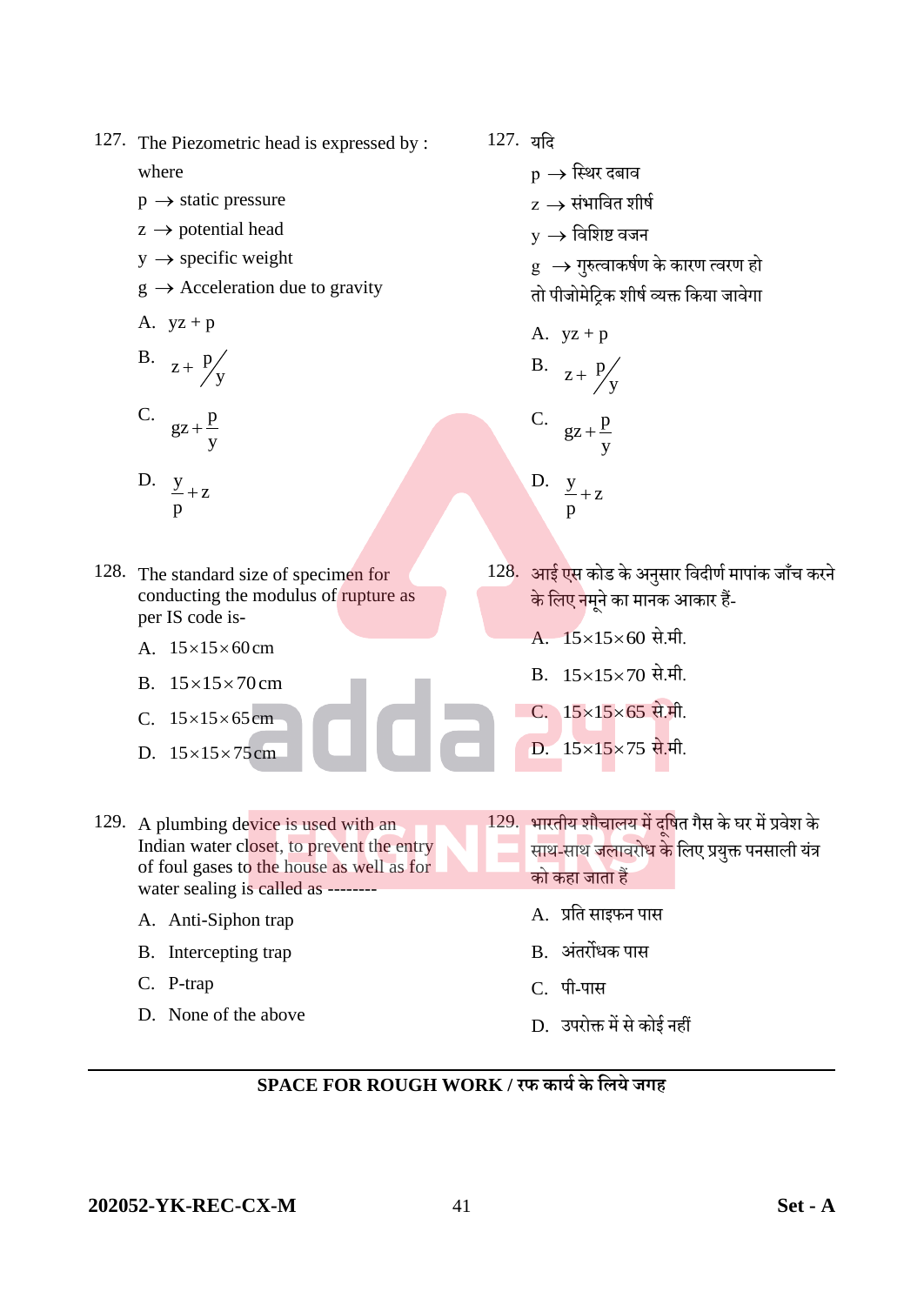- 130. Which one of the following is suitable for forecasting population of fast growing urban-industrial town?
	- A. Arithmetic Increase method
	- B. Geometric Increase method
	- C. Incremental Increase method
	- D. Decreasing Rate of growth method
- 131. A 6-hr storm with hourly intensities of 7, 18, 25, 12, 10 and 3 mm per hour produced a run-off of 33 mm. Then the -index is-
	- A. 7 mm/hr
	- B. 3 mm/hr
	- $C. 10$  mm/hr
	- D. 8 mm/hr

132. Which component will be provisioned to prevent the sliding failure of retaining wall?

B. Shear wall

A. Shear key

- C. Counter fort
- D. Buttress

133. The process of distribution of water from main canal to branches is termed as -------

- A. Canal regulation
- B. Channel flow
- C. Sluice gates flow
- D. falls
- 130. तेिी सेबढ़तीहुई शहरी एवुंऔद्योसगक नगरी की <sub>.</sub><br>जनसंख्या के पर्वानुमान के लिये उचित हैं?
	- A. अंकगणित वृध्दि विधि
	- B. ज्यामितिय वध्दि विधि
	- C. वृध्दिशील वृध्दि विधि
	- D. सवकास की घटती दर सवसि
- 131. 6 घुंटेका झुंझावात 7,18,25, 12, 10, तथा 3 मि. मी. प्रति घंटे की तीव्रता के साथ 33 मि. मी. का अपवाह उत्पन्न करता है। तब  $\phi$  -मापांक हैं-
	- A. 7 मि.मी./ घंटा
	- B. 3 मि.मी./ घंटा
	- $C = 10$  मि मी / घंटा
	- D. 8 मि.मी./ घंटा
- 132. पुश्ता दीवार की फिसलन असफलता को रोकने हेतु कौन सा घटक प्रावधानित होगा?
	- A. कतरनी कुंजी
	- B. कतरनी दीवार
	- C. प्रसतरक्षक गढ़
	- D. कुंदा-दीवार

**COL** 

133. मुख्य नहर से शाखाओं तक पानी के वितरण की प्रसिया कहलाती हैं --------

- A. नहर विनियमन
- B. र्ैनल प्रवाह
- C. स्लइुस गेट्स फ्लो
- D. फॉर्लस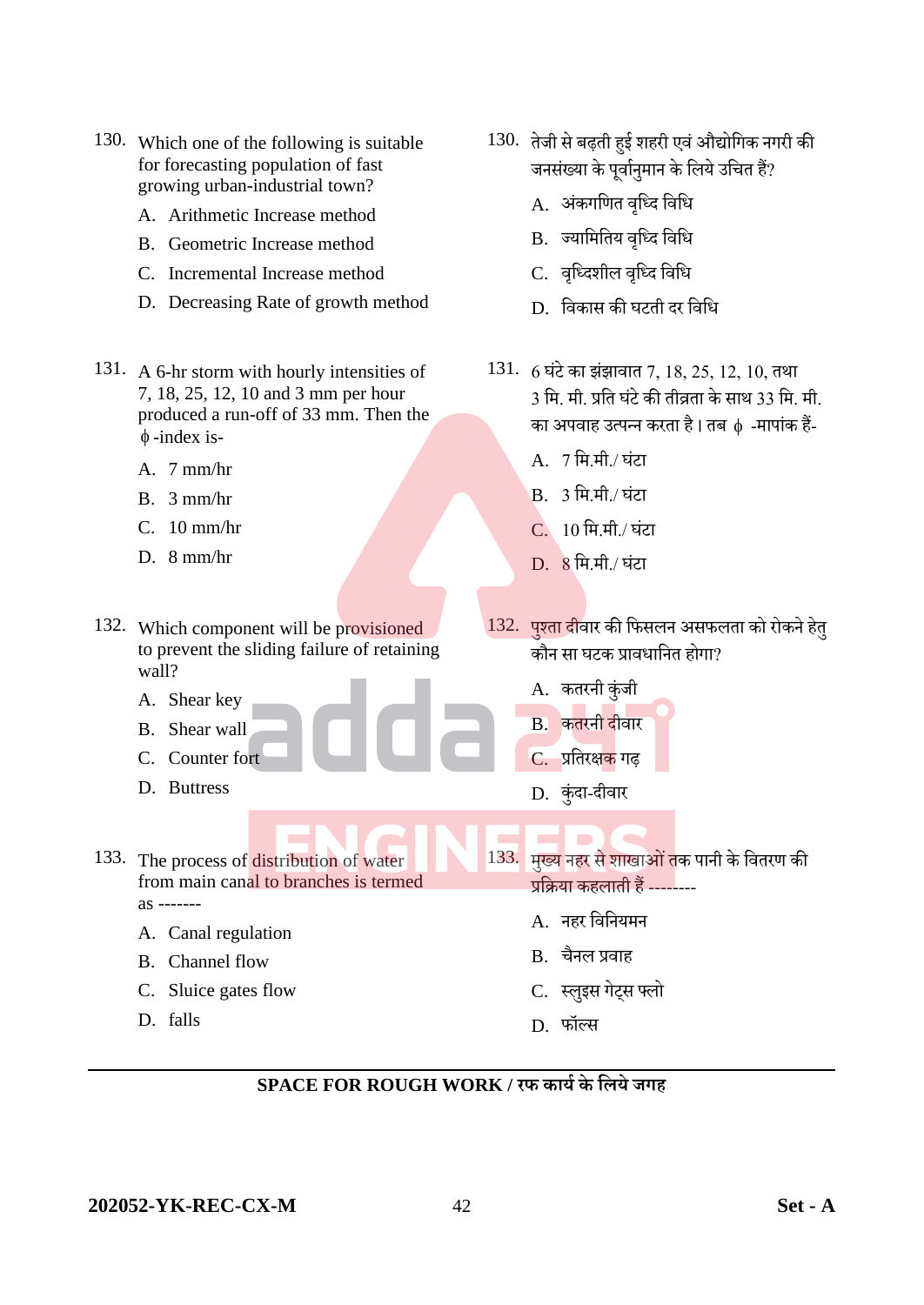- 134. Calculate the infiltration loss, if the intensity of rainfall is 2 cm/hr and duration of rainfall is 3 hrs. Evaporation loss is 8 mm & corresponding runoff is 3.6 cm.
	- A. 24 mm
	- B. 8 mm
	- C. 28 mm
	- D. 16 mm
- 135. What does a Gantt Chart indicate?
	- A. Balance work
	- B. Efficiency of project
	- C. Comparison of scheduled process and actual process
	- D. Progress of work
- 136. In an irrigated field, the net irrigation requirement is 15 cm, the application efficiency is 80% and water conveyance efficiency is 60%. What is the gross irrigation requirement (in cm)?
	- A. 31.25
	- B. 11.25
	- C. 18.75
	- D. 25.00
- 137. The application of a single coat of low viscosity liquid bituminous material to a porous granular surface preparatory to the superimposition of Bituminous treatment or mix is known as --------
	- A. Seal coat
	- B. Tack coat
	- C. Prime coat
	- D. Overlay
- 134. ररसाव क्षसत की गणना कीसिए, यसद वर्ाच की तीव्रता 2 से.मी./घुंटेतथा वर्ाचकी अवसि 3 घुंटेहै। वाष्पीकरण क्षति 8 मि. मी. तथा समरूप अपवाह 3.6 से. मी. हैं।
	- $A = 24 \text{ }\hat{H} = \text{ }\hat{H}$
	- B. 8 सम. मी.
	- C. 28 मि. मी.
	- D. 16 मि मी.
- $135.$  गैन्ट चार्ट क्या दर्शाता हैं?
	- $\overline{A}$  शेष कार्य
	- B. परियोजना की दक्षता
	- C. निर्धारित प्रक्रिया तथा वास्तविक प्रक्रिया की तुलना
	- D. कार्य की प्रगती
- 136. एक सिंचित क्षेत्र में, शृध्द सिंचाई की आवश्यकता 15 सेमी, अनुप्रयोग दक्षता 80% और जल परिवहन दक्षता 60% है। सकल सिंचाई आवश्यकता (सेमी में) क्या हैं?
	- A. 31.25 B. 11.25 C. 18.75 D. 25.00
- 137. छिद्र<mark>युक्त दानेदार सतह प</mark>र डामरीकरण की तैयारी हेतू सनम्न श्यानता वाली डामर यक्तु द्रव सामग्री की एकल परत के लेप को कहा िाता हैं-
	- A. दृढ़ीकरण परत
	- B. टांका परत
	- C. प्राथसमक परत
	- D. आवरण परत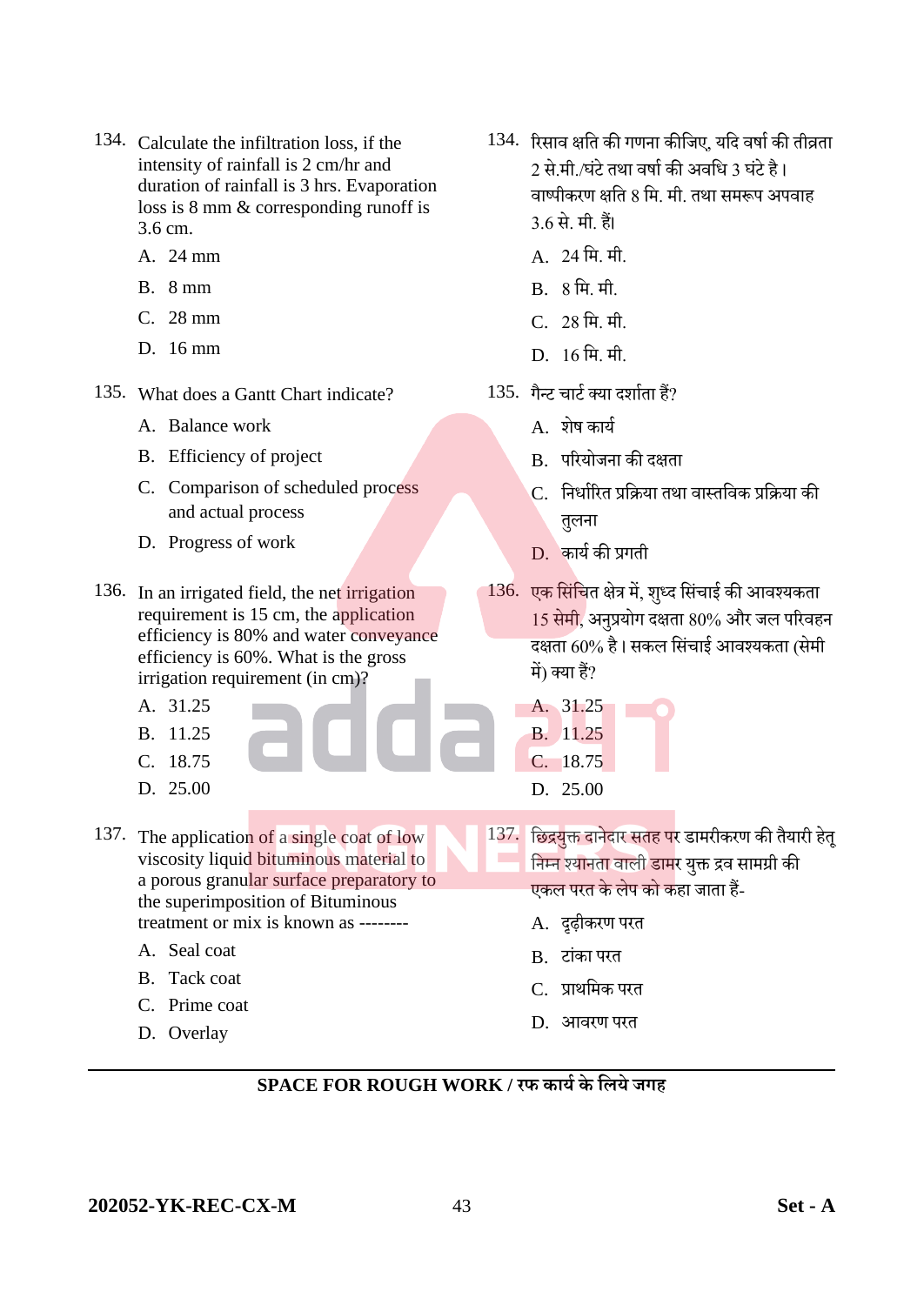- 138. Which test is used for soundness of bricks?
	- A. Efflorescence
	- B. Crushing strength
	- C. Water absorption
	- D. None of the above
- 139. The approximate ratio between the strengths of cement concrete at 7 days and 28 days is-
	- A. 3 4
	- B. 2 3
	- C. 1 2
	- D. 1 3

140. Which of the following is a nonrecording rain guage?

A. Simon's rain gauge

- B. Weighing type rain gauge
- C. Tipping Bucket rain gauge
- D. Float type rain gauge
- 141. The active earth pressure coefficient  $K_a$ generally refers to-
	- A. Effective stress
	- B. Total stress
	- C. Neutral stress
	- D. All the above
- 138. ईटो के ध्वनिपरीक्षण के लिये कौन सी जाँच की जाती हैं?
	- A. प्रस्फुटन

A. 3

B. 2 3

C. 1

D. 1

4

2

3

- B. कुर्ल शसक्त
- C. िल अवशोर्ण
- D. उपरोक्त में से कोई नहीं
- 139. सीमेंट और कंक्रीट की शक्ति का 7 वें दिन एवं 28 वे दिन का उपयुक्त अनुपात होता-

- $140.$  निम्न में से कौनसा गैर-अभिलेखी वर्षा मापक हैं?
	- A. साइमन का वर्ाचमापक
	- B. भारीय-प्रकार वर्ाचमापक
	- C. टिपिंग बाल्टी वर्षामापक
	- D. प्रवसहत प्रकार वर्ाचमापक
- $\frac{141}{4}$  सक्रिय पृथ्वी दाब गुणांक  $\mathbf{K}_{\mathbf{a}}$  का सामान्यत: अर्थ हैं-
	- A. प्रभावी प्रसतबल
	- B. कुल प्रसतबल
	- C. उदासीन प्रसतबल
	- D. उपरोक्त सभी

#### **SPACE FOR ROUGH WORK / रफ कार्यके लिर्े जगह**

#### **202052-YK-REC-CX-M** 44 **Set - A**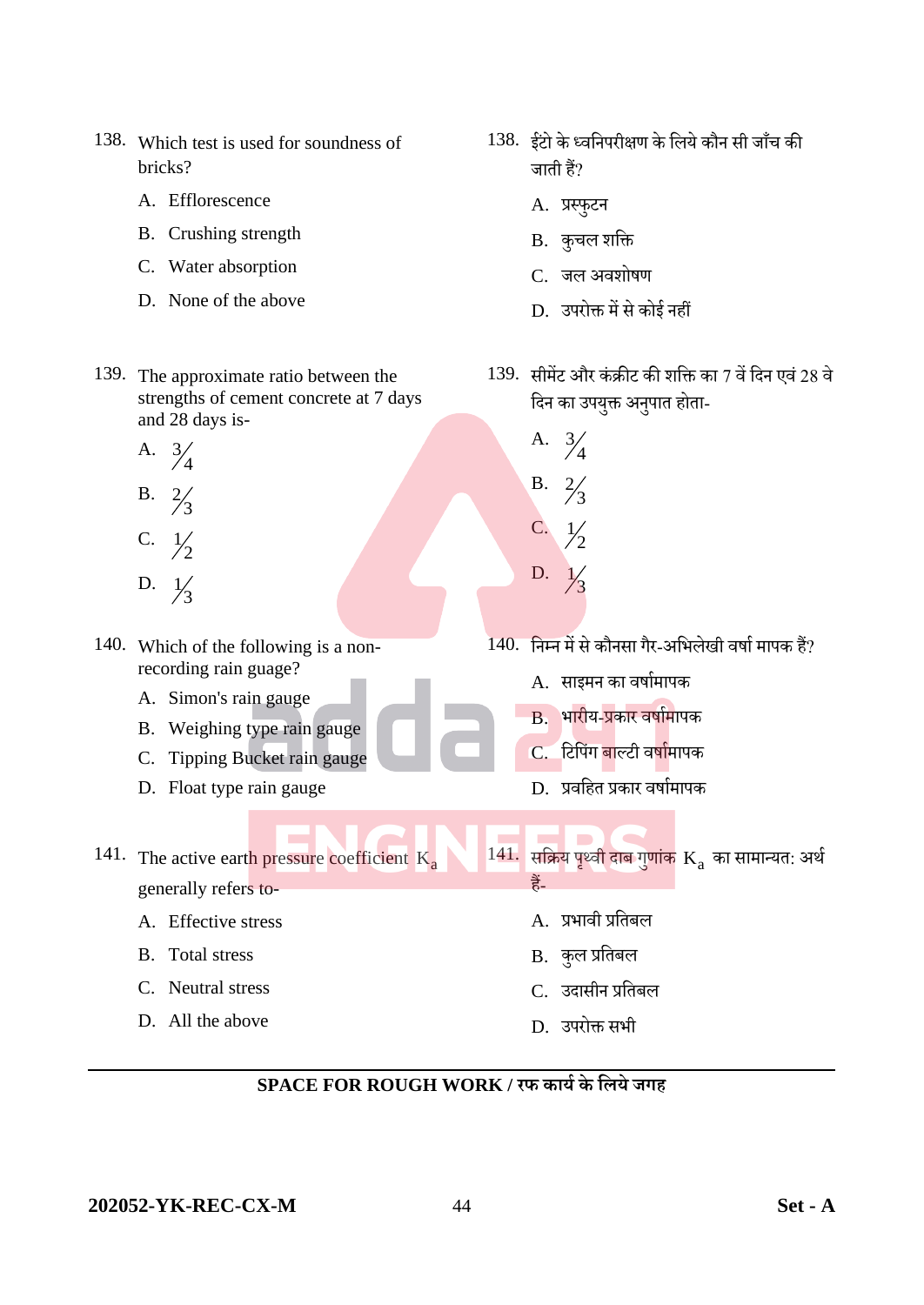- 142. The deflection of a rectangular beam can be reduced by :-
	- A. Reducing the depth
	- B. Increasing span
	- C. Increasing the depth of beam
	- D. None of the above
- 143. Consumptive Irrigation Requirement is calculated using the following-
	- A. Consumptive use
	- B. Effective rainfall
	- C. Water lost as percolation
	- D. Both  $(A)$  and  $(B)$
- 144. In the network shown below the critical path is :-
- 142. आयताकार धरन (बीम) का विक्षेप कम किया जा सकता हैं :-
	- A. गहराई कम करने से
	- B. सवस्तार (स्पान) बढाने से
	- C. बीम की गहराई बढाने से
	- D. उपरोक्त में से कोई नही
- 143. उपभोग्य सिंचाई आवश्यकता की गणना सनम्नसलसित का उपयोग करके की िाती हैं।
	- A. उपभोग्य उपयोग
	- B. प्रभावी वर्षा
	- $\overline{C}$ े पानी रिसाव के रूप में खो जाना
	- D. A और B दोनों
- 144. निम्न दर्शाये नेटवर्क में क्रांतिक पथ (Critical Path) होगा-

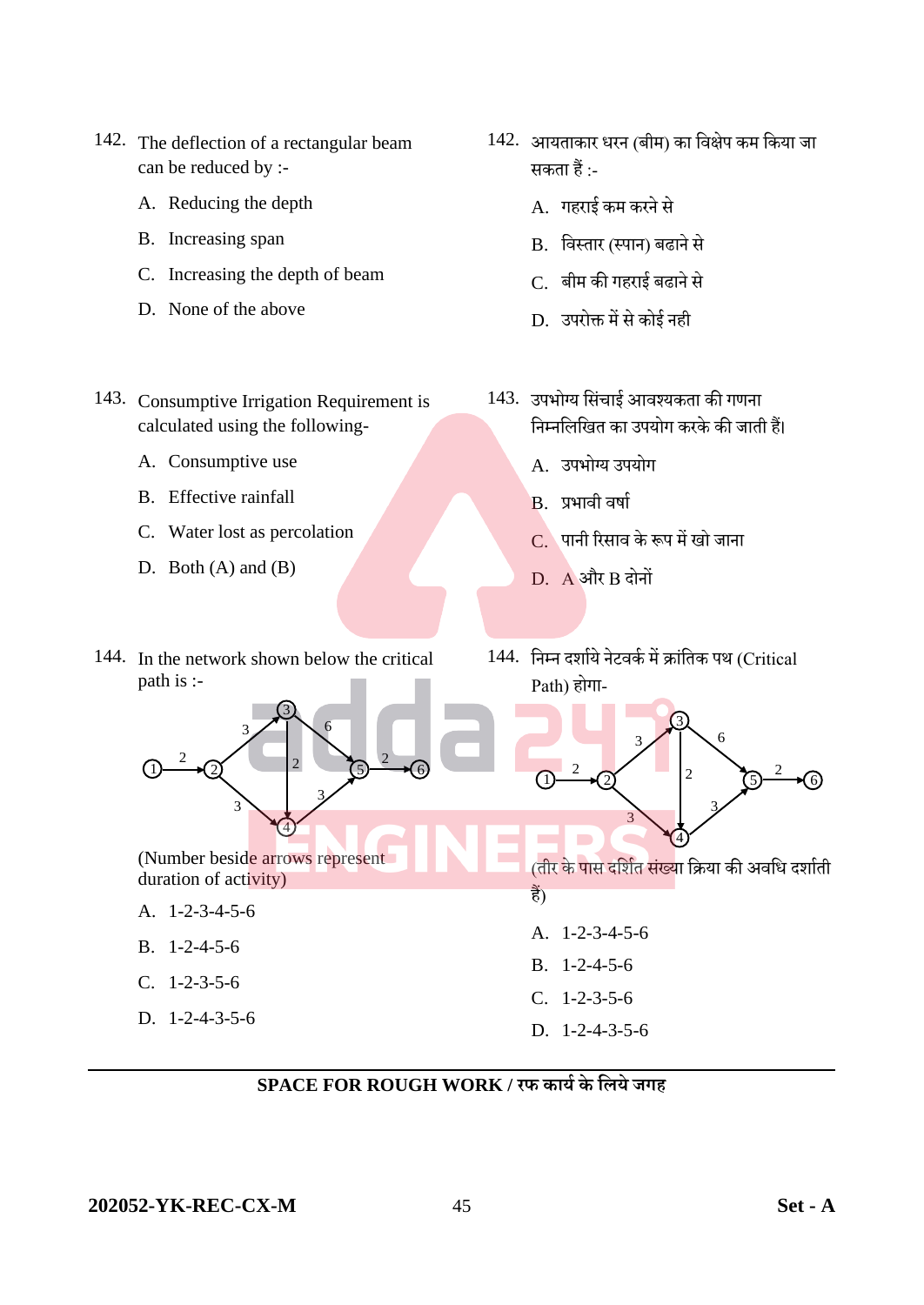- 145. Egg shaped sewer are preferred to circular sewer in combined sewerage system, because --------
	- A. they possess better hydraulic properties
	- B. they resist soil erosion
	- C. Velocity remains higher even at low flow
	- D. None of the above
- 146. The blanket in earth dam is provided----
	- A. At the ground level on down stream side
	- B. At the ground level on up stream side
	- C. At the ground level on centre
	- D. On the down stream slope
- 147. For a well graded sand, the coefficient of curvature should be-
	- A. More than 3
	- B. Between 1 and 3
	- C. Less than 1
	- D. None of the above
- 148. A pipeline 60 cm in diameter bifurcates at a Y-junction into two branches 40 cm and 30 cm in diameter. If the rate of flow in the main pipe is  $1.5 \text{ m}^3/\text{s}$  and mean velocity of flow in the 30 cm pipe is 7.5 m/s. Determine the rate of flow in the 40 cm pipe.
	- A.  $0.53 \,\mathrm{m^3/s}$
	- B.  $1.5 \,\mathrm{m}^3/\mathrm{s}$
	- C.  $0.87 \,\mathrm{m^3/s}$
	- D.  $0.97 \,\mathrm{m^3/s}$
- 145. वृत्तीय मल-वाहक के स्थान पर अंडाकार मल-वाहक को प्राथमिकता दी जाती है, क्योंकि
	- A. उनमें बेहतर द्रवीय-गणु होतेहै
	- B. वे मदा क्षरण का प्रतिरोध करते है
	- C. कम बहाव पर भी वेग असिक बना रहता है
	- D. उपरोक्त में से कोई नहीं
- 146. अर्थ डैम में ब्लेन्केट उपलब्ध कराया जाता हैं -----
	- A. िमीनी स्तर पर डाउन स्रीम की तरफ
	- B. िमीनी स्तर पर अपस्रीम साइड
	- C. केंद्र पर जमीनी स्तर पर
	- D. डाउन स्रीम ढलान पर
- 147. अच्छी श्रेणी की रेत का वक्रता गणांक होता हैं-
	- A. 3 से असिक
	- B. 1 और 3 के बीर्
	- C. 1 से कम
	- D. उपरोक्त में से कोई नहीं
- 148. 60 से.मी. व्यास वाली एक पाईप लाईन को वाय संगम पर 40 से.मी. एवं 30 से.मी. की दो शाखाओं <u>में विभक्त किया गया है। यदि मख्य पाईप लाईन में</u> बहा<mark>व</mark> की दर 1.5 मी<sup>3</sup> / सेकेण्ड है और 30 से. मी. वाले पाईप में माध्य वेग 7.5 मी. / सेके ण्ड हैतो 40 से. मी. वाले पाईप में बहाव की दर होगी-
	- A.  $0.53 \text{ H}^3 / \text{R}$
	- B.  $1.5 \text{ H}^3 / \text{R}$
	- C. 0.87 मी<sup>3</sup> / से
	- D. 0.97 मी<sup>3</sup> / से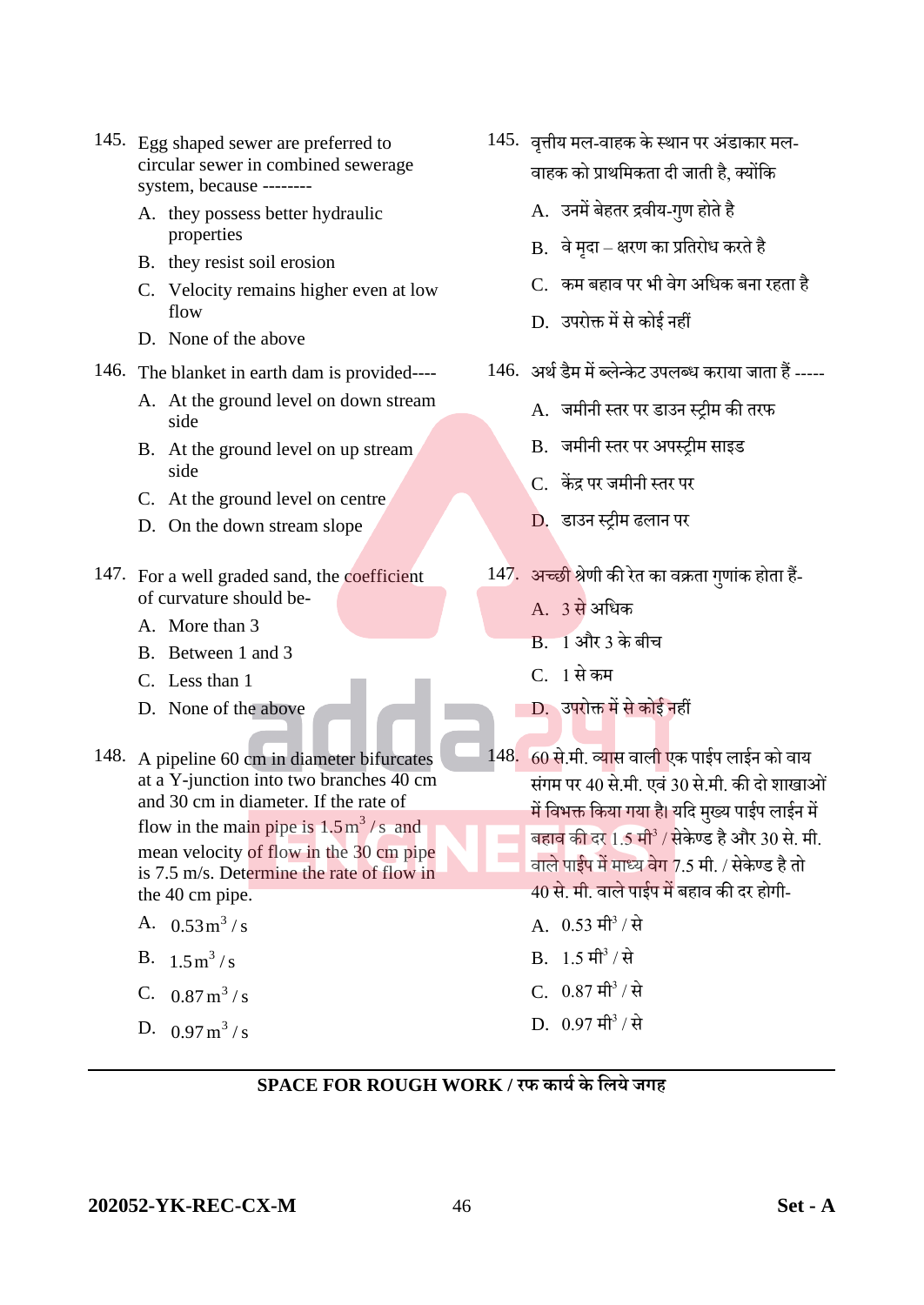- 149. The type of layer in flexible pavement that fulfill the criteria such as strength, filter and drainage requirements is ------
	- A. Base layer
	- B. Bituminous layer
	- C. Cement concrete layer
	- D. Granular sub-base layer
- 150. In a concrete mix, if maximum size of coarse aggregate is increased, the proportion of fine to coarse aggregate should be-
	- A. Increased
	- B. Decreased
	- C. Remain same
	- D. No relevance to size
- 149. सुनम्य फुटपाथ के नीचे बिछाई जाने वाली परत का प्रकार िो मिबूती, सनस्पुंदन एवुं सनकासी केमापदडुं को परा करती हैं-
	- A. आिार परत
	- B. सबटुसमनस परत
	- C. सीमेंट कुंिीट परत
	- D. दानेदार उप आिार परत
- 150. एक कंक्रीट मिक्स में, यदि गिट्टी का अधिकतम आकार बढ़ा दिया जाए, रेत से गिट्टी का अनुपात-
	- A. बढ़ेगा
	- B. घटेगा
	- C. वही रहेगा
	- D. माप प्रासुंसगक नहीं
- adda 24 **ENGINEERS**